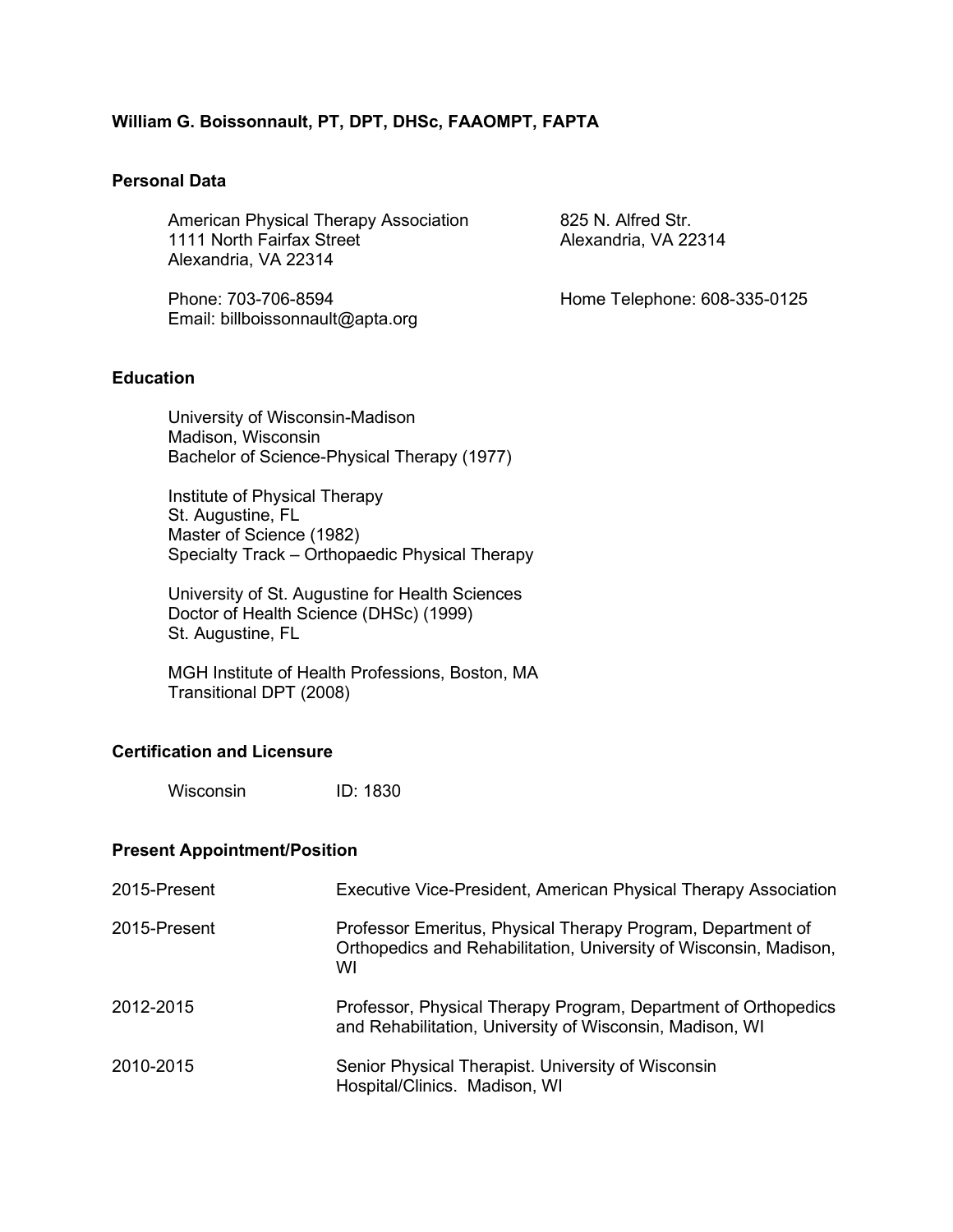| July, 2007-Present  | Adjunct Faculty-Columbia University, NY, NY                                                                                                |
|---------------------|--------------------------------------------------------------------------------------------------------------------------------------------|
| May, 2009-Present   | Faculty Affiliate, School of Physical Therapy and Rehabilitation<br>Science, The University of Montana.                                    |
| March, 2009-Present | Visiting Assistant Professor, Department of Physical Therapy and<br>Rehabilitation Sciences. University of California, San Francisco.      |
| 1998-2015           | Director of Curriculum, Orthopedic Physical Therapy Clinical<br>Residency Program University of Wisconsin/Meriter Hospital,<br>Madison, WI |
| July, 1990-Present  | Clinical Assistant Professor, University of Tennessee, College of<br>Allied Health Sciences, Memphis, TN                                   |
| 1993-2015           | Instructor, University of Indianapolis, Krannert Graduate School of<br>Physical Therapy, Indianapolis, IN                                  |
| 2002-Present        | Adjunct Faculty, Arcadia University. Philadelphia, PA                                                                                      |
| June, 2009-Present  | Adjunct Faculty, Medical University of South Carolina. Charleston,<br>SC                                                                   |

# **Past Appointments/Positions**

| July 2006-June, 2012 | Associate Professor, Physical Therapy Program, Department of<br>Orthopedics and Rehabilitation, University of Wisconsin, Madison,<br>WI |
|----------------------|-----------------------------------------------------------------------------------------------------------------------------------------|
| July 2000-2006       | Assistant Professor, Physical Therapy Program, Department of<br>Orthopedics and Rehabilitation, University of Wisconsin, Madison,<br>WI |
| June, 2009-2011      | Adjunct Faculty, Arkansas State University, Jonesboro, AR                                                                               |
| September, 2009-2010 | <b>Staff Physical Therapist-University Health Services</b>                                                                              |
| January 2006-2008    | Curriculum Committee, Results Physiotherapy Orthopaedic<br>Physical Therapy Clinical Residency Program. Nashville, TN                   |
| March 2002-2009      | Senior Physical Therapist. University of Wisconsin<br>Hospital/Clinics. Madison, WI                                                     |
| December 2001-2009   | Adjunct Associate Professor, University of Medicine and Dentistry<br>of New Jersey, School of Health Related Professions. Newark,<br>NJ |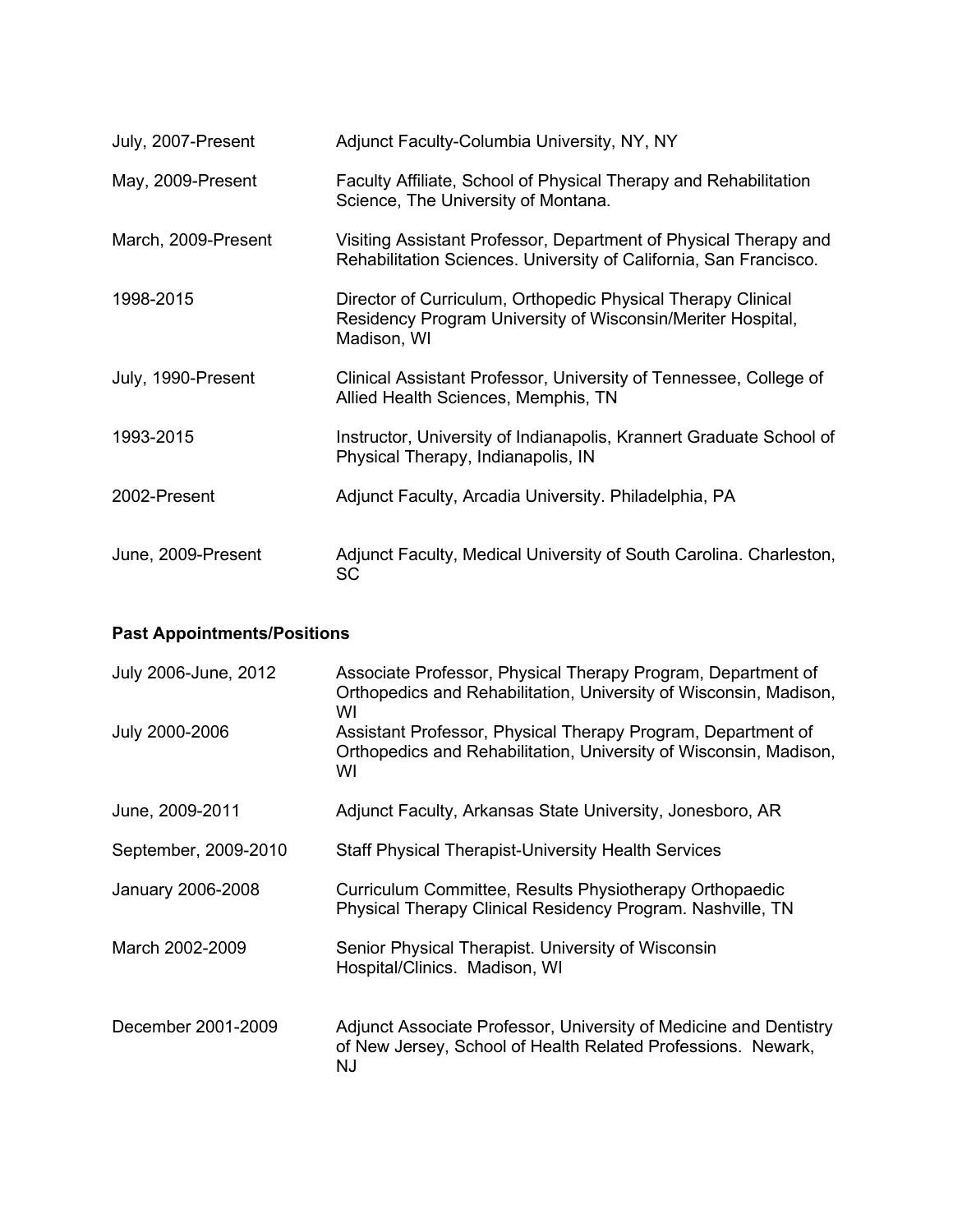| January 1990-2002               | Adjunct Faculty, University of St. Augustine for Health<br>Sciences, St. Augustine, FL                                                                                                                                                      |
|---------------------------------|---------------------------------------------------------------------------------------------------------------------------------------------------------------------------------------------------------------------------------------------|
| October 1992-1999;<br>2001-2005 | Adjunct Faculty, MGH Institute of Health Professions,<br>Massachusetts General Hospital, Boston, MA                                                                                                                                         |
| June 2003-2005                  | Adjunct Faculty, Physical Therapy Program, Shenandoah<br>University, Winchester, VA                                                                                                                                                         |
| 1997-1999                       | Adjunct Faculty, University of Wisconsin-Madison, Physician<br>Assistant Program, Madison, WI                                                                                                                                               |
| 1998-July 2000                  | Adjunct Faculty, University of Wisconsin-Madison, Physical<br>Therapy Program, Madison, WI                                                                                                                                                  |
| July 1997-July 2000             | Orthopedic Team Supervisor, Department of Rehabilitation,<br>University of Wisconsin Hospital & Clinics, Madison,<br>WI: Supervised approximately 45 PTs, OTs and reception staff<br>working in 3 OP clinics and as well as IP Orthopedics. |
| 1994-1997                       | Associate Lecturer, University of Wisconsin-Madison, Physical<br>Therapy Program, Madison, WI. Responsibilities included serving<br>on Curriculum Review Committee 1993-1995.                                                               |
| July 1992-July 1997             | Program Director, Senior Clinical Physical Therapist, Spine<br>Center Physical Therapy, University of Wisconsin Hospital and<br>Clinics, Madison, WI                                                                                        |
| September 1991-July 1992        | Community Adjunct Professor, University of Minnesota-<br>Programs in Physical Therapy, Minneapolis, MN                                                                                                                                      |
| January 1989-1992               | Instructor: Foundations of Clinical Orthopedics, University of<br>St. Augustine for Health Sciences, St. Augustine, FL                                                                                                                      |
|                                 | September 1988-June 1992 Clinical Instructor, University of Minnesota, Programs in<br>Physical Therapy, Minneapolis, MN                                                                                                                     |
| <b>July 1986-July 1992</b>      | Partner and Physical Therapist, Physical Therapy Orthopaedic<br>Specialists, Inc., Minneapolis, MN                                                                                                                                          |
|                                 | September 1989-June 1990 Guest Lecturer, Northwestern University Medical School,<br>Programs in Physical Therapy, Graduate Program-Orthopaedic<br>Tract, Chicago, IL                                                                        |
| August 1986-July 1989           | Clinical Assistant Professor, University of Tennessee, College of<br>Allied Health Sciences, Memphis, TN                                                                                                                                    |
| February 1986-July 1986         | Self Employed Physical Therapist (contract), Physical Therapy,<br>Ltd., Chicago, IL                                                                                                                                                         |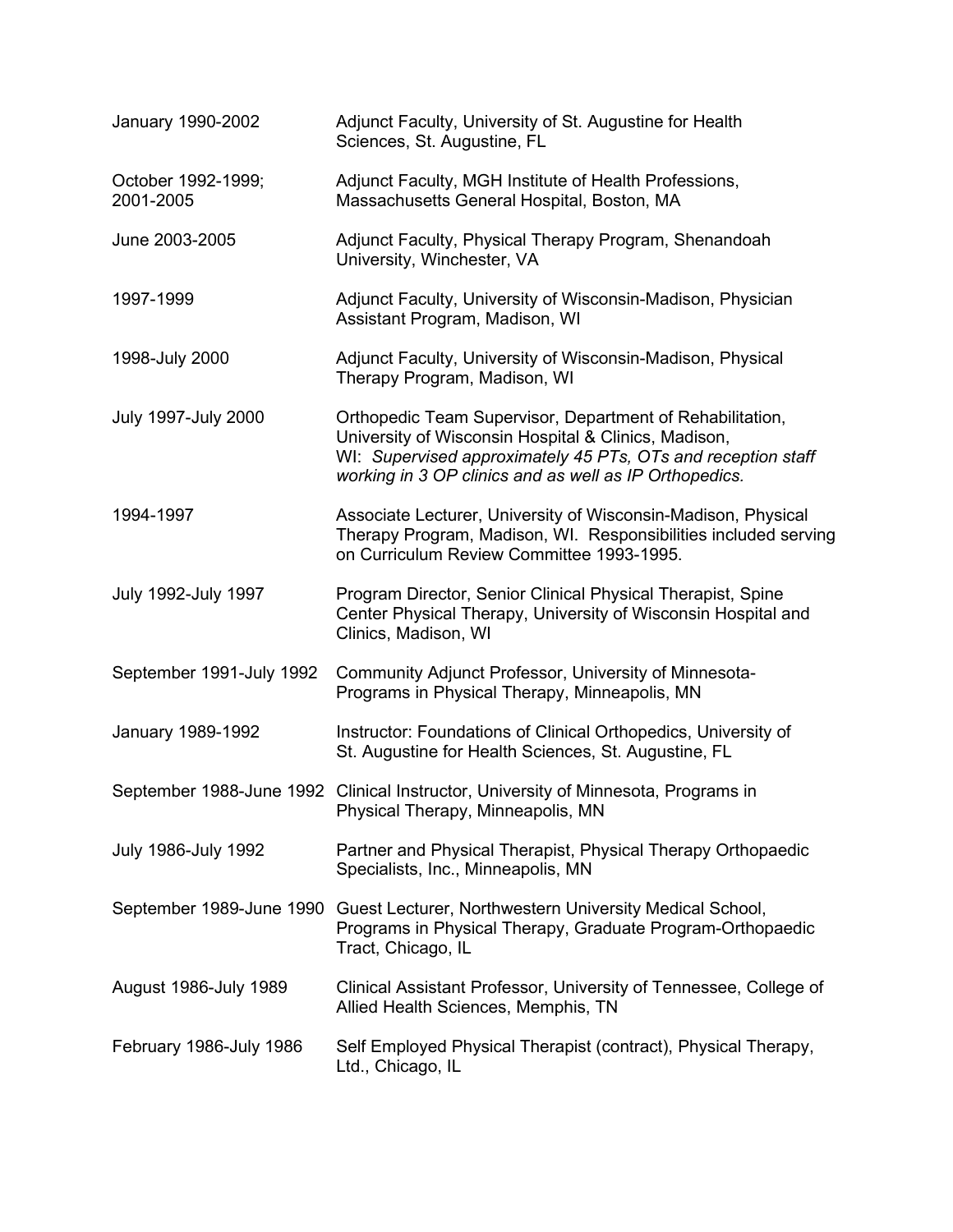| August 1985-March 1986      | Self Employed Physical Therapist (contract), Chicago, IL                                                                                                                                                                                                                                                                 |
|-----------------------------|--------------------------------------------------------------------------------------------------------------------------------------------------------------------------------------------------------------------------------------------------------------------------------------------------------------------------|
| March 1984-June 1985        | Self Employed Physical Therapist (contract), Chicago IL                                                                                                                                                                                                                                                                  |
| July 1983-July 1986         | Senior Outpatient Staff Physical Therapist, Consultant<br>Rehabilitation Institute of Chicago, Chicago, IL                                                                                                                                                                                                               |
| October 1981-July 1982      | Contract Staff Physical Therapist, Visiting Nurse Association,<br>Atlanta, GA                                                                                                                                                                                                                                            |
| <b>July 1979-April 1981</b> | Staff Physical Therapist, Penrose Hospital, Colorado Springs, CO                                                                                                                                                                                                                                                         |
| November 1977-June 1979     | Staff Physical Therapist, Home Health Service of Louisiana, Inc.<br>New Orleans, LA                                                                                                                                                                                                                                      |
| September 1982-July 1986    | Associate in Physical Therapy, Northwestern University Medical<br>School, Programs in Physical Therapy Chicago, IL. Lead co-<br>instructor for the Musculoskeletal track, and co-instructor-<br>Functional Anatomy in the entry-level and post-professional<br>programs. Served on Admissions and Curriculum committees. |

## **Professional Society Memberships and Service**

| 2002-2016    | <b>Research Section, APTA</b>                                       |
|--------------|---------------------------------------------------------------------|
| 1997-2016    | <b>Education Section, APTA</b>                                      |
| 1981-2016    | <b>Orthopaedic Section, APTA</b>                                    |
| 1976-present | American Physical Therapy Association (APTA)                        |
| 1994-present | American Academy of Orthopaedic Manual Physical Therapists (Fellow) |
| 2003-2015    | North American Spine Society                                        |

# **Positions Held In Scientific/Professional Honorary Societies**

# **American Physical Therapy Association (APTA)**

| 2013-2015<br>1999-2015 | APTA Board Oversight Workgroup: Guide to Physical Therapist Revision<br>APTA Task Force on Manual Therapy Legislature Issues (elected Task<br>Force (Chair 2004-2009) |
|------------------------|-----------------------------------------------------------------------------------------------------------------------------------------------------------------------|
|                        | Manipulation Education Sub-committee-2003/4 (co-created the<br>$\bullet$<br>Manipulation Education Manual for academic faculty)                                       |
| 1997                   | Chairman: APTA Task Force on the Implementation of Clinical                                                                                                           |
|                        | <b>Residency Programs/Faculty Credentialing</b>                                                                                                                       |
|                        | <b>Foundation For Physical Therapy, Inc.</b>                                                                                                                          |
| 2015                   | Co-chair of Fundraising Committee                                                                                                                                     |
| 2006-2014              | Appointed Member of the Board of Trustees                                                                                                                             |
|                        | Appointed President (2009-2014)                                                                                                                                       |
|                        | Appointed Vice President (2007-2009)                                                                                                                                  |
| 2007                   | Campaign for the Foundation for Physical Therapy-2007                                                                                                                 |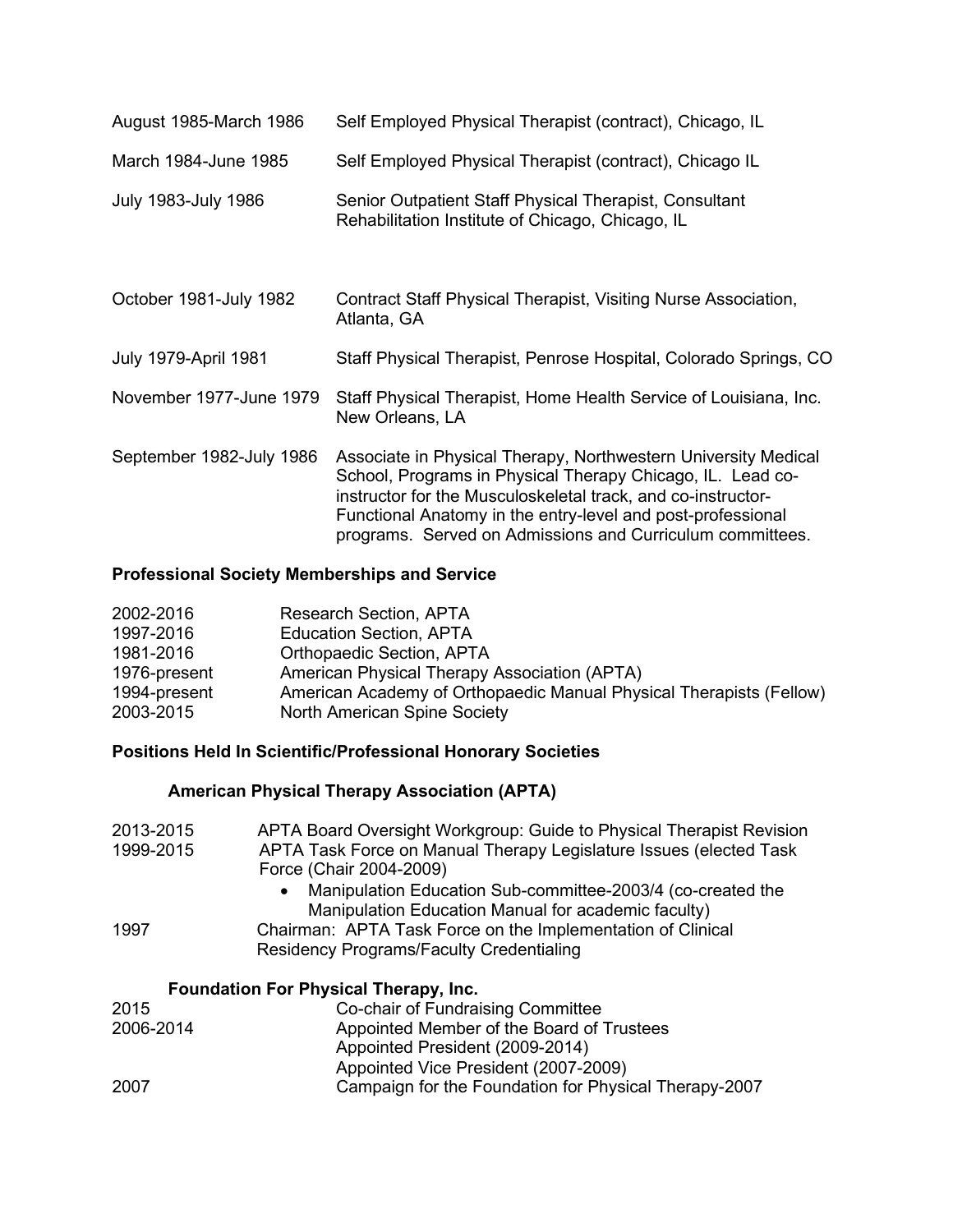Campaign Executive Committee Components Gift Division (chair) Board of Trustees and Director Division

# **APTA Section Activities**

| 2013-2015 | <b>Orthopaedic Section, Awards Committee</b>                            |
|-----------|-------------------------------------------------------------------------|
| 2012-2015 | Orthopaedic Section, APTA-Task Force: Functional Outcomes Data base     |
|           | for Patients with Neck Pain                                             |
| 2013-2015 | Orthopaedic Section, APTA-Task Force: Task Force on PTA                 |
|           | competencies                                                            |
| 2010      | Orthopaedic Section, APTA-chair Task Force on Qualifications for        |
|           | <b>Elected Positions</b>                                                |
| 2006-2011 | <b>Orthopaedic Section, Awards Committee</b>                            |
|           | Co-chair, 2008                                                          |
| 2007      | Orthopaedic Section, APTA. Task Force on Section Grant Funding          |
| 2002-2009 | Orthopaedic Section, APTA Practice Affairs Committee,                   |
| 2001-2002 | Orthopaedic Section, APTA, Immediate Past President                     |
| 1995-2001 | <b>Orthopaedic Section, APTA President</b>                              |
| 1996-2000 | Orthopaedic Section Delegate to APTA House of Delegates                 |
| 1990-1993 | Orthopaedic Sections, APTA Nominating Committee (chair 1993)            |
| 1990-1992 | <b>Orthopaedic Section, APTA Practice Affairs Committee</b>             |
| 1997-2004 | Journal of Orthopaedic and Sports Physical Therapy Board of Directors   |
|           | (Vice President 1998/2000, President 1999, Advisory Member 2001-        |
|           | 2004)                                                                   |
| 2002      | Task Force for selection of Executive Director; Journal of Orthopaedics |
|           | and Sports Physical Therapy                                             |
| 2002      | Task Force for Merging Sections; Orthopaedics, Sports and Hand          |
|           | Sections, APTA                                                          |
| 2001      | Chairman: Task Force for Self-Publication of the Journal of Orthopaedic |
|           | and Sports Physical Therapy                                             |
| 1989-1990 | Joint Task Force (Orthopaedic/Education Sections, APTA): Joint          |
|           | Mobilization in an Entry Level Curriculum                               |

# **APTA Chapter Activities**

| 2013-2016         | Wisconsin Chapter, APTA, Task Force Chair: Plain film referral initiative. |
|-------------------|----------------------------------------------------------------------------|
| 2009-2015         | Wisconsin Chapter, APTA, Committee member-PT and PTA Workforce<br>Issues   |
| 2006-2015         | Wisconsin Chapter, APTA, Task Force on Autonomous Practice                 |
| 2008/09           | Wisconsin Chapter, APTA, Task Force chair PT and PTA shortage-WI           |
| 2000-2008         | American Physical Therapy Association, House of Delegates; Wisconsin       |
|                   | <b>Physical Therapy Association Delegation</b>                             |
| 2001-2015         | Special liaison to Wisconsin PT Association Legislative Action Committee   |
|                   | for Chiropractic issues.                                                   |
| November 12, 2013 | Legislative Day 2013. Wisconsin Chapter, APTA                              |
| March 7, 2012     | Legislative Day 2012. Wisconsin Chapter, APTA                              |
| April 27, 2011    | Legislative Day 2011. Wisconsin Chapter, APTA                              |
| February 2, 2010  | Legislative Day 2010. Wisconsin Chapter, APTA                              |
| March 4, 2009     | Legislative Day 2009. Wisconsin Chapter, APTA                              |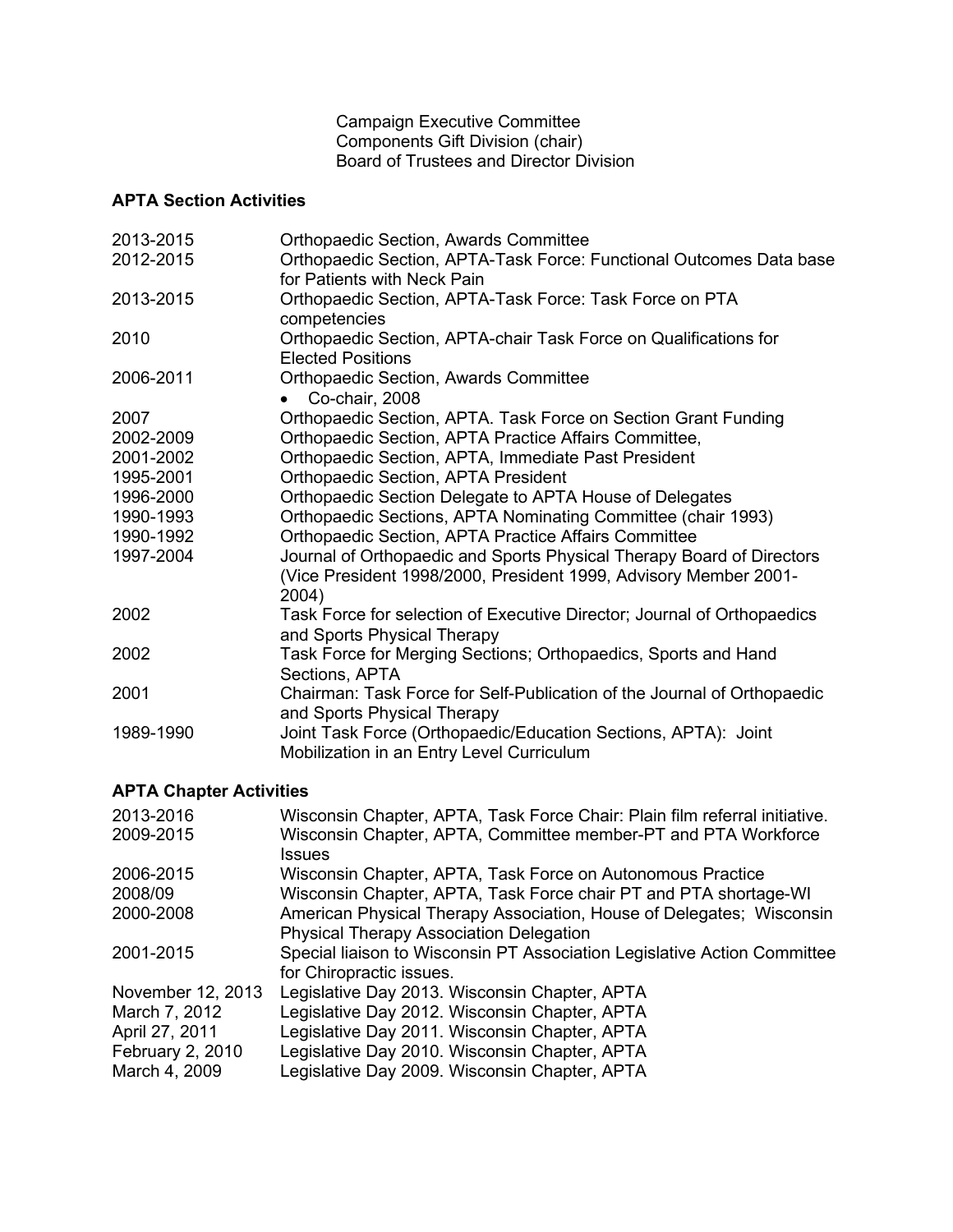| January 30, 2008  | Legislative Day 2008. Wisconsin Chapter, APTA               |
|-------------------|-------------------------------------------------------------|
| February 28, 2007 | Legislative Day 2007. Wisconsin Chapter, APTA               |
| February 2006     | Legislative Day, 2006. Wisconsin Chapter APTA               |
| February 2003     | Legislative Day, 2003. Wisconsin Chapter APTA               |
| February 2002     | Legislative Day, 2002. Wisconsin Chapter APTA               |
| 1994-1998         | Wisconsin Chapter APTA Utilization Review/Quality Assurance |
|                   | Committee                                                   |
| 1988-1992         | Minnesota Chapter APTA Governmental Affairs Sub-Committee   |
| 1991-1992         | Minnesota Chapter APTA Fund Raising Committee               |

# **American Academy of Orthopaedic Manual Physical Therapists**

| 2003-2015 | Practice Affairs Committee (Chair 2004-2009)                           |
|-----------|------------------------------------------------------------------------|
| 2005-07   | Member of Core Committee to develop Description of Advanced            |
|           | Practitioner in Orthopaedic Manual Physical Therapy. Document is to be |
|           | used by Fellowship Programs as a curricular template.                  |

# **Honors and Awards**

| <b>Awards</b><br>2015 | Robert C. Bartlett Trustee Recognition Service Award. Foundation<br>for Physical Therapy                                                                                                                                                                                             |
|-----------------------|--------------------------------------------------------------------------------------------------------------------------------------------------------------------------------------------------------------------------------------------------------------------------------------|
| 2015                  | <b>Distinguished Educator Award.</b> Education Section, American Physical<br><b>Therapy Association</b>                                                                                                                                                                              |
| 2014                  | Lucy Blair Service Award. American Physical Therapy Association                                                                                                                                                                                                                      |
| 2011                  | APTA, Jack Walker Award. Boissonnault W, Badke, MB, Powers J.<br>Implementation of Hospital-Based Out-Patient Direct Access to Physical<br>Therapy Services: An Administrative Case Report. Phys Ther.<br>2010;90:100-109.                                                           |
| 2008                  | JOSPT George Davies-James Gould Excellence in Clinical Inquiry<br>Award: Mechelli F, Probaski Z Boissonnault W. Differential diagnosis of<br>a patient referred to physical therapy with low back pain: abdominal aortic<br>aneurysm. J Orthop Sports Phys Ther. 2008;38(9):551-557. |
| 2008                  | John McMennell Service Award. American Academy of Orthoapedic<br><b>Manual Physical Therapists</b>                                                                                                                                                                                   |
| 2008                  | Helen J. Hislop Award for Outstanding Contributions to Professional<br><b>Literature.</b> American Physical therapy Association                                                                                                                                                      |
| 2007                  | 2007 Cardon Award for Excellence in a Published<br><b>Research Article</b> (Journal of Manual and Manipulative Therapy): Leerer<br>P, Boissonnault W, Domholdt E. Documentation of red flags by physical<br>therapists for patients with low back pain. Journal of Manual and        |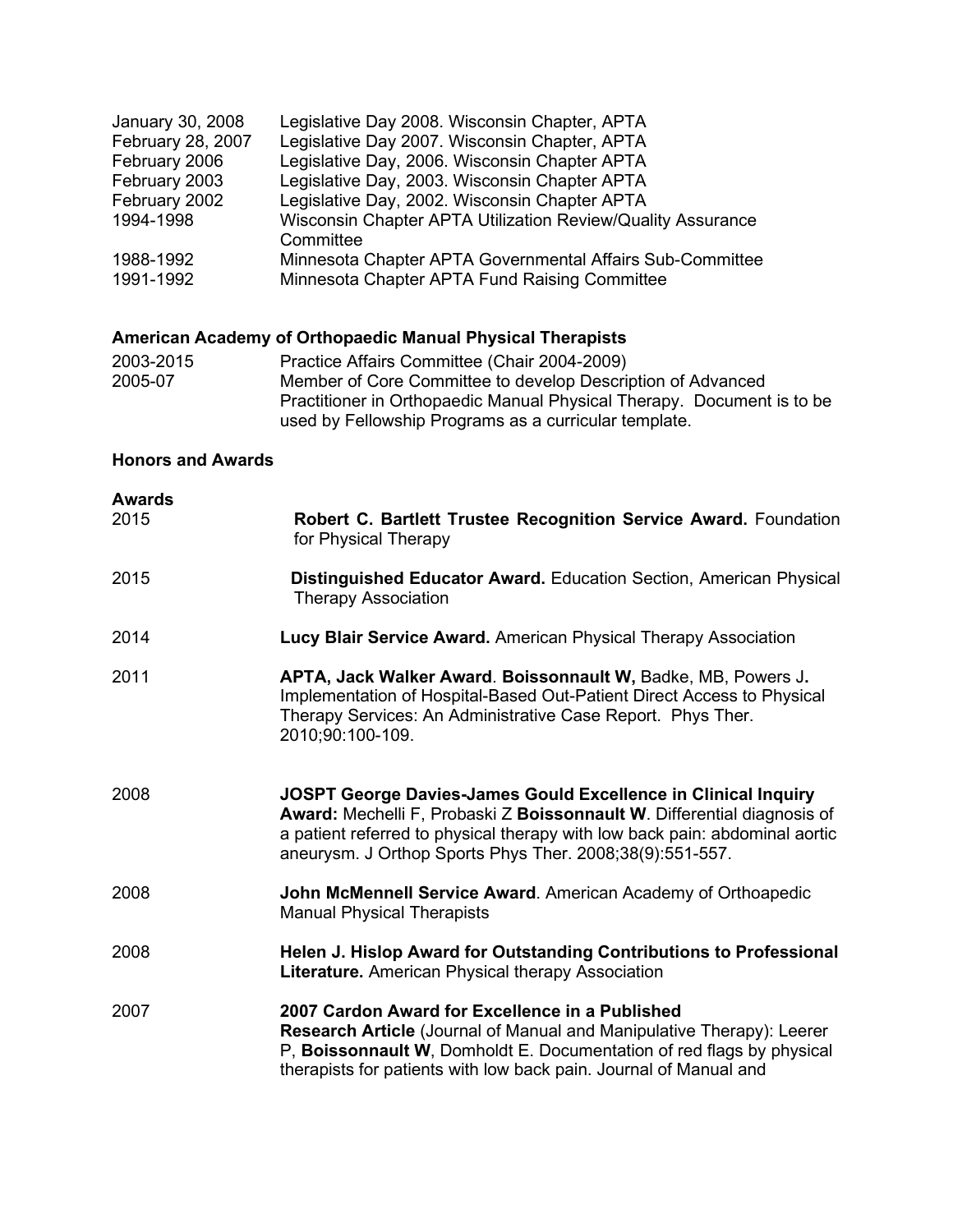Manipulative Therapy. 2007;15(1):42-49.

- June, 2005 **Dean's Teaching Award 2004-2005.** University of Wisconsin-Madison Medical School. Excellence and Innovation in Medical Education.
- June, 2005 **Dorothy E. Baethke-Eleanor J. Carlin Award for Excellence in Academic Teaching.** American Physical Therapy Association
- February, 2004 **Paris Distinguished Service Award**. Orthopaedic Section, APTA. Combined Sections Meeting
- June, 2001 **Charles Magistro Service Award**. Foundation for Physical Therapy
- June, 2000 **John J.P. Maley Lectureship Award,** "Innovations in Clinical Practice" American Physical Therapy Association, Physical Therapy 2000: Meeting and Exposition of the APTA
- May, 1999 Trish King Baker, **Alumni Award for Professional Excellence,** University of St. Augustine for Health Sciences, St. Augustine, FL
- April, 1998 **Clinical Excellence Award**, Wisconsin Physical Therapy Association

#### **Honors**

| October 25, 2016   | Keynote Speaker. "Letters to Be Written". White Coat Ceremony.<br>George Washington University. Washington D.C.                                                              |
|--------------------|------------------------------------------------------------------------------------------------------------------------------------------------------------------------------|
| September 12, 2014 | Co-Keynote Speaker. "Human Connection- A Fading Skill in the 21 <sup>st</sup><br>Century?" Florida PT Association Fall Conference. Orlando, FL                               |
| April 6, 2014      | Keynote Speaker. "Letters to Be Written". White Coat Ceremony.<br>Columbia University. New York, NY                                                                          |
| August 24, 2013    | Keynote Speaker. Manipulative Physiotherapy Practice-"Medical<br>Screening. The Sherlock Homes Approach". 2013 NZMPA Biennial<br>Scientific Conference. Rotorua, New Zealand |
| May 24, 2013       | <b>Keynote Speaker.</b> "Physical Therapists Referring Patients to Medical<br>Doctors". International Congress of Physiotherapists. Portoroz, Slovenia                       |
| April 24, 2013     | Keynote Speaker. "Evidenced-Based Practice-Patient Values-The<br>Forgotten Element". Regis University. 2013 Research Day, Denver<br>Colorado.                                |
| November 29, 2012  | Keynote Speaker. "Evidenced-Based Practice-Patient Values-The<br>Forgotten Element". Texas Woman's University, 2012 Research Day.<br>Houston, TX                             |
| March 21, 2012     | <b>Visiting Speaker. "Vision 2020-Reality or Lip Service"? West Virginia</b>                                                                                                 |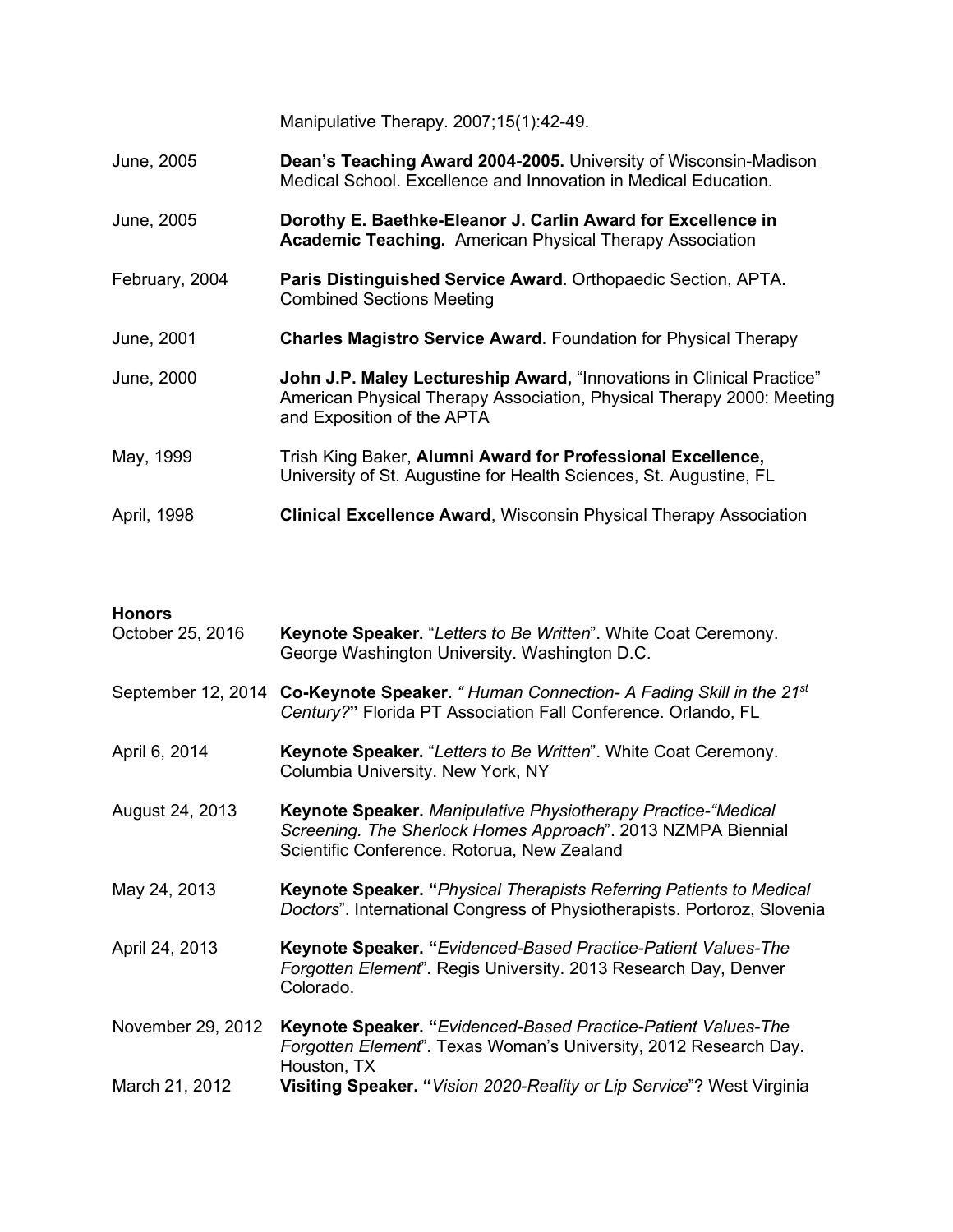|                    | University, Division of Physical Therapy. Morgantown, WV                                                                                                                                            |
|--------------------|-----------------------------------------------------------------------------------------------------------------------------------------------------------------------------------------------------|
| July 9, 2010       | Keynote Speaker. White Coat Ceremony. "MVTs-Most Valuable<br>Teachers". Medical University of South Carolina Program in Physical<br>Therapy. Charleston, SC.                                        |
| May 15, 2010       | Keynote Speaker; What's Up Doc? University of Wisconsin-Madison,<br>Physical Therapy Program, Class of 2010, Graduation                                                                             |
| April 2, 2010      | <b>Catherine Worthingham Fellow of the American Physical Therapy</b><br>Association.                                                                                                                |
| September 25, 2009 | Distinguished Lecturer, University of Illinois-Chicago Fellowship in<br>Manual Orthopedic Physical Therapy. Differential Diagnosis of Disease<br>States Masquerading as Pain Syndromes. Chicago, IL |
| August 28, 2009    | Keynote Address-PT as a Doctoring Profession-Our Role in Diagnosis,<br>Referral, Consultation. Arkansas State University. Jonesboro, ARK.                                                           |
| June 4, 2009       | Received diploma and accepted into honorary scientific society-the<br>Accademia dei Fisiocritici. Siena, Italy                                                                                      |
| April 27, 2009     | Keynote Lecturer: The Art and Science of Medical Screening for<br>Physician Referral. Youngstown State University. Youngstown, OH.                                                                  |
| August 18, 2008    | Keynote Lecture-Diagnostic Imaging: Need To Know or Nice To Know?<br>Otago University, School of Physiotherapy. Dunedin, New Zealand                                                                |
| March 15, 2008     | Keynote Speaker. The Chiropractic Legislative Smoke Screen: Why We<br>Should All Care. Oregon Physical Therapy Association Political Action<br>Committee.                                           |
| May 3, 2007        | Visiting Professor. Physical Therapy Program, Ohio State University.                                                                                                                                |
| August 11, 2006    | Keynote Lecture. Vision 2020-Is there a Doctor in the House? Florida<br>State Physical Therapy Association, Spring Conference. Sanibel Island,<br>FL                                                |
| May 22, 23, 2006   | Capstone Lecturer. Differential Diagnosis and Diagnostic Imaging for<br>Physical Therapists. University of Tennessee-Memphis. Program in<br>Physical Therapy. Memphis, TN                           |
| May 13, 2006       | Keynote Speaker; University of Wisconsin-Madison, Physical Therapy<br>Program, Class of 2006, Graduation                                                                                            |
| December 3, 2005   | Keynote Speaker; Lessons To Be Learned. Northwestern University<br>Department of Physical Therapy Graduation Convocation Ceremony.<br>Chicago, ILL                                                  |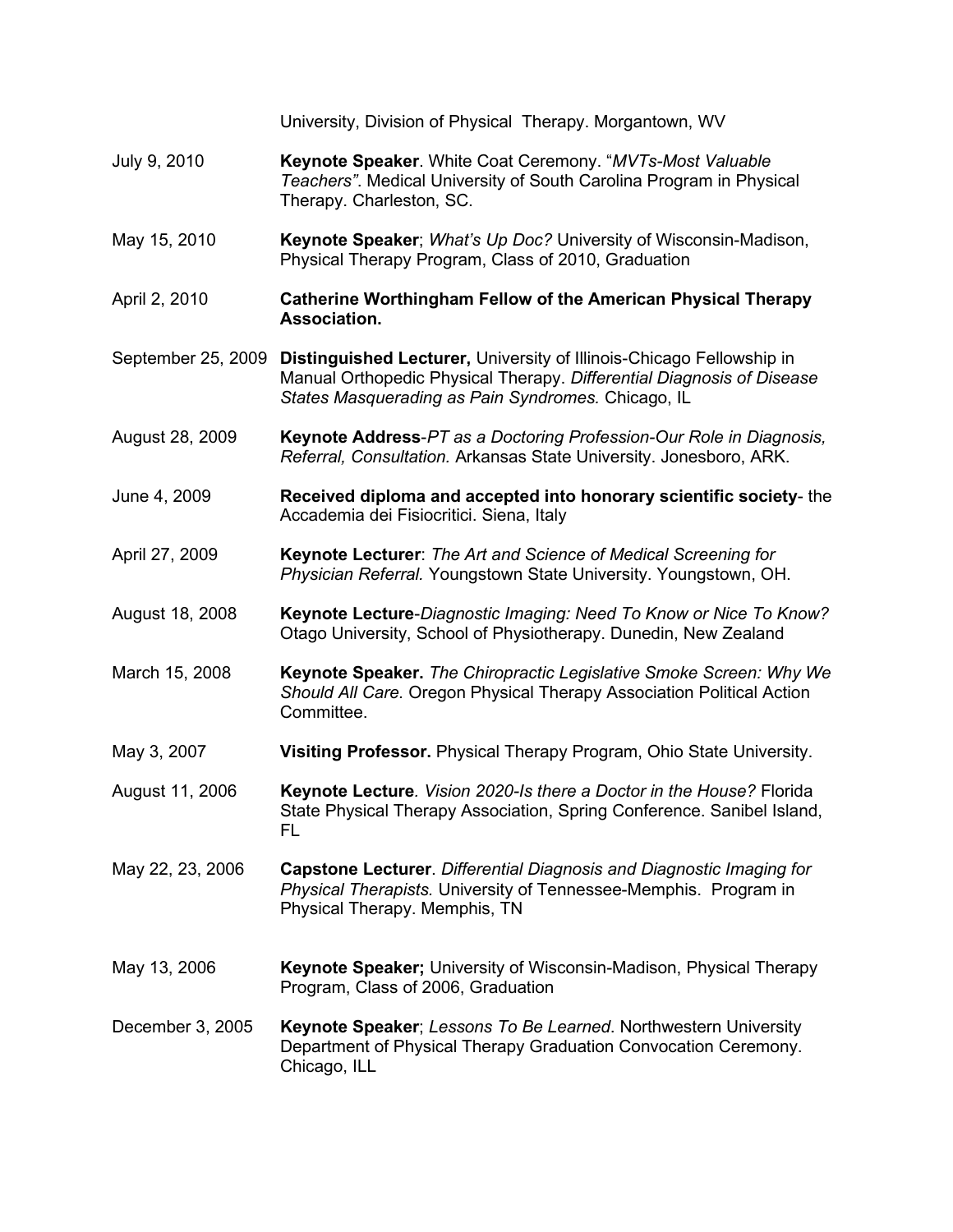|                    | September 30, 2005 Keynote Speaker; Medical Screening for the Physical Therapist.<br>University of Iowa, Graduate Program in Physical Therapy and<br>Rehabilitation Sciences All Alumni Reunion. Iowa City, IA |
|--------------------|----------------------------------------------------------------------------------------------------------------------------------------------------------------------------------------------------------------|
| May 23/24, 2005    | Capstone Lecturer. Differential Diagnosis for Physical Therapists.<br>University of Tennessee-Memphis. Program in Physical Therapy.<br>Memphis, TN                                                             |
| October 19, 2003   | Keynote Speaker: Research Day. American Academy of Orthopaedic<br>Manual Physical Therapists Annual Conference, 2003. Reno, NV                                                                                 |
| May 17, 2003       | Keynote Speaker; University of Wisconsin-Madison, Physical Therapy<br>Program, Class of 2003, Graduation                                                                                                       |
| October 4, 2002    | Luiese Lynch Lectureship. Is There a Doctor in the House? College of<br>Allied Health, University of Oklahoma Health Sciences Center, Oklahoma<br>City, OK                                                     |
| June 8, 2002       | Selected as a Knowledge Network Facilitator; Screening for Medical<br>Referral. American Physical Therapy Association, Annual Conference.                                                                      |
| May 18, 2002       | Keynote Speaker; University of Wisconsin-Madison, Physical Therapy<br>Program, Class of 2002, Graduation                                                                                                       |
| September 28, 2001 | Keynote Luncheon Lecturer, Wisconsin Physical Therapy Association,<br>Fall Conference. Madison, WI                                                                                                             |
| April 7-8, 2001    | Keynote Speaker for Mike Hage Musculoskeletal Team Building Course.<br>Rehabilitation Institute of Chicago, Chicago, IL.                                                                                       |
| December 2000      | Invited to write the Forward for Donatelli R, Wooden M Eds.: Orthopaedic<br>Physical Therapy 3rd Edition. W. B. Saunders Co. Philadelphia, PA,<br>2001                                                         |
| April 28, 2000     | Keynote Speaker, Research Day, Physical Therapy Program, Beaver<br>College, Philadelphia, PA                                                                                                                   |

# **Grant Support**

Major Past Awards

- 1. **Boissonnault W.** Patient Outcomes Following Orthopedic Spinal Surgery, shoulder and Knee Surgeries; The Impact of Pre-Surgical Co-Morbidities, and Medication and Substance Use. Surgical Associates. **Principal Investigator**. Funded \$18,032. May, 2002.
- 2. **Boissonnault W**. WebCT, WebCT grade book and grade submission. Dolt WebGrant Program 2002. \$5,000 Program award.
- 3. **Boissonnault W,** Wooden M, Ekedahl S. Patient Outcome Following Physical Therapy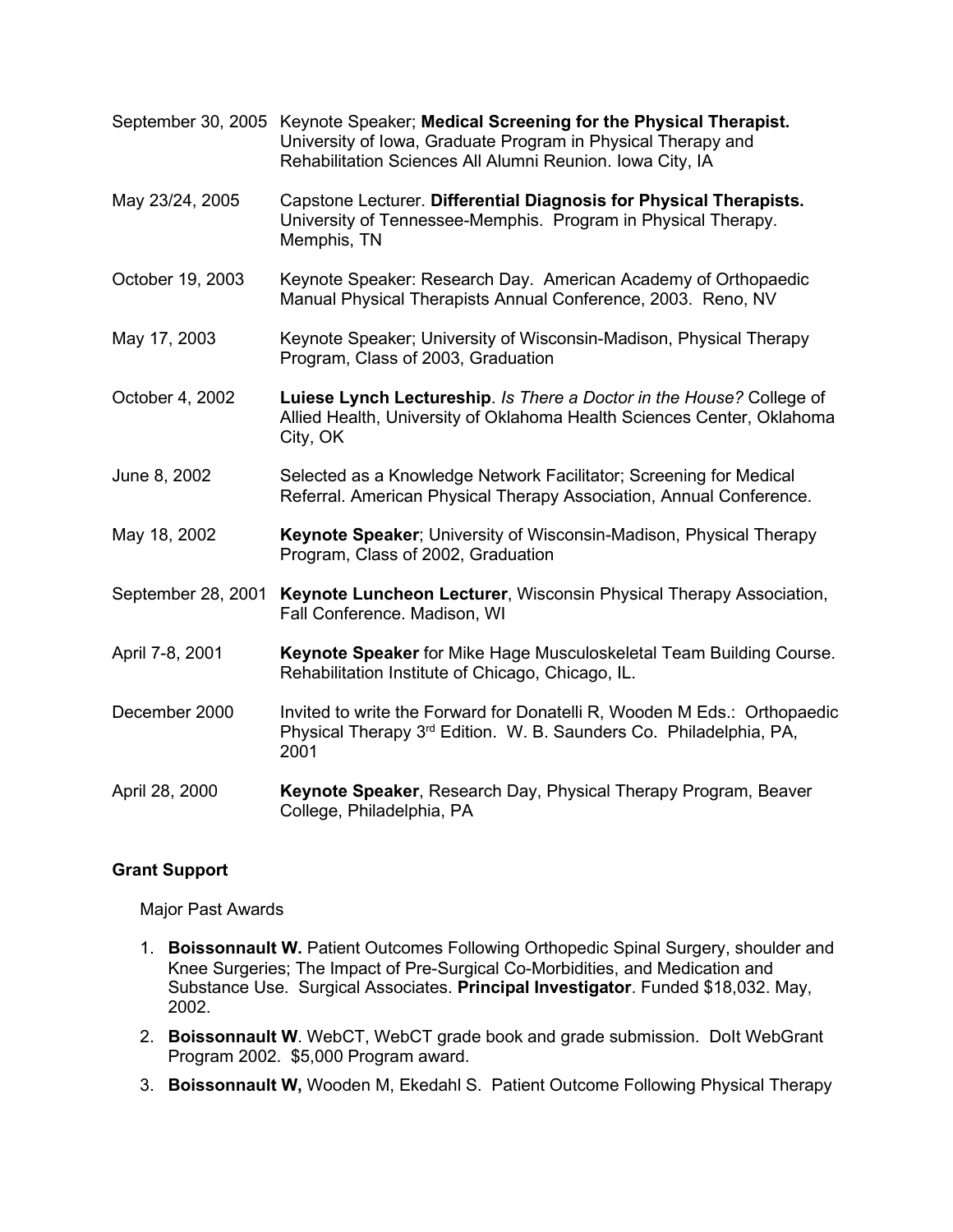Intervention for Rotator Cuff Surgery: the Impact of Patients' Pre-Existing Health Histories. Orthopaedic Section, APTA. **Principal Investigator.** Funded \$7500, June, 2003- June, 2004.

- 4. **Boissonnault W**, Bryan J. Joint Manipulation: First-Professional Physical Therapist Students' Clinical Instructors Attitudes and Expertise. American Academy of Orthopaedic Manual Physical Therapists. **Principal Investigator.** Funded \$3500, October, 2003-June, 2004.
- 5. **Boissonnault W**, Euhardy, R, Bryan J. Understanding the Belief of Physical Therapy Academic Faculty and Clinical Instructors That Thrust Joint Manipulation is not a Professional Degree Physical Therapy Student Skill. American Academy of Orthopaedic Manual Physical Therapists. **Principle Investigator.** Funded \$3000, October, 2004- September, 2005.
- 6. Kraemer P, Anderson P, **Boissonnault W**, Zdeblick Tom. Correlation of Microdiskectomy Outcomes With Apolipoprotein E and Carboxyl-O-MethylTRansferase. Orthopedic Research and Education Foundation. Funded \$15,000 July, 2005-June, 2006. My role- **co-investigator and data base manager**.
- 7. Heiderscheit B, **Boissonnault W**. Manual Therapy Assessment of Exercise-Related Transient Abdominal Pain. American Academy of Orthopaedic Manual Physical Therapists. **Co-investigator. Funded \$4,000, October, 2006-September, 2007**
- 8. Sizer, P, Tichenor CJ, Cook C, Bourtney C, Hegadus E, **Boissonnault W**. Examining the Role of Fellowship Education on Clinical Decision-Making: A Clinical Vignette Study. American Academy of Orthopaedic Manual Physical Therapists. June 15, 2009 Funded \$6,000
- 9. Noteboom J, Little C, Boissonnault W. A Follow-up Survey of Thrust Joint Manipulation Content in 1st-Profesional Physical Therapy Programs in the United States. American Academy of Orthopaedic Manual Physical Therapists. **Co-investigator.** Funded \$2,000. October, 2011 – September, 2012
- 10. Krannert School of Physical Therapy Research Fund. In support of doctoral studies. \$500. 1997. Project: Medical History Profile of Physical Therapy Outpatient Populations.

## **Publications**

## **Manuscripts Currently Under Preparation/Submitted for review**

- **1.** Sizer, P, Tichenor CJ, Cook C, Bourtney C, Hegadus E, **Boissonnault W**. Examining the Role of Fellowship Education on Clinical Decision-Making: A Clinical Vignette Study. Data Analyses and manuscript preparation underway.
- 2. Peterson B, Fearon T, **Boissonnault W.** Differential diagnosis of unilateral leg weakness due to uterine fibrosis in a patient with recent history of traumatic low back pain: A resident's case problem. Submitted to J Orthop Sports Phys Ther. December, Under revision, 2014

## **Refereed Articles**

**1. Boissonnault W,** Lovely K. Hospital-based outpatient direct access to physical therapist services: current status in Wisconsin. Phys Ther. 2016;96(11):1695-1704. **Scholarship Type:** Discovery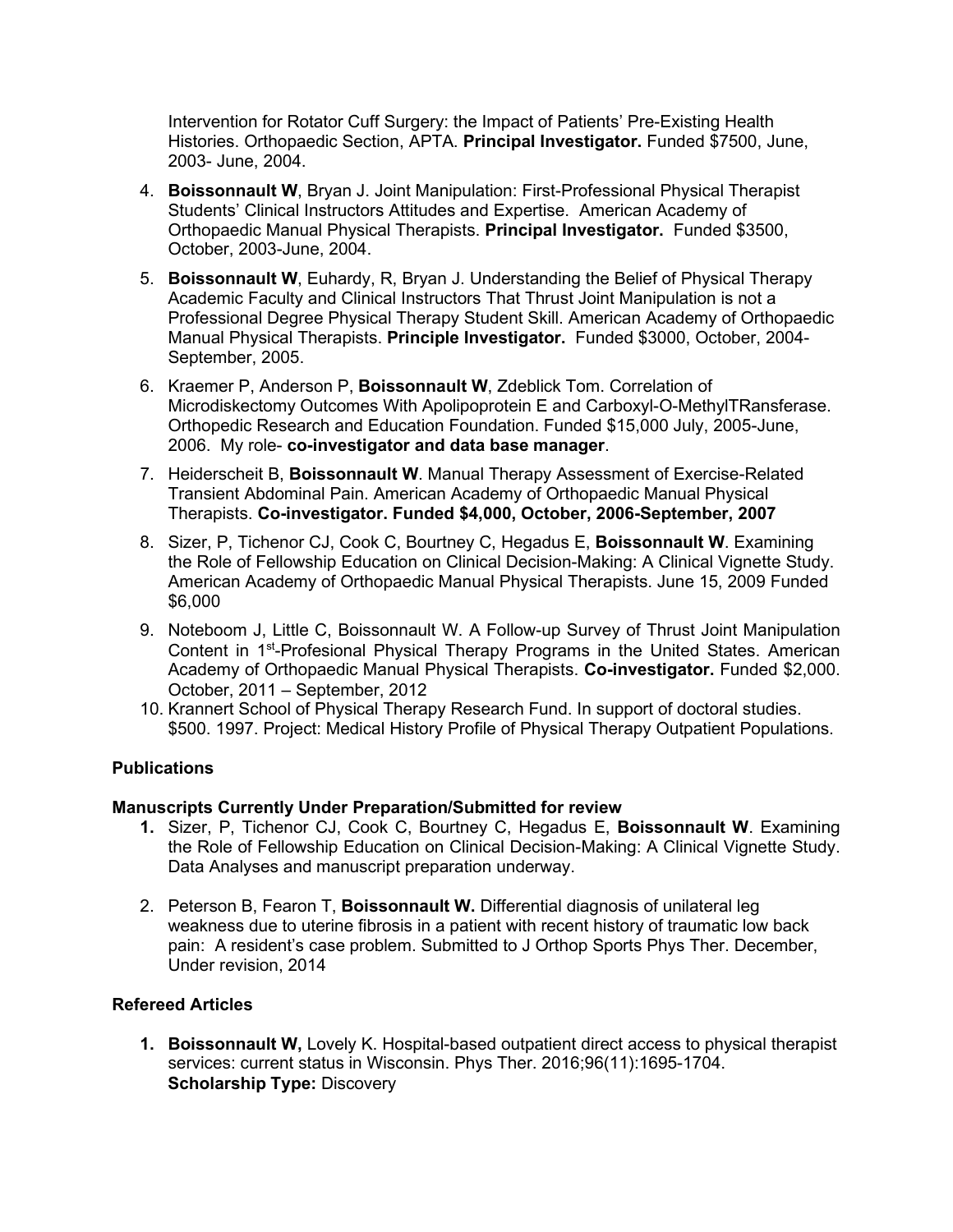**Publication Type: Original Research Peer Reviewed** 

**Role:** Concept Development: 80%; Data Collection 50%; Data Analyses 40; Manuscript Preparation: 85%

- **2.** Leudtke K, **Boissonnault, W**.; Caspersen, N.; Castien, R.; Chaibi, A.; Falla, D.; Fernández-de-las-Peñas, C.; Hall, T.; Hirsvang, J.R.; Horre, T.; Hurley, D.; Jull, G.; Krøll, L.S; Madsen, B.K.; Mallwitz, J.; Miller, C.; Schäfer, B.; Schöttker-Königer, T.; Starke, W.; von Piekartz, H.; Watson, D.; Westerhuis, P.; May, A<sup>1</sup>. International consensus paper on the most useful physical examination tests used by physiotherapists for patients with headache: A Delphi study. Manual Therapy. 2016;23:17-24. **Scholarship Type:** Discovery **Publication Type:** Original Research Peer Reviewed **Role:** Concept Development: 5%; Data Collection 10%; Data Analyses 0%; Manuscript Preparation: 10%
- 3. Rendereiro D, Deyle G, **Boissonnault W.** Imaging in Conjunction with Physical Therapy in Management of a Patient with History of Thoracic Tumor". Journal of Manual & Manipulative Therapy. 2016;23(3):123-127. **Scholarship Type:** Application **Publication Type:** Case Report **Role:** Concept Development: 30%; Manuscript Preparation: 10%
- 4. Boissonnault J, Tuttle N, Evans K, **Boissonnault W**. ECHOWS: Reliability and Validity of a physical therapist patient-interview student assessment tool. Phys Ther. 2016;96(4):443-455. **Scholarship Type:** Discovery **Publication Type:** Original Research Peer Reviewed **Role:** Concept Development: 25%; Data Collection 15; Data Analyses 25%; Manuscript Preparation: 30%
- **5.** Lee A, **Boissonnault W.** Aches, pains, sprains, and strains: Use of online media to categorize medical screening and patient referral in physical therapy curricula. Journal of Physical Therapy Education. 2016;30(1):40-46. **Scholarship Type:** Discovery **Publication Type:** Original Research Peer Reviewed **Role:** Concept Development: 50%; Data Collection 0%; Data Analyses 25%; Manuscript Preparation: 35%
- **6. Boissonnault W.** Physiotherapist Practice- To Screen or Not to Screen: There is No Question! Manuelletherapie. June, 2015 **Scholarship Type:** Application **Publication Type:** Invited Commentary **Role:** Concept Development: 100%; Manuscript Preparation: 100%
- **7.** Noteboom T, Little C, **Boissonnault W.** Joint Manipulation Curricula in Physical Therapy Entry-Level Education. J Orthop Sports Phys Ther. June, 2015 In Press **Scholarship Type: Discovery**

**Publication Type:** Original research-peer reviewed

**Role:** Concept Development: 35%; Data Acquisition: 5%; Data Analysis: 25%;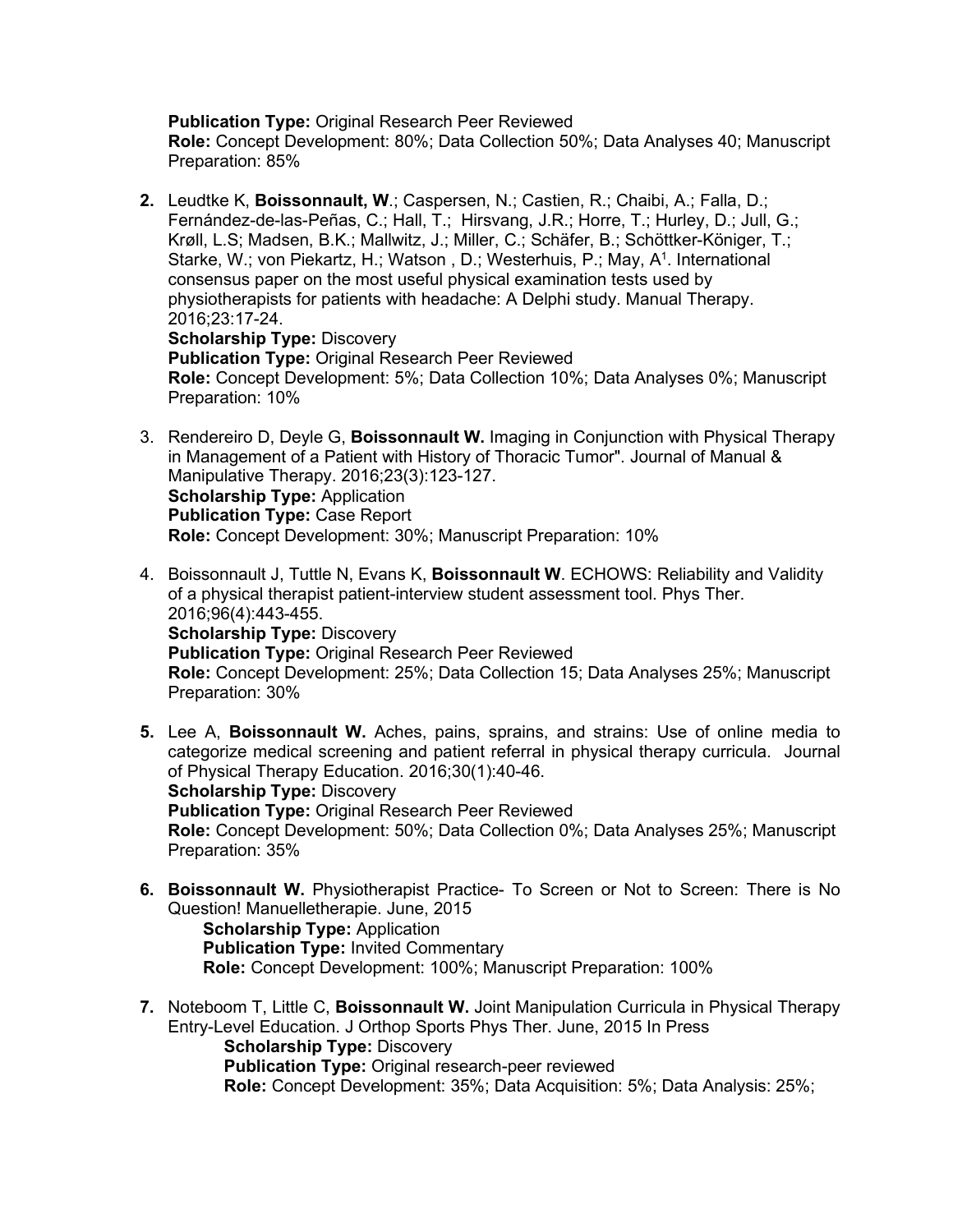Manuscript Preparation: 25%

8. Badke, MB, Sherry J, Sherry M, Jindrich S, **Boissonnault W**. Physical Therapy Direct Patient Access and Physician-Referred Episodes of Care: Comparisons of Cost, Resource Utilization and Outcomes. PTJ PAL. 2014;14(3):113.

**Scholarship Type: Discovery Publication Type:** Original research-peer reviewed **Role:** Concept Development: 40%; Data Acquisition: 0%; Data Analysis: 30%; Manuscript Preparation: 40%

9. **Boissonnault W,** White D, Carney S, Malin B, Smith W. Medical Imaging Curricula in Physical Therapist Professional Degree programs. J Orthop Sports Phys Ther. 2014;44(8):579-586.

**Scholarship Type:** Discovery **Publication Type:** Original research-peer reviewed **Role:** Concept Development: 75%; Data Acquisition: 100%; Data Analysis: 100%; Manuscript Preparation: 95%

10. **Boissonnault W**, Ross M. Clinical Factors Leading to Physical Therapists Referring Patients to Physicians: A Systematic Review. Reprinted in Israeli Physiotherpay Journal, 2013; December from J Orthop Sports Phys Ther. 2012;42(5):446-454.

**Scholarship Type: Discovery Publication Type:** Original research-peer reviewed **Role:** Concept Development: 80%; Data Acquisition: 100%; Data Analysis: 70%; Manuscript Preparation: 75%

11. Cooper E, Smith D, Sesto M, **Boissonault W.** The Differential Diagnosis of a Patient with Low Back and Foot Pain. J Manual Manipulative Therapy. 2013;21(2):81-89.

> **Scholarship Type:** Application **Publication Type:** Case Report **Role:** Concept Development: 25%; Manuscript Preparation: 15%

12. Boissonnault J, Hetzel S, **Boissonnault W.** Development and Validation of a Physical Therapy Student Assessment Instrument for Competence in Patient History-Taking. J Phys Ther Education. 2013;27(1):35-47.

> **Scholarship Type:** Discovery **Publication Type:** Original research-peer reviewed **Role:** Concept Development: 40%; Data Acquisition: 20%; Data Analysis: 10%; Manuscript Preparation: 35%

13. Heick J, King T**, Boissonnault W.** Physical Therapist Recognition of Signs and Symptoms of Infection after Shoulder Reconstruction: A Resident's Case Report, Physiotherapy Case Reports. Early on-line:1-8, 2012.DOI: 10.3109/09593985.2012.714444

> **Scholarship Type:** Application **Publication Type:** Case Report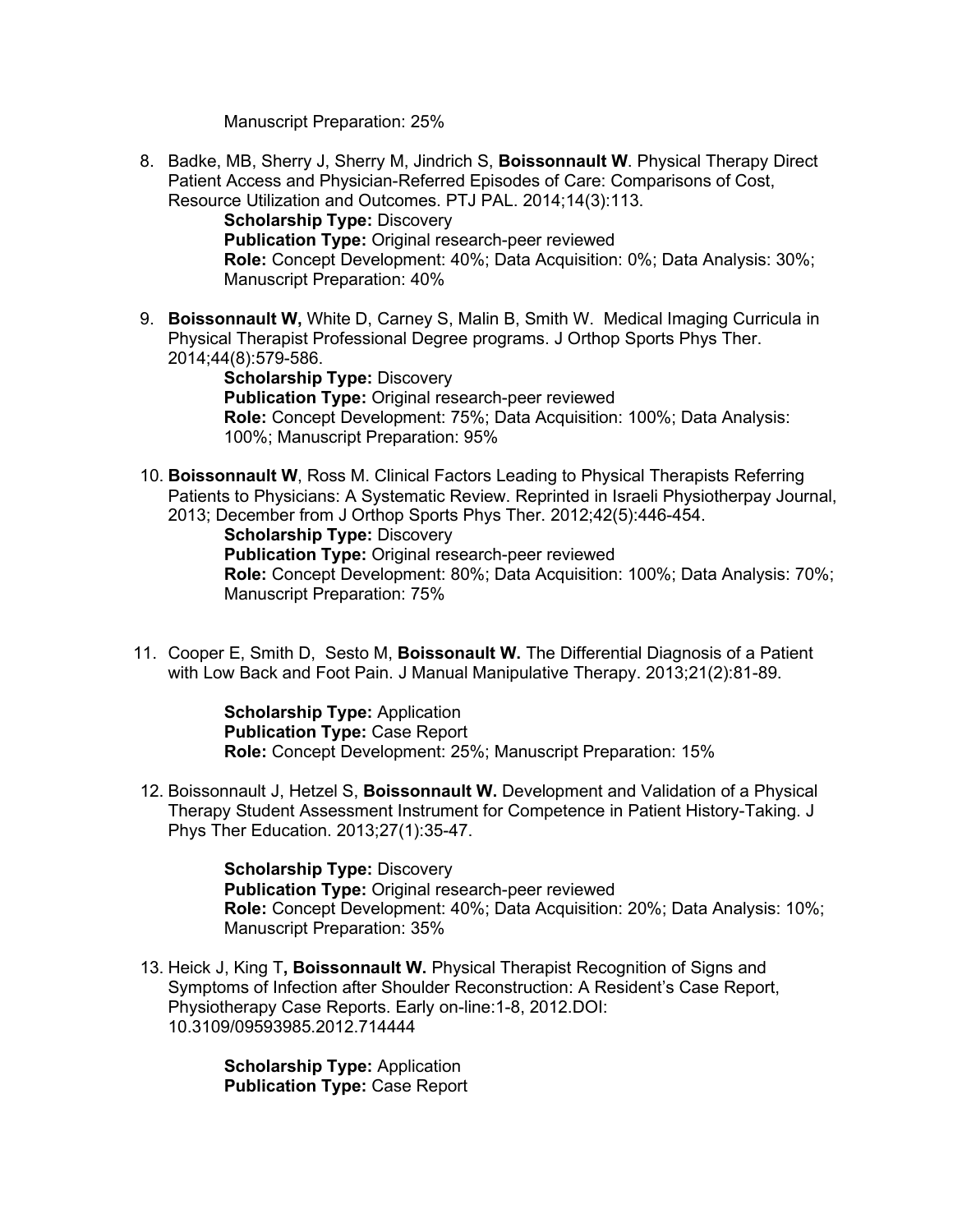**Role:** Concept Development: 25%; Manuscript Preparation: 15%

14. **Boissonnault W**, Ross M. Clinical Factors Leading to Physical Therapists Referring Patients to Physicians: A Systematic Review. J Orthop Sports Phys Ther. 2012;42(5):446-454.

**Scholarship Type: Discovery Publication Type:** Original research-peer reviewed **Role:** Concept Development: 80%; Data Acquisition: 100%; Data Analysis: 70%; Manuscript Preparation: 75%

15. Coronado R, Sheets C, Cook C, **Boissonnault W**. Spondyloarthritis in a patient with unilateral buttock pain and history of Crohn's disease: a case report. Phys Ther. 2010;90(5):784-792.

> **Scholarship Type:** Application **Publication Type: Patient Case Report Role:** Concept Development: 25%; Manuscript Preparation: 10%

- 16. **Boissonnault W,** Badke, MB, Powers J**.** Implementation of Hospital-Based Out-Patient Direct Access to Physical Therapy Services: An Administrative Case Report Phys Ther. 2010;90:100-109. **Scholarship Type: Application Publication Type:** Case Report **Role:** Concept Development: 70%; Manuscript Preparation: 75%
- 17. Mechelli F, Probaski Z, **Boissonnault W**. Differential diagnosis of a patient referred to physical therapy with low back pain: abdominal aortic aneurysm. Reprinted in Scienza Riabilitativa. 2009;11(2):24-32. From J Orthop Sports Phys Ther. 2008;38(9):551-557.
- 18. Heiderscheit B, **Boissonnault W**. Reliability of joint mobility and pain assessment of the thoracic spine and rib cage in asymptomatic individuals. Journal of Manual and Manipulative Therapy. 2008;16(4):210-216.

**Scholarship Type: Discovery Publication Type:** Original research-peer reviewed **Role:** Concept Development: 50%; Data Acquisition: 90%; Data Analysis: 0%; Manuscript Preparation: 20%

19. Mechelli F, Probaski Z, **Boissonnault W**. Differential diagnosis of a patient referred to physical therapy with low back pain: abdominal aortic aneurysm. J Orthop Sports Phys Ther. 2008;38(9):551-557.

> **Scholarship Type:** Application **Publication Type:** Patient Case Report **Role:** Concept Development: 50%; Manuscript Preparation: 90%

20. **Boissonnault W**, Badke MB. Influences of acuity on physical therapy outcomes for patients with cervical disorders. Arch Phys Med Rehab**.** 2008;89(1):81-86.

**Scholarship Type:** Discovery

**Publication Type:** Original research-peer reviewed

**Role:** Concept Development: 50%; Data Acquisition: 90%; Data Analysis: 20%; Manuscript Preparation: 65%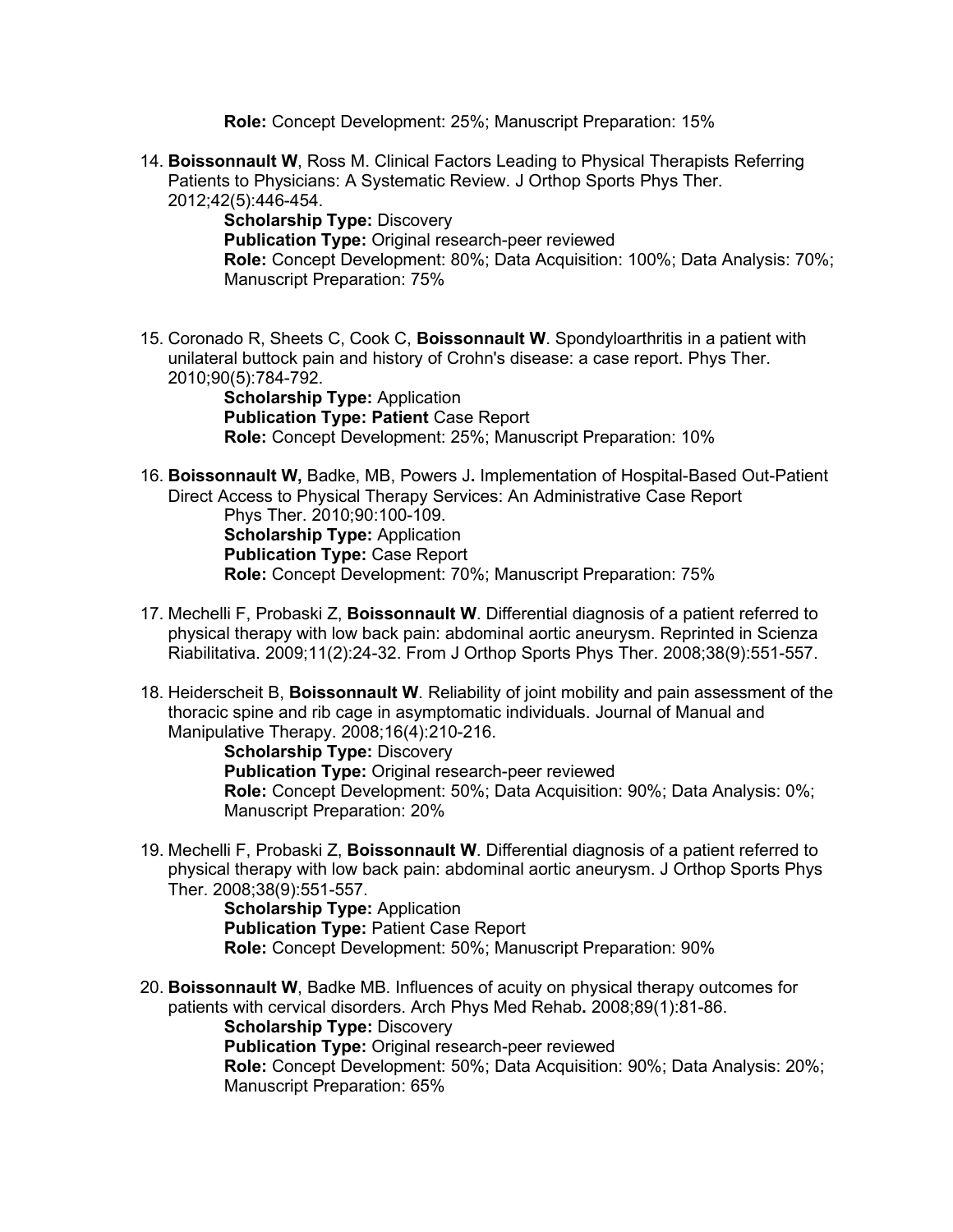21. Borgerding LJ, Kikillus PJ, **Boissonnault WB**. The use of the patellar pubic percussion test in the diagnosis and management of a patient with a non-displaced hip fracture. Journal of Manual and Manipulative Therapy. 2007;15(4):E78-84.

**Scholarship Type:** Application **Publication Type:** Patient Case Report **Role:** Concept Development: 40%; Manuscript Preparation: 25%

22. Reicherter EA, **Boissonnault W,** Chesbro S, et al. Enhancing Cultural Competence of Physical Therapy Students: A Shared Diversity Project Between Howard University and University of Wisconsin-Madison. Journal of BEST PRACTICES in Health Professions Diversity. 2007;1(1):25-40.

**Scholarship Type:** Discovery **Publication Type:** Original research –peer reviewed **Role:** Concept Development: 40%; Data Acquisition: 50%; Data Analysis: 10%; Manuscript Preparation: 25%

23. **Boissonnault W,** Badke MB, Wooden M. Ekedahl S, Fly K. Patient Outcome Following Physical Therapy Intervention for Rotator Cuff Surgery: The Impact of Patients' Preexisting Health Histories. J Orthop Sports Phys Ther**.** 2007;37(6):312-319.

**Scholarship Type: Discovery Publication Type:** Original research-peer reviewed **Role:** Concept Development: 70%; Data Acquisition: 0%; Data Analysis: 20%;

- Manuscript Preparation: 70%
- 24. Leerer P, **Boissonnault W**, Domholdt E. Documentation of red flags by physical therapists for patients with low back pain. Journal of Manual and Manipulative Therapy. 2007;15(1):42-49.

**Scholarship Type: Discovery Publication Type:** Original research-peer reviewed **Role:** Concept Development: 30%; Data Acquisition: 0%; Data Analysis: 15%; Manuscript Preparation: 45%

25. Badke MB, Dussault L, **Boissonnault W.** Influence of symptom longevity on outcomes following a customized rehabilitation program for temporomandibular disorders: Physiotherapy Canada. 2007;59(1):10-21.

**Scholarship Type:** Discovery **Publication Type:** Original research-peer reviewed **Role:** Concept Development: 30%; Data Acquisition: 10%; Data Analysis: 5%; Manuscript Preparation: 15%

- 26. Badke MB, **Boissonnault WG.** Changes in disability following physical therapy intervention for patients with low back pain. Arch of Phys Med Rehab. 2006;87:749-756 **Scholarship Type:** Discovery **Publication Type:** Original research-peer reviewed **Role:** Concept Development: 50%; Data Acquisition: 10%; Data Analysis: 15%; Manuscript Preparation: 50%
- 27. **Boissonnault W**, Morgan B, Buelow J. Differential diagnosis clinical decision-making in physical therapy professional education; A comparison of two classroom teaching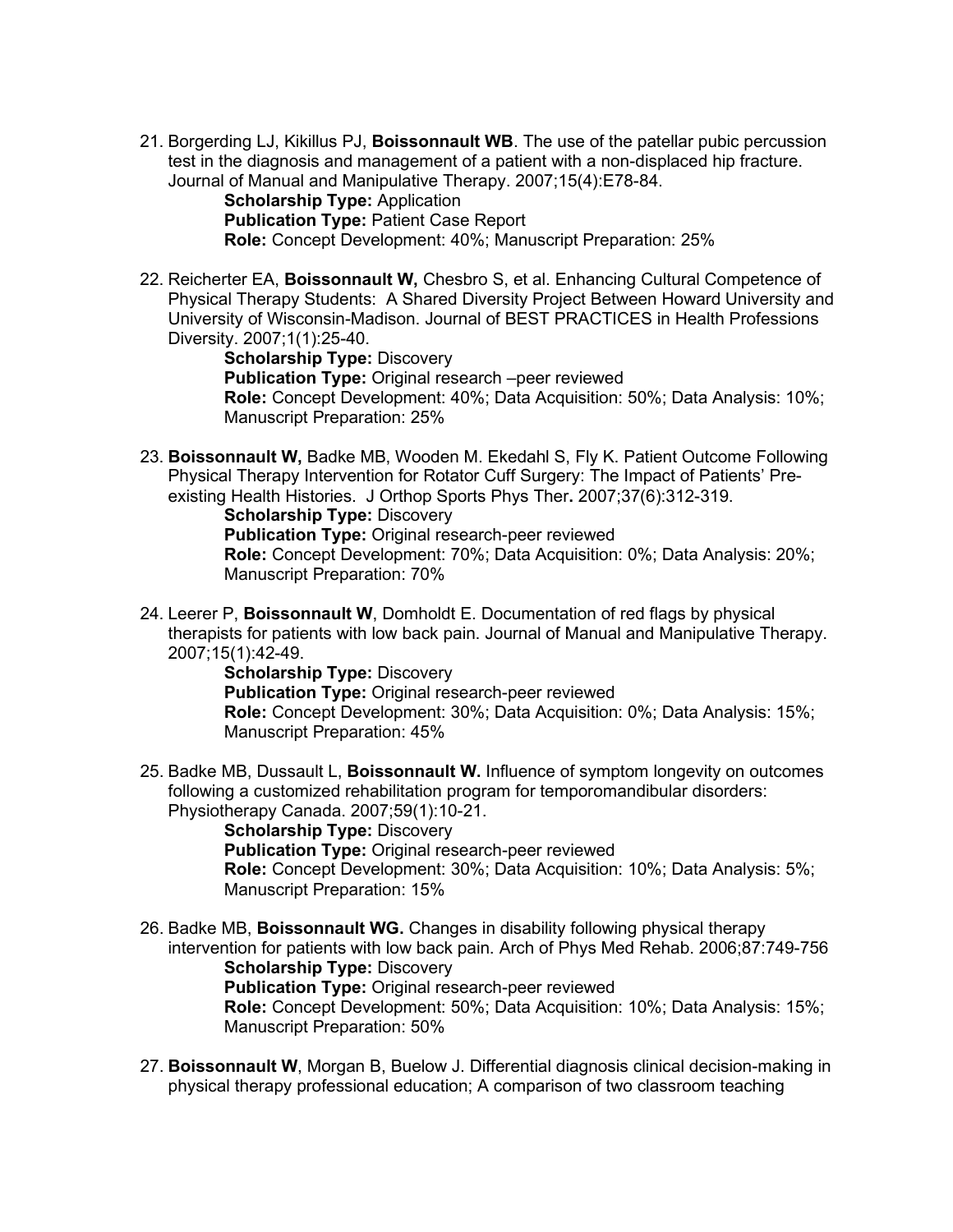strategies. Journal of Physical Therapy Education. 2006;20(1):28-36 **Scholarship Type: Discovery Publication Type:** Original research-peer reviewed **Role:** Concept Development: 50%; Data Acquisition: 100%; Data Analysis: 15%; Manuscript Preparation: 70%

28. Collaer J, McKeough M, **Boissonnault W**. Isthmic lumbar spondylolisthesis detection with palpation: An assessment of reliability and validity. Journal of Manual and Manipulative Therapy. 2006;14(1):22-29.

**Scholarship Type:** Discovery **Publication Type:** Original research-peer reviewed **Role:** Concept Development: 25%; Data Acquisition: 0%; Data Analysis: 10%; Manuscript Preparation: 25%

29. Gurney B, **Boissonnault W,** Andrews R. Differential diagnosis of a femoral neck/head stress fracture. J Orthop Sports Phys Ther. 2006;36(2):80-88.

**Scholarship Type:** Application **Publication Type:** Residency Case Report **Role:** Concept Development: 30%; Manuscript Preparation: 40%.

30. Boissonnault JS, **Boissonnault WG**, Bartoli P. Osteoporosis during the childbearing year. J Womens Health Phys Ther. 2005;29(3):13-17. **Scholarship Type:** Application **Publication Type:** Clinical commentary **Role:** Concept Development: 50%; Manuscript Preparation: 30% **Invited publication**

#### **31. Invited Reprint of Peer-Reviewed Publication: Boissonnault W**, Boissonnault J: Transient osteoporosis of the hip associated with pregnancy. J Womens Health Phys Ther. December, 2005.

32. **Boissonnault W**, Bryan J. Thrust joint manipulation clinical education opportunities for professional degree physical therapy students. Journal Orthop Sports Phys Ther. 2005;35(7):416-423.

> **Scholarship Type: Discovery Publication Type:** Original research-peer-reviewed **Role:** Concept Development: 50%; Data Acquisition: 100%; Data Analysis: 30%; Manuscript Preparation 65%.

- 33. Thein-Nissenbaum J, **Boissonnault W**. Differential diagnosis of spondylolysis in a patient with chronic low back pain. J Orthop Sports Phys Ther. 2005;35(5):319-326. **Scholarship Type:** Application **Publication Type:** Residency Case Report **Role:** Concept Development: 40%; Data Acquisition: 100%; Manuscript Preparation: 40%.
- 34. **Boissonnault W**, Badke M: Collecting patient health history information: The accuracy of a self-administered questionnaire in an orthopedic outpatient population. Phys Ther, 2005;85(6):531-543.

**Scholarship Type:** Discovery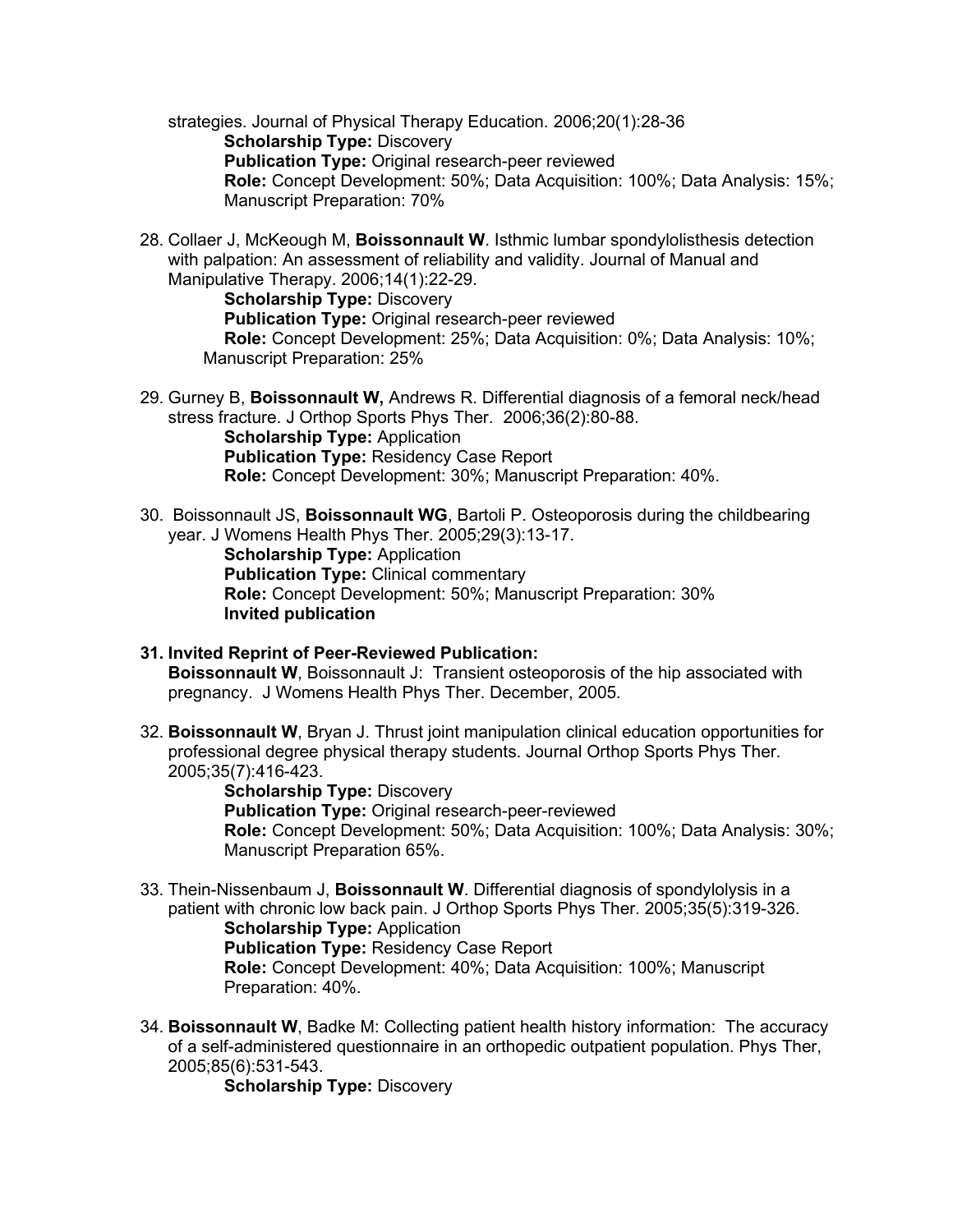**Publication Type: Original Research-peer-reviewed** 

**Role:** Concept Development: 100%; Data Acquisition: 100%; Data Analysis: 30%; Manuscript Preparation: 80%

35. **Boissonnault W**, Bryan J, Fox KJ: Joint manipulation curricula in professional physical therapy education programs. J Orthop Sports Phys Ther. 2004;34(4):171-181.

**Scholarship Type**: Discovery **Publication Type:** Original Research-peer-reviewed **Role:** Concept Development: 50%; Data Acquisition: 100%; Data Analysis: 30%; Manuscript Preparation: 60%

36. **Boissonnault W**, Thein-Nissenbaum J: Differential diagnosis of a sacral stress fracture; J Orthop Sports Phys Ther. 2002;32(12):613-621.

> **Scholarship Type:** Application **Publication Type:** Residency Case Report-peer-reviewed **Role:** Concept Development: 70%; Data Acquisition: 100%; Manuscript Preparation: 60%

37. **Boissonnault W**, Meek P. Risk factors for anti-inflammatory drug and aspirin-induced gastrointestinal complications in physical therapy outpatients. J Orthop Sports Phys Ther. 2002;32(10):510-517.

> **Scholarship Type:** Discovery **Publication Type:** Original Research-peer-reviewed **Role:** Concept Development: 60%; Data Acquisition: 100%; Data Analysis: 30%; Manuscript Preparation: 70%

38. **Boissonnault W**, Boissonnault J: Transient osteoporosis of the hip associated with pregnancy. J Orthop Sports Phys Ther. 2001;31(7):359-367.

**Scholarship Type:** Application **Publication Type:** Residency Case Report-peer-reviewed **Role:** Concept Development: 70%; Data Acquisition: 100%; Manuscript Preparation: 60%

- 39. **Boissonnault W**: Prevalence of co-morbidities, surgery and medication use in a physical therapy outpatient population: A multi-centered study. J Orthop Sports Phys Ther. Vol.29, No9: 506-525, 1999
- 40. DiFabio R, **Boissonnault W**: Physical Therapy and Health Related Outcomes For Patients with Common Orthopaedic Diagnoses. J Orthop Sports Phys Ther. Vol.27, No3: 219-230, 1998
- 41. **Boissonnault WG**, DiFabio R: Pain profile of patients with low back pain referred to physical therapy. J Orthop Sports Phys Ther. Vol.24, No 4: 180-191, 1996
- 42. **Boissonnault WG**, Koopmeiners M: Medical history profile: Orthopaedic physical therapy outpatients. J Orthop Sports Phys Ther. Vol.20, No 1: 2-10, 1994
- 43. **Boissonnault WG**, Bass C: Pathological origins of trunk and neck pain. Part 3. J Orthop Sports Phys Ther. Vol.12, No. 5:192-207, 1990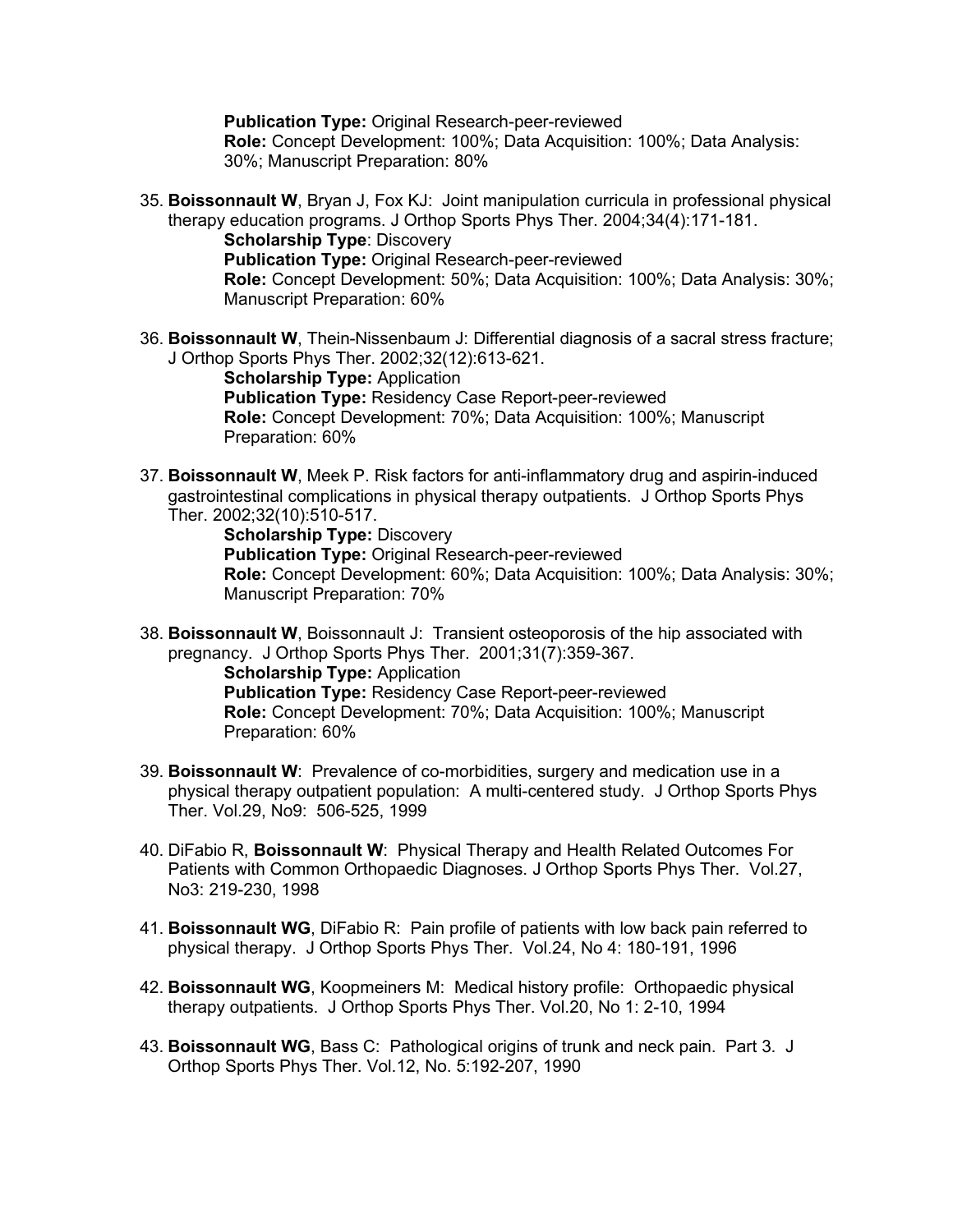- 44. **Boissonnault WG**, Bass C: Pathological origins of trunk and neck pain. Part 2. J Orthop Sports Phys Ther. Vol.12, No. 5:208-215, 1990
- 45. **Boissonnault WG**, Bass C: Pathological origins of trunk and neck pain. Part 1. J Orthop Sports Phys Ther. Vol.12, No. 5:216-221, 1990
- 46. **Boissonnault WG**, MS, PT, Donatelli RMA, PT: The influence of hallux extension on the foot during ambulation, J Orthop Sports Phys Ther Vol. 5, No. 5:240-242, 1984

## **Chapters in Books**

- 1. **Boissonnault W**, Umphred D: Differential Diagnosis Phase I. In Umphred D Ed. Neurological Rehabilitation, 6<sup>th</sup> ed. Mosby Inc., St Louis, MO, 2013.
- 2. **Boissonnault W.** Authored or co-authored 10 of 20 chapters in: Primary Care for the Physical Therapist: Examination and Triage, 2<sup>nd</sup> edition. WB Saunders Co. Philadelphia, PA, 2010.
- 3. **Boissonnault W**, Umphred D: Differential Diagnosis Phase I. In Umphred D Ed. Neurological Rehabilitation, 5<sup>th</sup> ed. Mosby Inc., St Louis, MO. 2007.
- 4. Garber MB, **Boissonnault WG.** The Patient Interview: The Science Behind the Art. In Boissonnault W (ed). Primary Care for the Physical Therapist: Examination and Triage. WB Saunders Co. Philadelphia, PA, 2005.
- 5. **Boissonnault WG.** Patient Health History Including Identification of Health Risk Factors. In Boissonnault W (ed). Primary Care for the Physical Therapist: Examination and Triage. WB Saunders Co. Philadelphia, PA, 2005.
- 6. Godges JJ, **Boissonnault WG.** Symptom Investigation. In Boissonnault W (ed). Primary Care for the Physical Therapist: Examination and Triage. WB Saunders Co. Philadelphia, PA, 2005.
- 7. **Boissonnault WG.** Review of Systems. In Boissonnault W (ed). Primary Care for the Physical Therapist: Examination and Triage. WB Saunders Co. Philadelphia, PA, 2005.
- 8. **Boissonnault WG.** The Patient Interview: The Physical Examination Begins. In Boissonnault W (ed). Primary Care for the Physical Therapist: Examination and Triage. WB Saunders Co. Philadelphia, PA, 2005.
- 9. **Janos SC, Boissonnault WG.** Upper Quarter Screening Examination. In Boissonnault W (ed). Primary Care for the Physical Therapist: Examination and Triage. WB Saunders Co. Philadelphia, PA, 2005.
- **10. Janos SC, Boissonnault WG.** Lower Quarter Screening Examination. Boissonnault W (ed). Primary Care for the Physical Therapist: Examination and Triage. WB Saunders Co. Philadelphia, PA, 2005.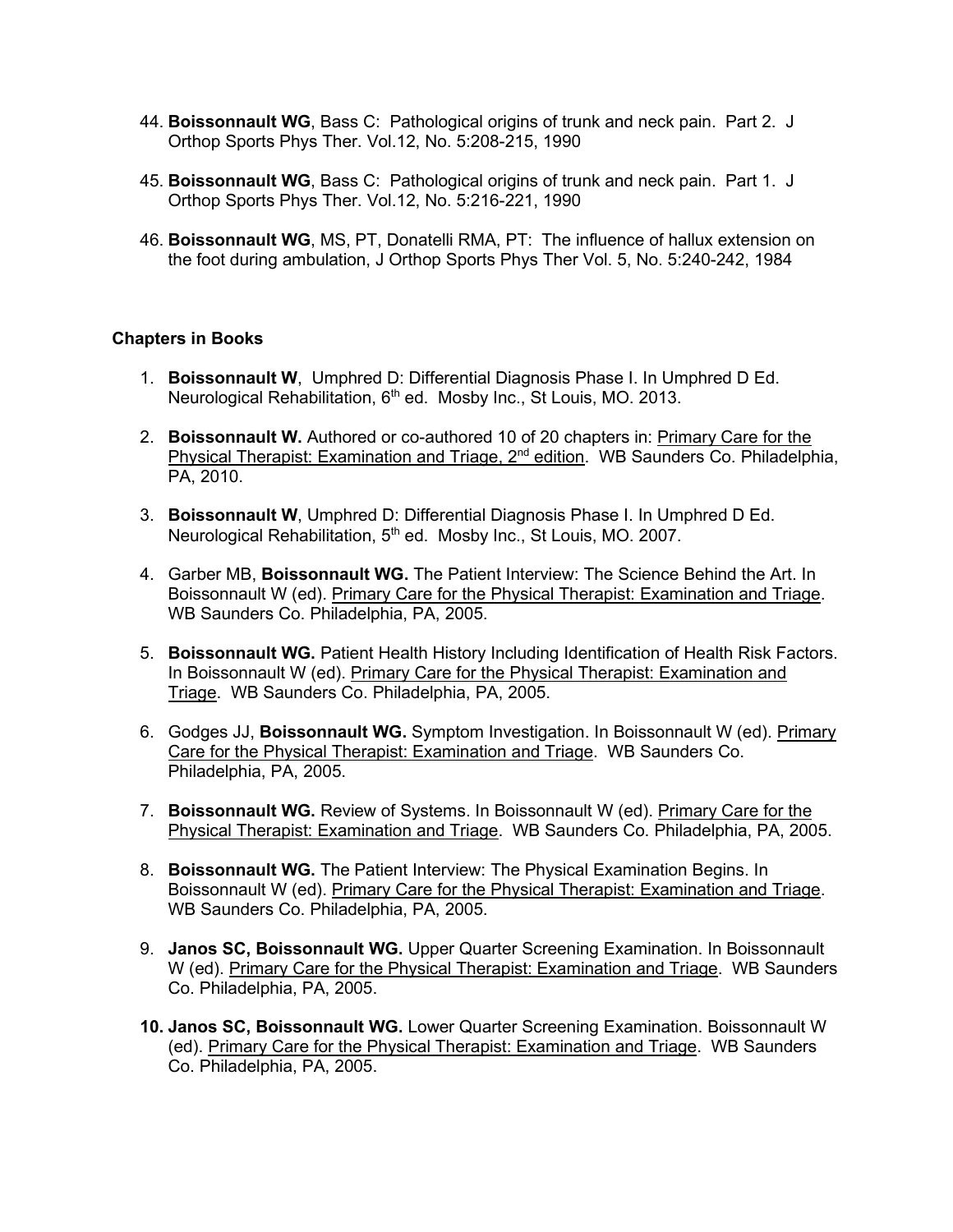- 11. **Boissonnault WG,** Goodman CC. The Renal and Urologic systems. In Goodman C, Boissonnault W, Fuller K. Pathology: Implication for the Physical Therapist, 2<sup>nd</sup> edition. WB Saunders Co. 2<sup>nd</sup> edition. 2003.
- 12. **Boissonnault WG,** Goodman CC. The Male Genital/Reproductive System. In Goodman C, Boissonnault W, Fuller K. Pathology: Implication for the Physical Therapist, 2<sup>nd</sup> edition. WB Saunders Co. 2<sup>nd</sup> edition. 2003.
- 13. **Boissonnault WG,** Goodman CC. The Female Genital/Reproductive System. In Goodman C, Boissonnault W, Fuller K. Pathology: Implication for the Physical Therapist, 2<sup>nd</sup> edition. WB Saunders Co. 2<sup>nd</sup> edition. 2003.
- 14. **Boissonnault WG,** Goodman CC. Introduction to Pathology of the Musculoskeletal System. In Goodman C, Boissonnault W, Fuller K. Pathology: Implication for the Physical Therapist, 2<sup>nd</sup> edition. WB Saunders Co. 2<sup>nd</sup> edition. 2003.
- 15. **Boissonnault WG,** Goodman CC. Metabolic Disorders. In Goodman C, Boissonnault W, Fuller K. Pathology: Implication for the Physical Therapist,  $2<sup>nd</sup>$  edition. WB Saunders Co.  $2<sup>nd</sup>$  edition. 2003.
- 16. **Boissonnault WG,** Goodman CC. Bone, Joint, and Soft Tissue Disorders. In Goodman C, Boissonnault W, Fuller K. Pathology: Implication for the Physical Therapist, 2<sup>nd</sup> edition. WB Saunders Co. 2<sup>nd</sup> edition. 2003.
- 17. Janos S, **Boissonnault W**: Dysfunction, Evaluation and Treatment of the Shoulder. In Donatelli R, Wooden M. Orthopaedic Physical Therapy 3<sup>rd</sup> ed. W.B Saunders CO. Philadelphia. 2001.
- 18. Boissonnault W, Umphred D: Differential Diagnosis Phase I. In Umphred D Ed. Neurological Rehabilitation, 4th ed. Mosby Inc., St Louis, MO. 2001.

## **Monographs or Books**

- 1. **Boissonnault W (ed).** Primary Care for the Physical Therapist: Examination and Triage, 2nd edition.WB Saunders Co. Philadelphia, PA, 2010. I am the editor and contributed 10 of 20 chapters.
- 2. **Boissonnault W (ed)**. Primary Care for the Physical Therapist: Examination and Triage. WB Saunders Co. Philadelphia, PA, 2005. I am the editor and contributed 7 of 18 chapters.
- 3. Goodman C, **Boissonnault W (co-editor)**, Fuller K. Pathology: Implication for the Physical Therapist,  $2^{nd}$  edition. WB Saunders Co.  $2^{nd}$  edition. 2003. I am co-editor and contributed 5 of 39 chapters.
- 4. **Boissonnault W**. Medical Screening for the Physical Therapist. On CD-ROM; 20 hours of material including written examination. December, 2003. I am the sole instructor.
- 5. Goodman C, **Boissonnault W (co-editor)**: Pathology: Implications For The Physical Therapist. W.B. Saunders Co. 1997. I am co-editor and contributed 6 of 35 chapters.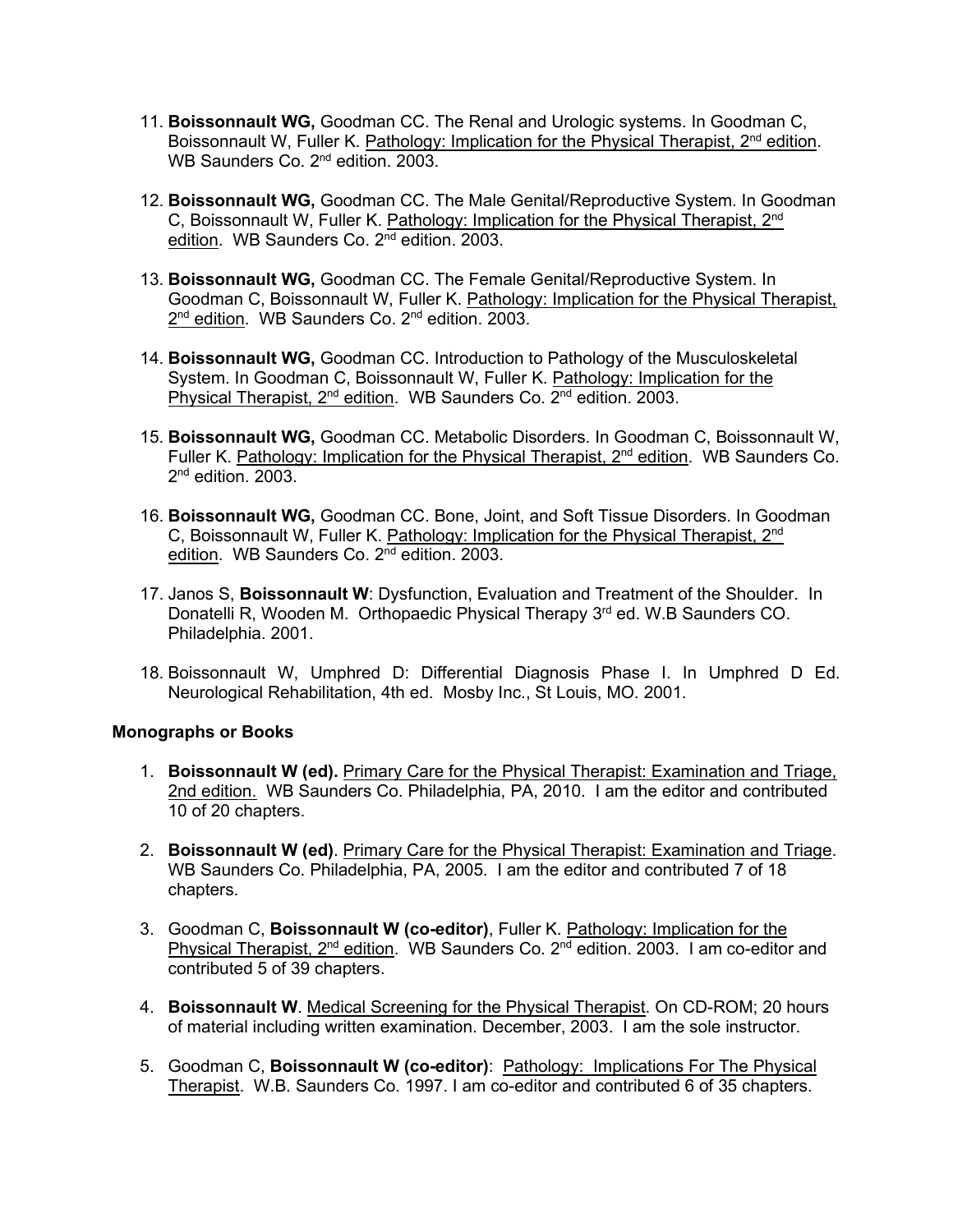- 6. **Boissonnault W (ed).** Examination in Physical Therapy Practice: Screening for Medical Disease 2<sup>nd</sup> ed., Churchill Livingstone, Inc., New York. 1995. I am editor and contributed 2 of 16 chapters.
- 7. **Boissonnault W (ed).** Examination in Physical Therapy Practice: Screening for Medical Disease. Churchill Livingstone, Inc., New York. 1991. I am editor and contributed 2 of 13 chapters.

#### **Technical Reports/Other Publications**

#### **Invited Commentaries:**

- 1. **Boissonnault W**. Direct Access-The Challenge by Orthopedic Surgeons. Legitimate Beef or Desperate Measures? Articulations, 2007;13(1):15-16.
- 2. **Boissonnault W**. Direct Access: Where's the beef? The Challenge from Chiropractors. Articulations. 2006;12(2):5-7.
- 3. **Boissonnault W.** No you don't, Yes we can, No you don't…. The Challenge From Chiropractors. Articulations. 2006;12(1): 5-6.
- 4. **Boissonnault W.** Who's Judging Whom? The Challenge From Chiropractors. Articulations. 2005;11(3):5-6.
- 5. **Boissonnault W**. Appreciate the Past, Celebrate the Present and Point to the Future. Orthopaedic Physical Therapy Practice. 2004: Spring.
- 6. **Boissonnault W**: Differential Diagnosis: Taking a Step Back Before Stepping Forward. PT Magazine of Physical Therapy. 2000:8(11); 46-54
- 7. **Boissonnault W**, Bass C: Medical Screening Examination: Not Optional for Physical Therapists. Journal of Orthopaedic and Sports Physical Therapy, Vol.14, No 6:241-242, 1991

#### **Invited Guest Editorials:**

- 1. Ross M, **Boissonnault W**. Red flags to screen or not to screen? J Orthop Sports Phys Ther. 2010;40(10):682-684.
- 2. **Boissonnault W**, Goodman C. Physical therapists as diagnosticians: Drawing the line on diagnosing pathology. J Orthop Sports Phys Ther. 2006;36(6):351-353.
- 3. **Boissonnault WG**: Guest Editorial: Orthopaedic physical therapy-Do we have a research vision? J Orthop Sports Phys Ther. Vol 24, No 4: 180-191, 1996
- 4. **Boissonnault WG**, Guest Editorial: Spread the word. Journal of Orthopaedic and Sports Physical Therapy. 22 (6): 237, 1995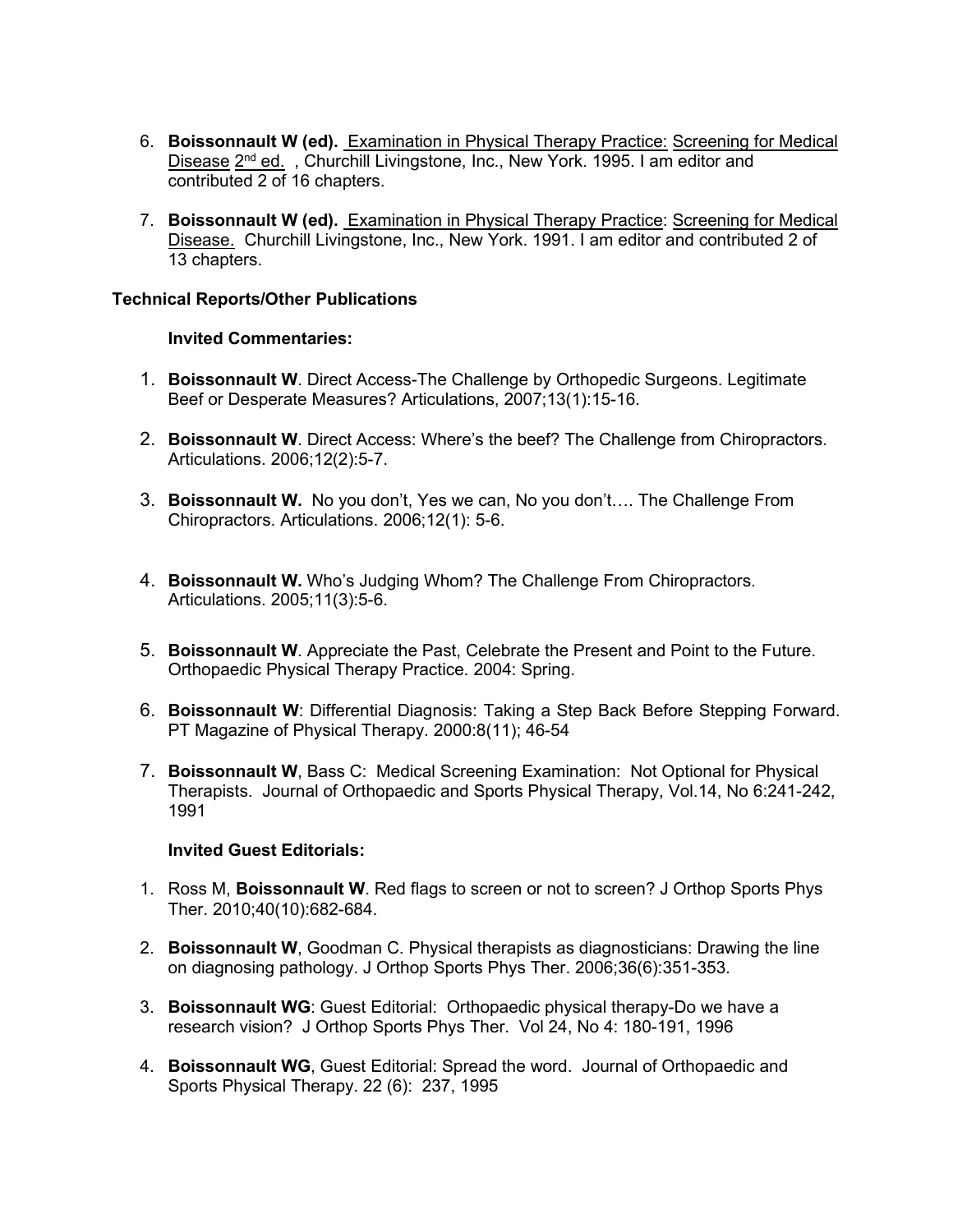#### **Non-Invited Publications:**

- 1. **Boissonnault W**, DeCarlo M: JOSPT: The Journey Continues. Orthopaedic Physical Therapy Practice. 2000:12(1): 9-11.
- 2. **Boissonnault W**: Orthopaedic Section responds to Research Isolationism. Letter To The Editor. Journal of Orthopaedic and Sports Physical Therapy. 2000:30(7);428-429
- 3. **Boissonnault W**: Evidence Based Education? Letter To The Editor. Journal for Section on Education. 1999:13(1):3.

#### **Abstracts**

- 1. **Boissonnault W**, Lovely K. Patient direct access to hospital-based outpatient physical therapy services: Current Status in Wisconsin. Section- Health Policy and Administration 2016
- 2. Corrado K, Fischer C, McGraw M, Ryffel K, Ross M, **Boissonnault W.** Vascular complications associated with cervical spine thrust joint manipulation: a review of case reports. Section, Health Policy and Administration 2014.
- 3. Lundberg GM, **Boissonnault W,** Worth R.Conservative management of chronic anterior cruciate ligament deficiency with associated knee pathologies. J Orthop Sports Phys Ther. 2013.
- 4. **Boissonnault WG,** Ross M. Clinical Factors Leading to Patient Referral to Physicians. J Orthop Sports Phys Ther. 2011;41(1):A23
- 5. Smith J, **Boissonnault W**. Clinical Decision Making in the Differential Diagnosis in a Patient With Arm Pain: Residents Case Report. J Orthop Sports Phys Ther. 2011;41(1):A78
- 6. **Boissonnault WG**, Ross M. Clinical Factors Leading to Patient Referral to Physicians. Journal of Manual and Manipulative Therapy. 2010;18(4)
- 7. Boissonnault JS, **Boissonnault WG**, Hetzel SJ. Development and Validation of a Physical Therapy Student Assessment Instrument for Competence in Patient History-Taking. Journal of Manual and Manipulative Therapy. 2010;18(4)
- 8. Coronado R, Sheets C, Cook C, **Boissonnault W**. Spondyloarthritis in a patient with unilateral buttock pain and history of Crohn's disease: a case report. J Man Manipulatve Ther, abstract 2009; 17(4).
- 9. Dold L, **Boissonnault W**, Orvis D, Heiderscheit B. Prevalence of thoracic spine and rib cage dysfunction among runners with and without exercise-related transient abdominal pain. Journal of Manual and Manipulative Therapy. 2007;15(3):182.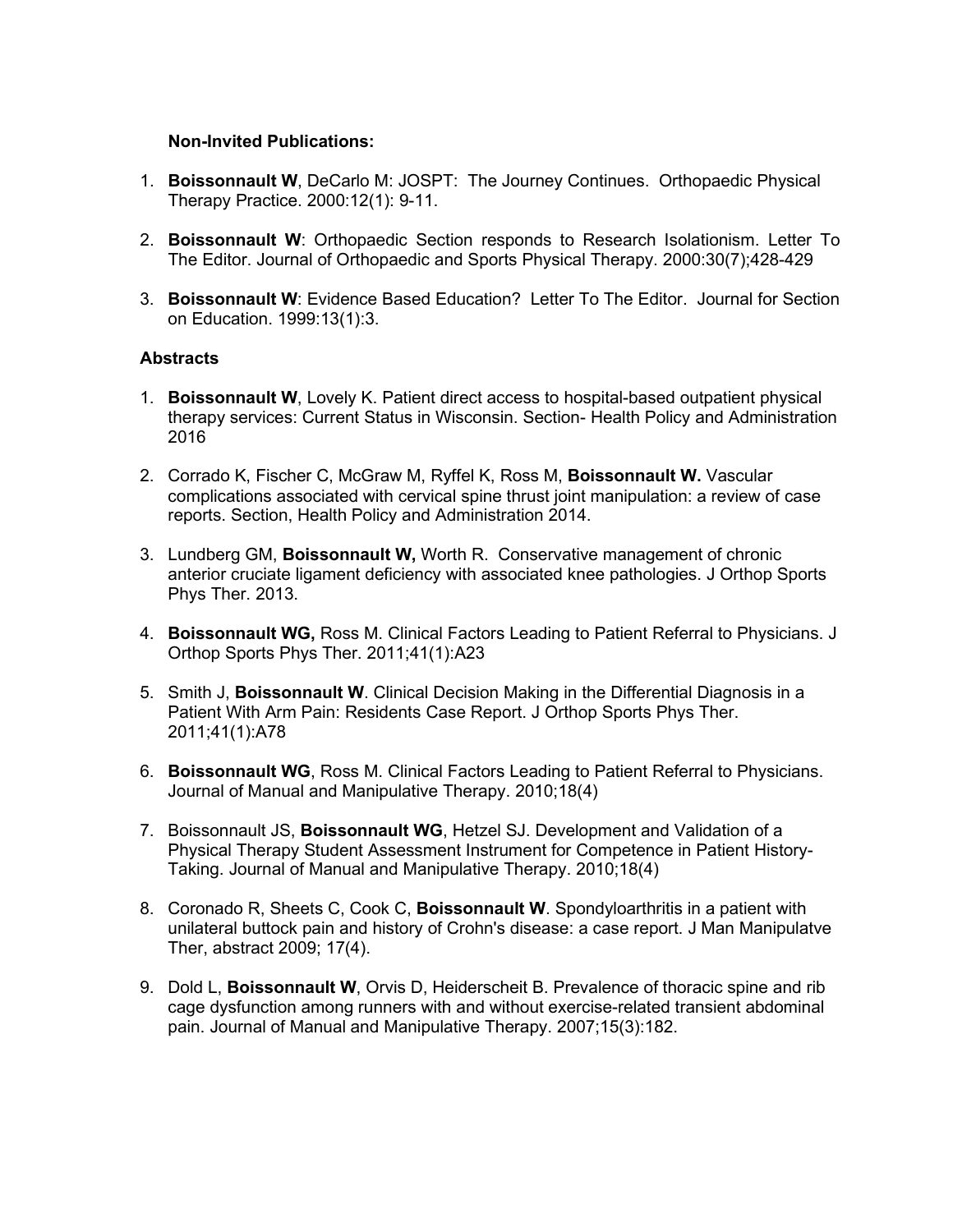- 10. **Boissonnault W**, Badke MB, Wooden M, Ekedahl S, Fly K. Patient Outcome Following Physical Therapy Intervention for Rotator Cuff Surgery: The Impact of Patients' Preexisting Health Histories. J Orthop Sports Phys Ther. 2007;37(1):A53-4
- 11. **Boissonnault W,** Bryan J, Euhardy R, Backus P, Schultz A. Understanding beliefs associated with thrust joint manipulation and professional degree physical therapy student training. Journal of Manual and Manipulative Physical Therapy. 2006
- 12. Leerer P, **Boissonnault W**, Domholt E, Roddey T. Medical screening by physical therapists for patients With low back pain. J Orthop Sports Phys Ther. 2005;35(1):A29.
- 13. **Boissonnault W**, Bryan J, Little S, Schaars B, Somerville C. Thrust joint manipulation clinical education opportunities for professional degree physical therapy students. J Orthop Sports Phys Ther. 2005;35(1):A36.
- 14. **Boissonnault W**, Bryan J. Thrust joint manipulation clinical education opportunities for professional degree physical therapy students. Journal of Manual and Manipulative Therapy. 2004;12(3):160-1.
- 15. **Boissonnault W**, Bryan J, Fox K. Joint manipulation curricula in professional physical therapy education programs. J Orthop Sports Phys Ther. 2004;34(1):A38.
- 16. **Boissonnault W,** Badke MB. Changes in disability following physical therapy intervention for patients with low back pain. Submitted to the American Physical Therapy Association- Annual Conference Proceedings, 2006.
- 17. **Boissonnault W,** Bryan J, Euhardy R, Backus P, Schultz A. Understanding beliefs associated with thrust joint manipulation and professional degree physical therapy student training. American Physical Therapy Association- Annual Conference Proceedings, 2006.
- 18. Reicheter A, **Boissonnault W,** Peters B, Chesbro S, Hallisy K, Wilson S, Steinkamp L. Enhancing cultural competence of physical therapy students: A shared diversity project between Howard University and University of Wisconsin-Madison. Submitted to the American Physical Therapy Association- Annual Conference Proceedings, 2006.

## **Invited Research/Scholarly Presentations**

| Local<br>October 9,10, 2015 | Screening for Medical Referral. Mayo Health System, Fort<br>Atkinson, WI                        |
|-----------------------------|-------------------------------------------------------------------------------------------------|
| September 9, 2015           | <b>Implementation of Direct Access Practice Model. Auroral</b><br>Health Systems. Milwaukee, WI |
| March 20, 21 2015           | Screening for Medical Referral. Mayo Health System,<br>Onalaska, WI                             |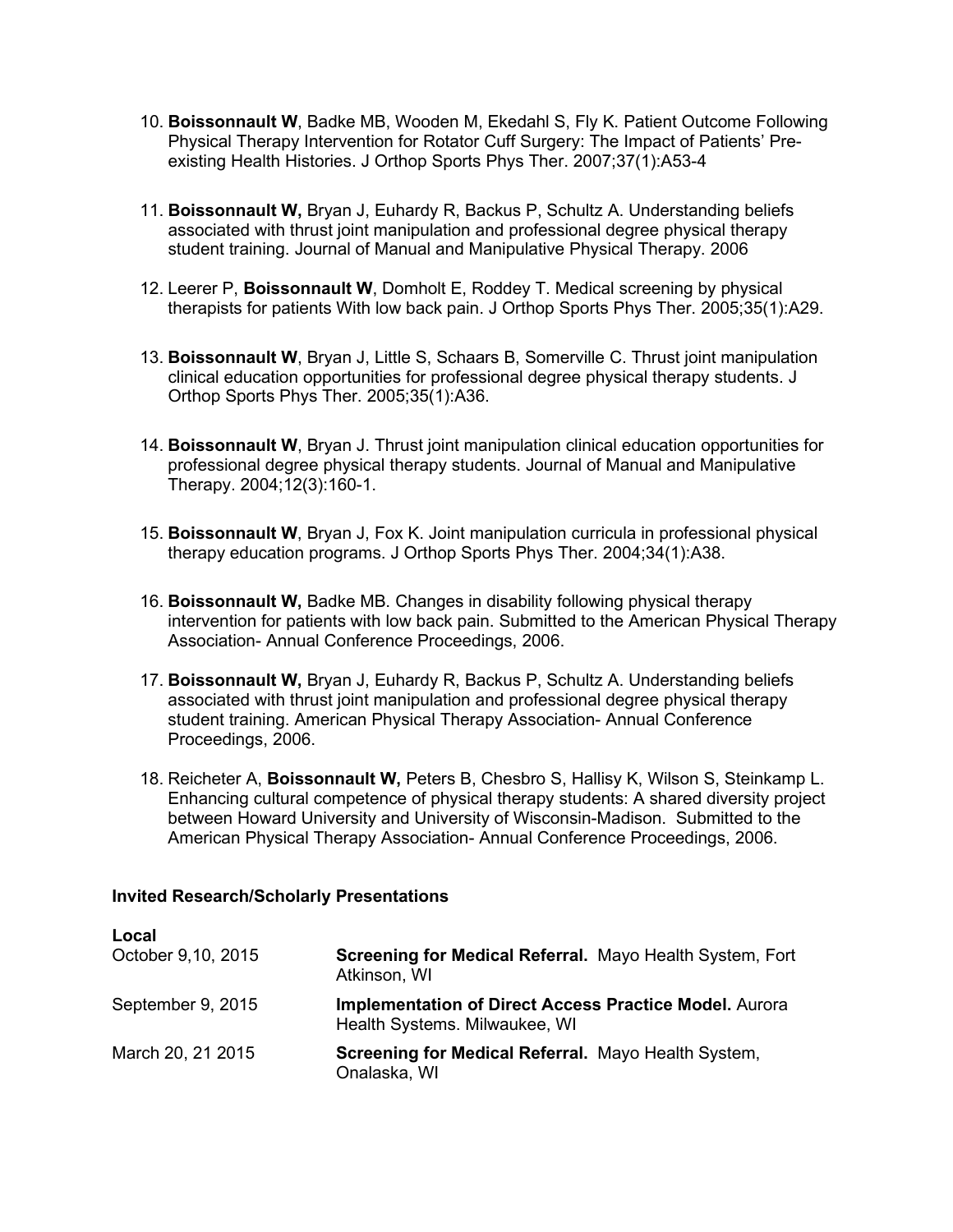| March 11, 2015                      | Screening for Medical Referral. Marshfield Clinic, Marshfield,<br>WI                                                    |  |
|-------------------------------------|-------------------------------------------------------------------------------------------------------------------------|--|
| March 7,8 2015                      | Screening for Medical Referral. Theda Clark Health System,<br>Appleton, WI                                              |  |
| October 23, 2014                    | Low Back Pain: finding Success Through Optimal Treatment<br>Strategies. Co-Presenter. WPTA Fall Conference. Madison, WI |  |
| April 23, 2014                      | Screening for Medical Referral. Aurora Hospital System,<br>Germantown, WI. 8 hours total                                |  |
| April 2, 2014                       | <b>Screening for Medical Referral.</b> Sport and Spine Physical<br>Therapy. Fort Atkinson, WI. 8 hours total            |  |
| February 19, 2014                   | Screening for Medical Referral. St. Elizabeth Hospital,<br>Menasha, WI, WI. 8 hours total                               |  |
| January 24, 25, 2014                | Screening for Medical Referral. Bellin Hospital, Green Bay, WI.<br>16 hours total                                       |  |
| December 13, 2013                   | Screening for Medical Referral. Aurora Medical Center,<br>Oshkosh, WI. 8 hours total                                    |  |
| November15, 16, 2013                | <b>Screening for Medical Referral.</b> Alliant Physical Therapy.<br>Racine, WI                                          |  |
| October 18, 2013                    | Screening for Medical Referral. WPTA North-Central District.<br>Minoqua, WI                                             |  |
| July 17, 2013                       | Diagnostic Imaging-Plain Film Radiography- A Basis for<br>Patient Referral. Dean Care, Madison, WI. 3 hours.            |  |
| April 10, 2013                      | <b>Screening for Medical Referral. Red Cedar Physical</b><br>Rehabilitation. Menomonie, WI                              |  |
|                                     | March 13 and April 15, 2013 Screening for Medical Referral. Aurora Medical Center,<br>Grafton, WI. 8 hours total        |  |
| March 6, 2013                       | Screening for Medical Referral. Holy Family Hospital.<br>Manitowac WI (7 hour session)                                  |  |
| February 4, 2013                    | <b>Screening for Medical Referral.</b> Group Health Cooperative.<br>Madison, WI (7 hr. session)                         |  |
| Dec. 3rd, 2012                      |                                                                                                                         |  |
|                                     | Screening for Medical Referral. Group Health Cooperative.<br>Madison, WI (7 hr. session)                                |  |
| Nov. 7, 2012                        | Screening for Medical Referral. Mayo Clinic, Eau Claire, WI (8)<br>hr. session)                                         |  |
| Nov. 6 <sup>th</sup> and 27th, 2012 | Screening for Medical Referral. Aurora Medical Center-Slinger,<br>WI (Two 4 hr. sessions)                               |  |
| October 10 <sup>th</sup> , 2012     | <b>Communication: The Key to Clinical Success. WPTA Fall</b><br>Conference, WI Dells, WI.                               |  |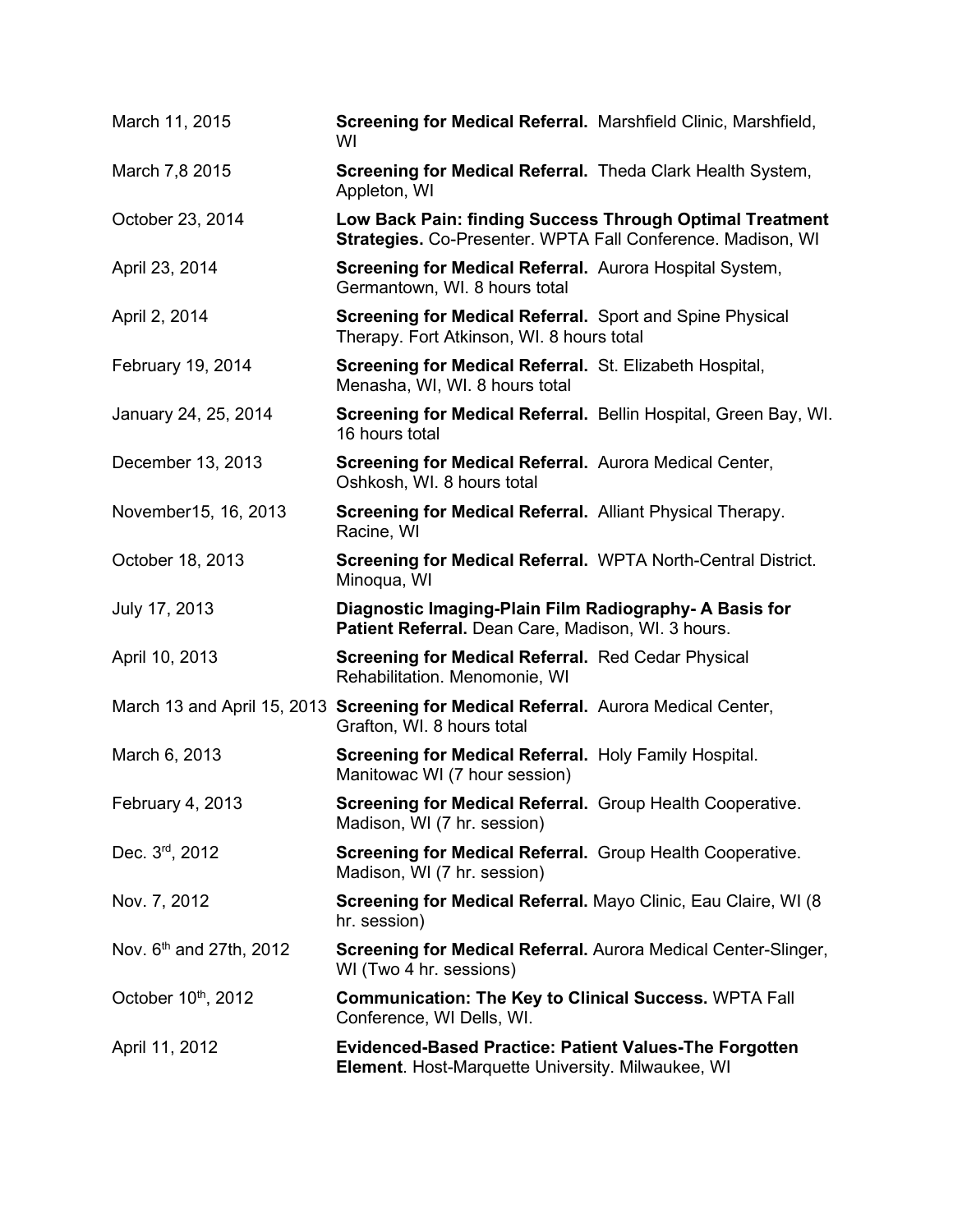| January 28,29, 2012    | <b>Screening for Medical Referral.</b> Aurora Medical Center-Green<br>Bay, WI                                                          |
|------------------------|----------------------------------------------------------------------------------------------------------------------------------------|
| Sept.30/Oct.1,2011     | Screening for Medical Referral. Ministry Health Care, Wausau,<br>WI.                                                                   |
| September 10, 2011     | Screening for Medical Referral. Aurora Medical Center-Green<br>Bay, WI                                                                 |
| July 6, 2011           | <b>Screening for Medical Referral. Aurora Medical Center-</b><br>Manitowoc and Two Rivers, WI                                          |
| April 7, 2011          | <b>Medical Emergencies in the Clinic. Co-instructor. Wisconsin</b><br>Physical Therapy Association Spring Conference. Green Lake, WI   |
| March 9, 2011          | Diagnostic Imaging for Therapists. Amery Regional Medical<br>Center. Amery, WI                                                         |
| November 17, 2010      | Screening for Medical Referral. Mercy Walworth Hospital,<br>Janesville, WI                                                             |
| November 3/10, 2010    | Screening for Medical Referral. Dean Care, Madison, WI (8)<br>hours total)                                                             |
| July 30, 2010          | Screening for Medical Referral. Marshfield Clinic. Weston, WI                                                                          |
| July 28, 2010          | <b>Screening for Medical Referral. Red Cedar Physical</b><br>Rehabilitation. Menomonie, WI                                             |
| May 17,19, 2010        | Diagnostic Imaging for Therapists. UWHC. Madison, WI                                                                                   |
| October 9, 2009        | Direct Access to Outpatient Spine Physical Therapy: The First<br>Two Years. WPTA Fall Conference. Madison, WI                          |
| October 9, 2009        | <b>Screening for Medical Referral. WPTA Fall Conference.</b><br>Madison, WI                                                            |
| April 24, 2009         | <b>NSAIDs: Patients' Friend or Foe. WPTA Spring Conference.</b><br>Waukesha, WI                                                        |
| April 23, 2009         | PT/PTA Workforce Update. Co-presenter. Wisconsin Hospital<br>Human Resource Administrator Spring Conference. Lake Geneva,<br>WI        |
| April 22, May 20, 2009 | <b>Medical Screening for Physical Therapists-A Direct Access</b><br><b>Skill.</b> Meriter Hospital. Madison WI.                        |
| April 1/29, 2009       | Diagnostic Imaging for the Physical Therapist: A Hands-on<br><b>Experience.</b> Veterans Hospital. Milwaukee, WI.                      |
| February 4, 2009       | <b>Thrust Joint Manipulation for Physical Therapists. Sport and</b><br>Spine Physical Therapy. Madison, WI                             |
| November 5, 19, 2008   | Diagnostic Imaging for the Physical Therapist: A Hands-on<br><b>Experience.</b> VA Hospital, Madison, WI                               |
| July 15, 2008          | <b>Thrust Joint Manipulation for Physical Therapists. University</b><br>of Wisconsin Hospital and Clinics-Spine PT Clinic. Madison, WI |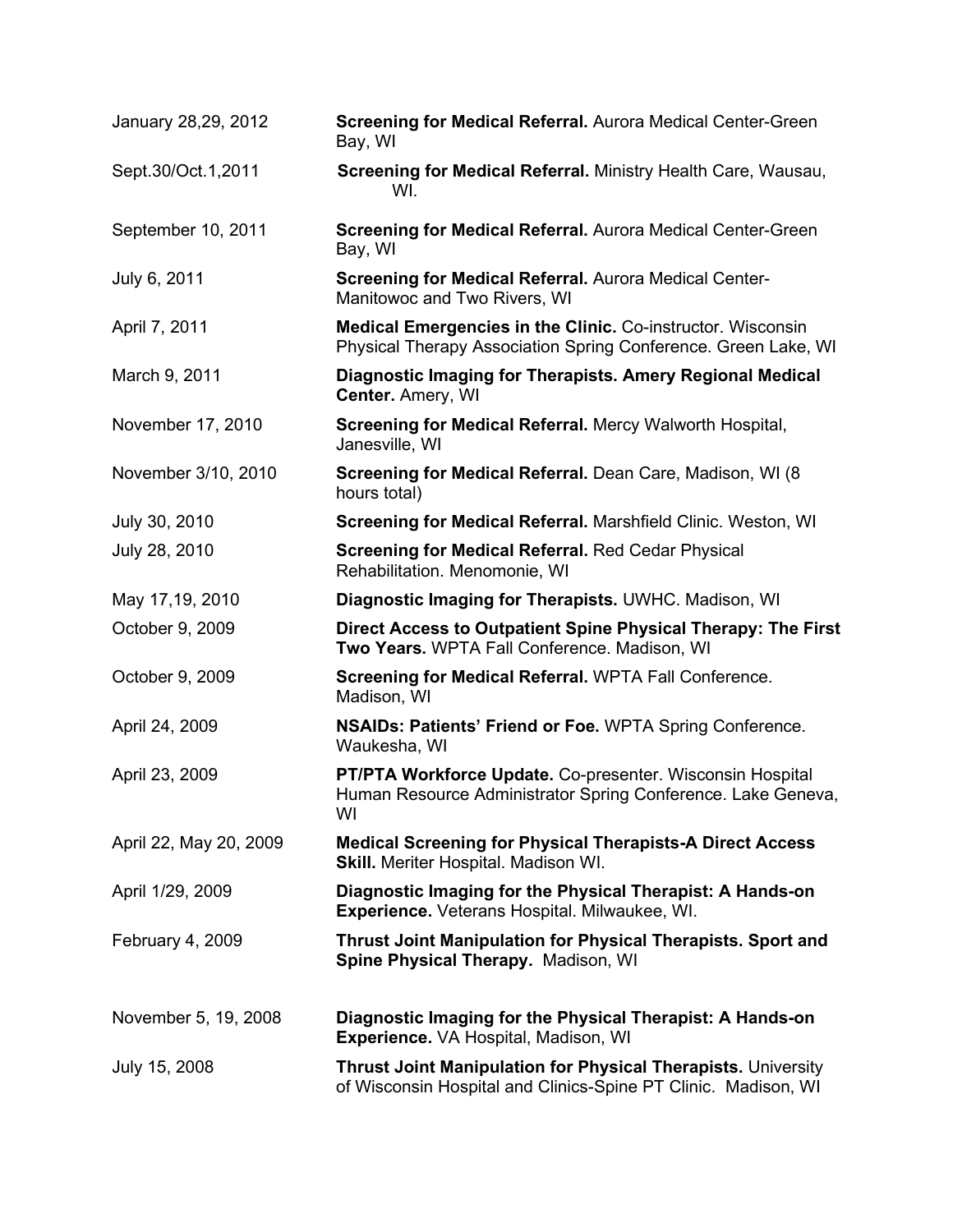| July 2, 9, 2008       | Diagnostic Imaging for the Physical Therapist: A Hands-on<br>Experience. Bellin Hospital. Green Bay, WI                                                                                                                                                                               |
|-----------------------|---------------------------------------------------------------------------------------------------------------------------------------------------------------------------------------------------------------------------------------------------------------------------------------|
| April 19, 2008        | Advanced Medical Imaging. Co-speaker with James Leonard,<br>DO and Tim Harbst, MD. Stevens Point, WI. WPTA Spring<br>Conference.                                                                                                                                                      |
| April 18, 2008        | NSAIDs: Our Patients' Friend or Foe? Stevens Point, WI. WPTA<br>Spring Conference.                                                                                                                                                                                                    |
| March 7, 2008         | Mentoring Autonomous Practice: History-Taking and<br>Diagnostic Imaging. Wisconsin Clinical Education Consortium.<br>Madison, WI                                                                                                                                                      |
| August 23, 2007       | Diagnostic Imaging for the Physical Therapist: A Hands-on<br><b>Experience.</b> Wisconsin Physical Therapy Association. Wisconsin<br>Rapids, WI                                                                                                                                       |
| May 18, 2007          | Thrust Joint Manipulation. Physical Therapy Associates.<br><b>Stevens Point, WI</b>                                                                                                                                                                                                   |
| April 20, 2007        | <b>Musculoskeletal Consultation.</b> Wisconsin Physical Therapy<br>Association, Spring Meeting. Fontana, WI. Co-presenter                                                                                                                                                             |
| April 19, 2007        | The Pursuit of Direct Access: A How to Make it Work<br><b>Workshop.</b> Wisconsin Physical Therapy Association, Spring<br>Meeting. Fontana, WI. Moderator and presenter.                                                                                                              |
| April 18, 2007        | Poster Presentation. Differential Diagnosis Clinical Decision-<br>Making in Physical Therapy Professional Education; A<br><b>Comparison of Two Classroom Teaching Strategies. Medical</b><br>Education Day. School of Medicine and Public Health, University<br>of Wisconsin-Madison. |
| March 7, 2007         | Differential Diagnosis for the Physical Therapist in a Direct<br><b>Access Setting.</b> Amery Regional Medical Center. Amery, WI                                                                                                                                                      |
| March 6, April 17, 07 | The Art and Science of Patient/Client Communication. Meriter<br>Hospital Rehabilitation Dept. Madison, WI                                                                                                                                                                             |
| March 1, 2007         | Lumbo-Pelvic Joint Manipulation. Inservice for UWHC<br>Outpatient Physical Therapy. Madison, WI                                                                                                                                                                                       |
| April 28, 2006        | Diagnostic Imaging for Physical Therapists: Nice to Know or<br><b>Need to Know. Half day seminar. Wisconsin State Physical</b><br>Therapy Association. Wisconsin Dells, WI                                                                                                            |
| April 28, 2006        | Screening for Medical Referral: The Gastrointestinal and<br>Genitourinary Systems. Half day seminar. Wisconsin State<br>Physical Therapy Association. Wisconsin Dells, WI                                                                                                             |
| March 2, 2006         | <b>Medical Screening for the Physical Therapist. Community</b><br>Memorial Hospital. Menominee Falls, WI                                                                                                                                                                              |
| May 4, June 1, 2005   | <b>Introduction to Joint Manipulation.</b> Meriter Hospital. Madison,<br>WI                                                                                                                                                                                                           |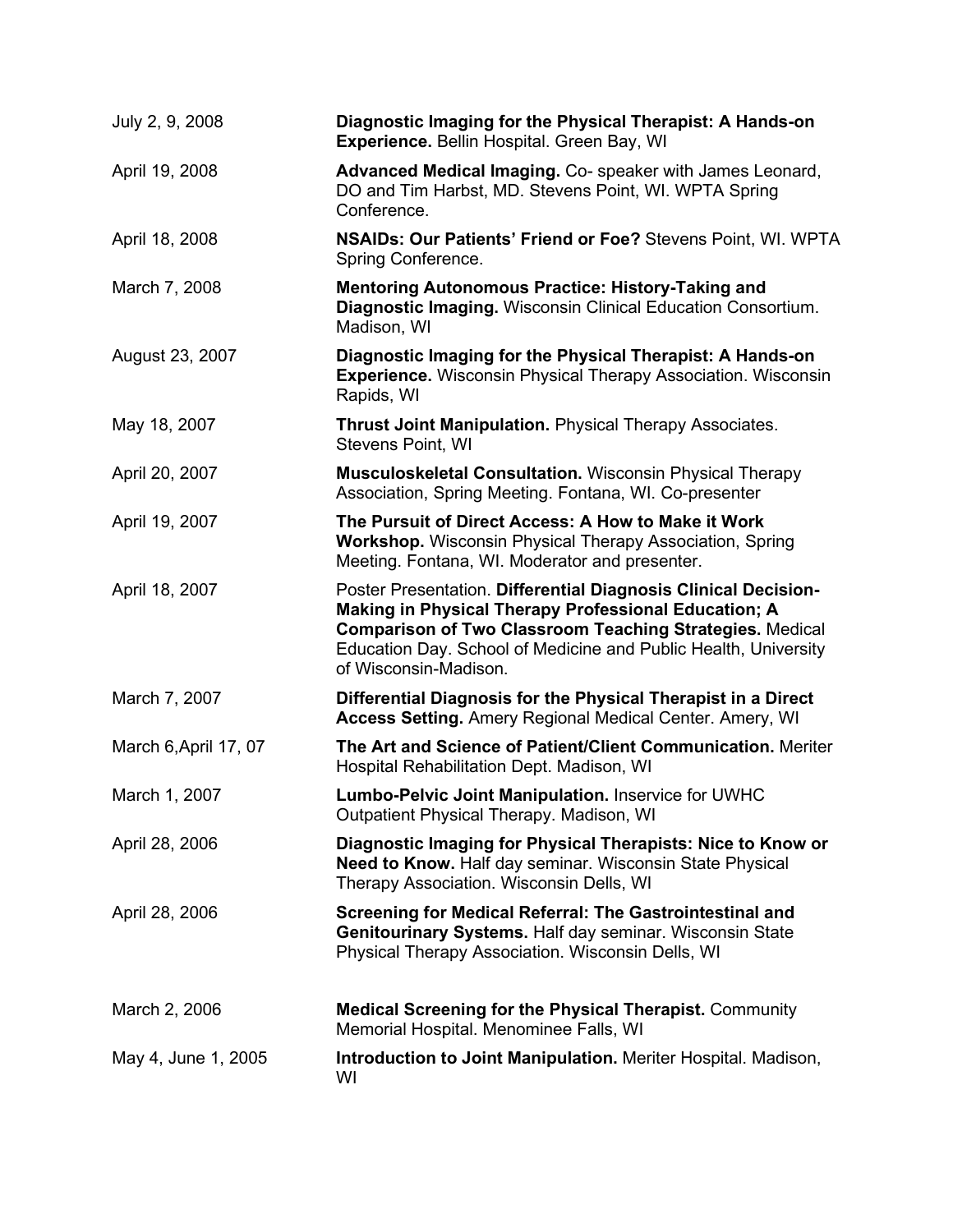| May 10, 2005            | Patient Case Reports/Series: A Gold Mine of Information or<br>Fool's Gold? University of Wisconsin Hospital/Clinics.<br>Department of Rehabilitation. Madison, WI.                   |
|-------------------------|--------------------------------------------------------------------------------------------------------------------------------------------------------------------------------------|
| May 5, 2005             | Impact of Selected Illness, Medication and Substant Use on<br>Recovery From Orthopedic Injuries. Sports Medicine<br>Symposium. University of Wisconsin Hospital/Clinics. Madison, WI |
| February 2, 2005        | Medical Screening for the Physical Therapist. Bellin Hospital.<br>Green Bay WI                                                                                                       |
| October 1, 2004         | Patients With Low Back Pain: Joint Manipulation-The DPT<br>and Beyond. Wisconsin Physical Therapy Association. 2005<br>Conference. Madison, WI                                       |
| May 6, 2004             | Medical Screening for the Physical Therapist. Mercy Health<br>Care System. Oshkosh, WI                                                                                               |
| October 9, 2003         | Diagnostic Imaging: Implications for the Physical Therapist.<br>Co-instructor. Wisconsin Physical Therapy Association<br>Conference. LaCrosse, WI                                    |
| March 12, 2003          | Medical Screening for the Physical Therapist. Advanced<br>Physical Therapy and Sports Medicine. Appleton, WI                                                                         |
| August 28, 2002         | <b>Medical Screening for the Physical Therapist.</b> Appleton<br>Medical Center. Appleton, WI                                                                                        |
| May 15, 2002            | <b>Medical Screening: A Clinical Update for Physical Therapists</b><br>in Geriatric Practice. Columbia and St. Mary Hospitals,<br>Milwaukee, WI                                      |
| March 1,2, 2002         | <b>Medical Screening for the Physical Therapist. Gunderson</b><br>Lutheran Medical Center, LaCrosse, WI                                                                              |
| Jan. 16-17, 29-30, 2002 | <b>Differential Diagnosis for Therapists.</b> Dean Medical Clinics.<br>Madison, WI.                                                                                                  |
| December 7, 2001        | Review of Systems Screening. Guest Lecturer, Carroll College.<br>Waukesha, WI                                                                                                        |
| November 13, 2001       | Manipulation: An Entry-Level Skill? Wisconsin Physical<br>Therapy Association-Southwest District Meeting. Janesville, WI                                                             |
| September 28, 2001      | Diagnostic Imaging of the Lumbar Spine: Clinical Implications for<br>the Physical Therapist. Wisconsin Physical Therapy Association<br>2001 Conference. Madison, WI                  |
| June 27, 2001           | Review of Systems: Medical Screening for the Physical Therapist.<br>Columbia and St. Mary's Hospitals. Milwaukee, WI                                                                 |
| June 1, 2001            | <b>Examination in Physical Therapy: Screening for Medical</b><br>Disease. University of Wisconsin-LaCrosse. LaCrosse, WI                                                             |
| May 10, 2001            | <b>Medical Screening for the Physical Therapist. Physical</b><br>Therapy Associates. Stevens Point, WI                                                                               |

Presentations given prior to 2000 available upon request.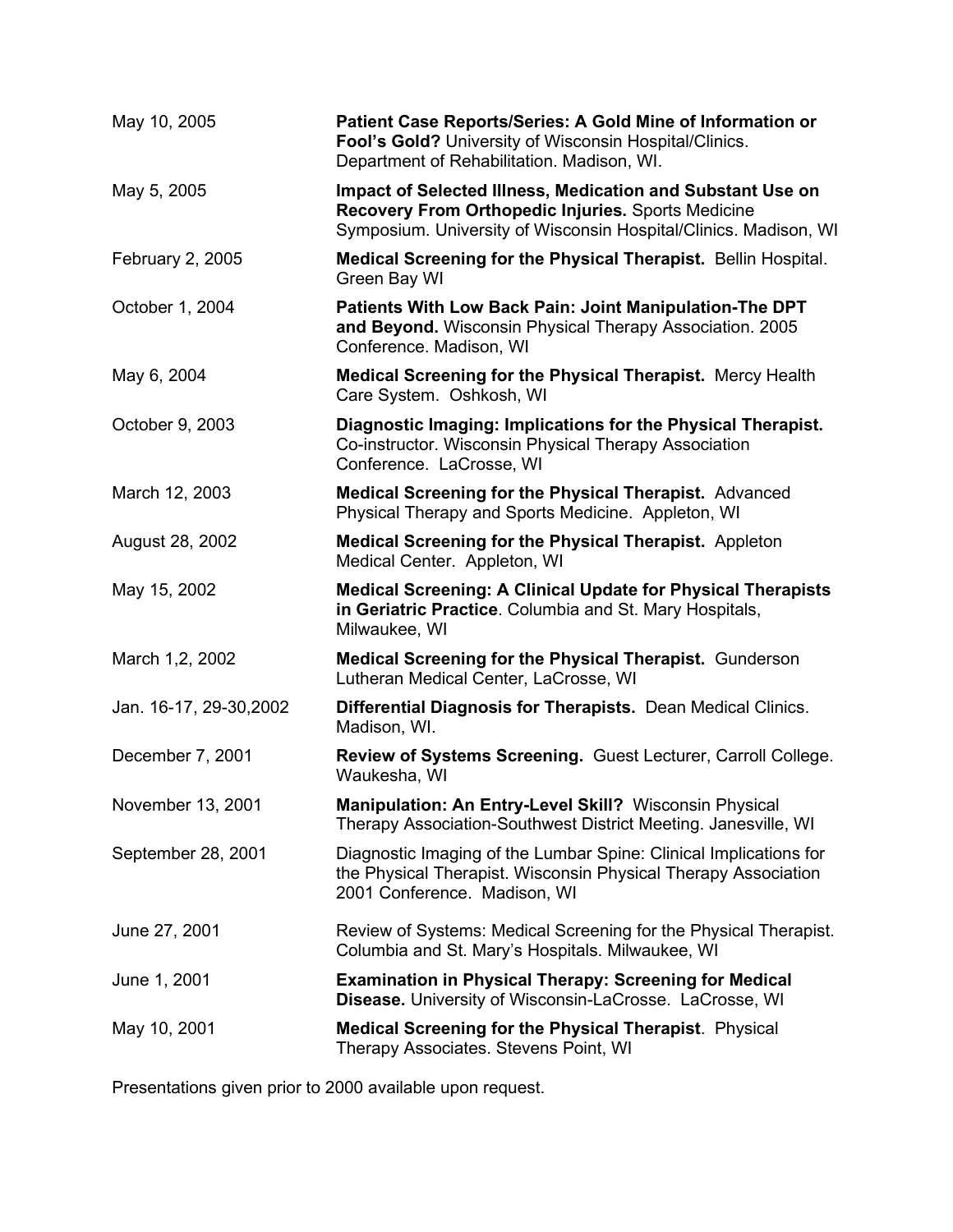| Regional               |                                                                                                                                                                          |
|------------------------|--------------------------------------------------------------------------------------------------------------------------------------------------------------------------|
| October 28-30, 2016    | Medical Screening for the Physical Therapist. Pennsylvania<br>Physical Therapy Association Fall, Conference. Lancaster, PA                                               |
| September 24, 25, 2016 | The Art and Science of Medical Screening for Physician<br>Referral. Kaiser Permanente-Physical therapy Residency and<br>Fellowship program, Los Angeles. Los Angeles, CA |
| October 24, 25, 2015   | The Art and Science of Medical Screening for Physician<br>Referral. Wheaton Franciscon Hospital System. Chicago, IL                                                      |
| September 18, 19, 2015 | The Art and Science of Medical Screening for Physician<br>Referral. Kaiser Permanente-Physical therapy Residency and<br>Fellowship program, Los Angeles. Los Angeles, CA |
| September 11,12, 2015  | The Art and Science of Medical Screening for Physician<br>Referral. Presbyterian Health System, Albuquerque, NM                                                          |
| June 27, 28, 2015      | The Art and Science of Medical Screening for Physician<br>Referral. San Luis Obispo, CA                                                                                  |
| May 3, 4 2015          | The Art and Science of Medical Screening for Physician<br>Referral. Mayo Health System, Mankato, MN                                                                      |
| April 24, 25 2015      | The Art and Science of Medical Screening for Physician<br>Referral. Intrigus Health System, Oklahoma City, OK                                                            |
| February 21, 22 2015   | The Art and Science of Medical Screening for Physician<br>Referral. Presbyterian Health System, Albuquerque, NM                                                          |
| January 23, 24 2015    | The Art and Science of Medical Screening for Physician<br>Referral. Veterans Association Hospital - Tampa, FL                                                            |
| November 22,23, 2014   | The Art and Science of Medical Screening for Physician<br>Referral. Sutter Medical Foundation. Sacramento, CA                                                            |
| November 15,16, 2014   | The Art and Science of Medical Screening for Physician<br>Referral. International Spine and Pain Institute. Dallas, TX                                                   |
| November 8,9, 2014     | The Art and Science of Medical Screening for Physician<br>Referral, and Direct Access: Fact, Fiction and the Value.<br>Kansas Chapter, APTA                              |
| October 11,12, 2014    | The Art and Science of Medical Screening for Physician<br>Referral. Kaiser Permanente Hospital, Los Angeles. Los Angeles,<br>CA                                          |
| September 19,20, 2014  | The Art and Science of Medical Screening for Physician<br>Referral. Kaiser Permanente-Physical therapy Residency and<br>Fellowship program, Los Angeles. Los Angeles, CA |
| September 11,12, 2014  | The Art and Science of Medical Screening for Physician<br>Referral. Florida Chapter, APTA. Orlando, FL                                                                   |
| April 11, 2014         | Cascade of Consequences: 10 Conditions Not To Be Missed!<br>Wisconsin Physical Therapy Association Spring Conference.<br>Wisconsin Dells, WI                             |
| March 29, 2014         | The Art and Science of Medical Screening for Physician<br>Referral. Colorado APTA Spring Conference. Parker, CO                                                          |
| March 7,8 2014         | The Art and Science of Medical Screening for Physician<br>Referral. Johns Hopkins Hospital. Baltimore, MD                                                                |
| October 26, 27, 2013   | The Art and Science of Medical Screening for Physician                                                                                                                   |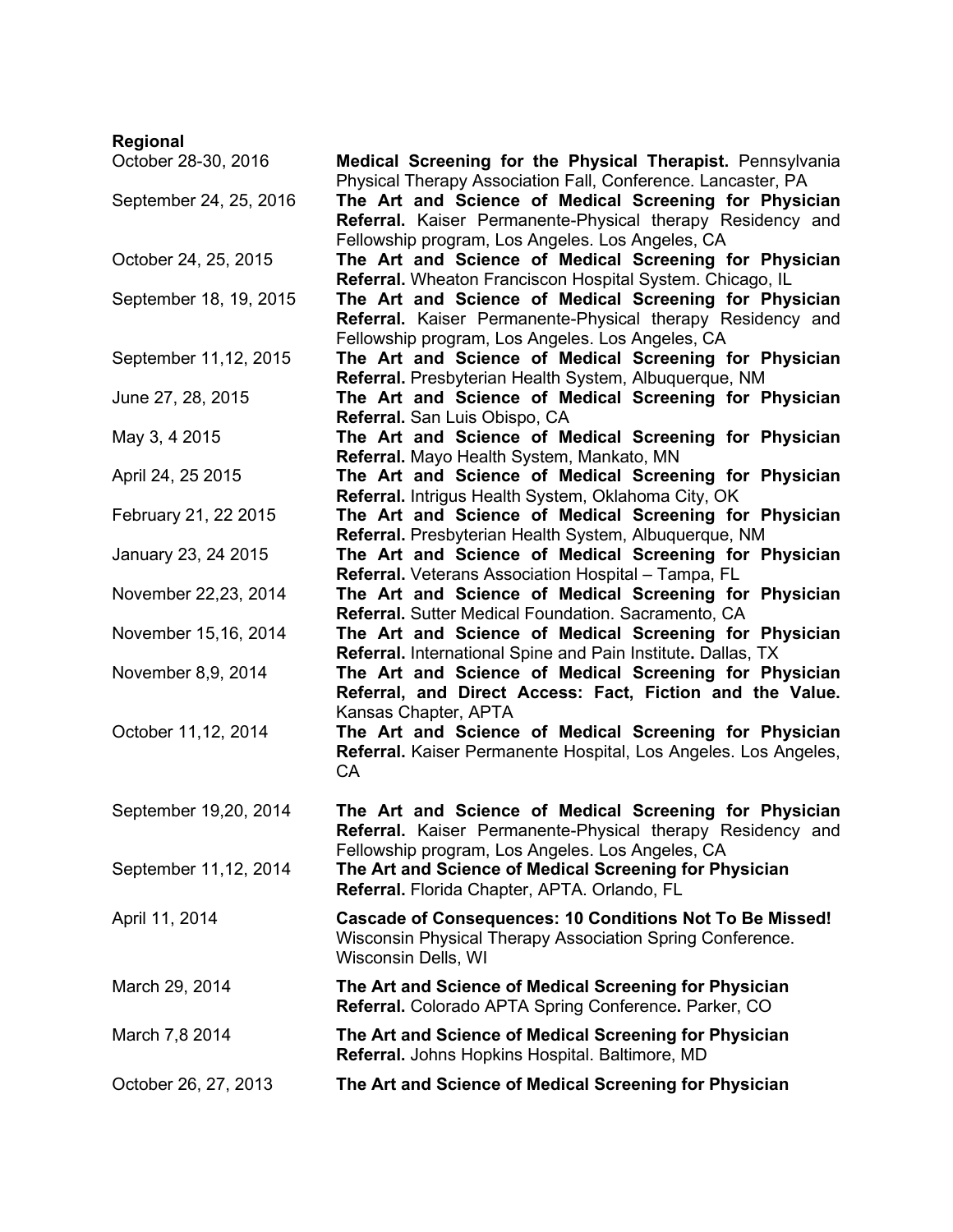|                        | Referral. Kaiser Permanente and University of California-San<br>Francisco. San Francisco, CA                                                                             |
|------------------------|--------------------------------------------------------------------------------------------------------------------------------------------------------------------------|
| October 4,5, 2013      | The Art and Science of Medical Screening for Physician<br>Referral. Washington PT Association, Fall Conference. Seattle,<br><b>WA</b>                                    |
| September 20, 21, 2013 | The Art and Science of Medical Screening for Physician<br>Referral. Kaiser Permanente-Physical therapy Residency and<br>Fellowship program, Los Angeles. Los Angeles, CA |
| April 26/27, 2013      | The Art and Science of Medical Screening for Physician<br>Referral. Edwards Hospital. Naperville, IL                                                                     |
| April 12/13, 2013      | The Art and Science of Medical Screening for Physician<br>Referral. Sovereign Rehabilitation. Atlanta, GA                                                                |
| March 15/16, 2013      | The Art and Science of Medical Screening for Physician<br>Referral. Agile Physical Therapy, Palo Alto, CA                                                                |
| March 9/10, 2013       | The Art and Science of Medical Screening for Physician<br>Referral. Hennepin County Medical Center, Minneapolis, MN                                                      |
| February 15/16, 2013   | The Art and Science of Medical Screening for Physician<br>Referral. Allina Medical Center, Minneapolis, MN                                                               |
| November 16, 17, 2012  | The Art and Science of Medical Screening for Physician<br>Referral. Oxford Physical Therapy. Cincinnati, OH                                                              |
| November 3,4, 2012     | <b>Screening for Medical Referral: Musculoskeletal Complaints</b><br>and Conditions. American Physical Therapy Association.<br>Dillsburg, PA                             |
| October 26, 27, 2012   | The Art and Science of Medical Screening for Physician<br>Referral. Kaiser Permanente-San Diego, CA                                                                      |
| September 21, 22, 2012 | The Art and Science of Medical Screening for Physician<br>Referral. Kaiser Permanente-Physical therapy Residency and<br>Fellowship program, Los Angeles. Los Angeles, CA |
| May 11, 12, 2012       | The Art and Science of Medical Screening for Physician<br>Referral. OHPTA. Columbus, OH                                                                                  |
| April 20, 21, 2012     | The Art and Science of Medical Screening for Physician<br>Minnesota PT Association, Spring Conference.<br>Referral.<br>Minneapolis, MN                                   |
| April 13, 14, 2012     | The Art and Science of Medical Screening for Physician                                                                                                                   |
| February 25,26, 2012   | Referral. Genesis Hospital System, Davenport, IA<br>The Art and Science of Medical Screening for Physician<br>Referral. STAR Physical Therapy. Nashville, TN             |
| November 5, 6, 2011    | <b>Screening for Medical Referral: Musculoskeletal Complaints</b><br>and Conditions. American Physical Therapy Association. Long<br>Beach, CA                            |
| October 28, 29, 2011   | The Art and Science of Medical Screening for Physician<br>Referral. Georgetown University Hospital. Washington DC                                                        |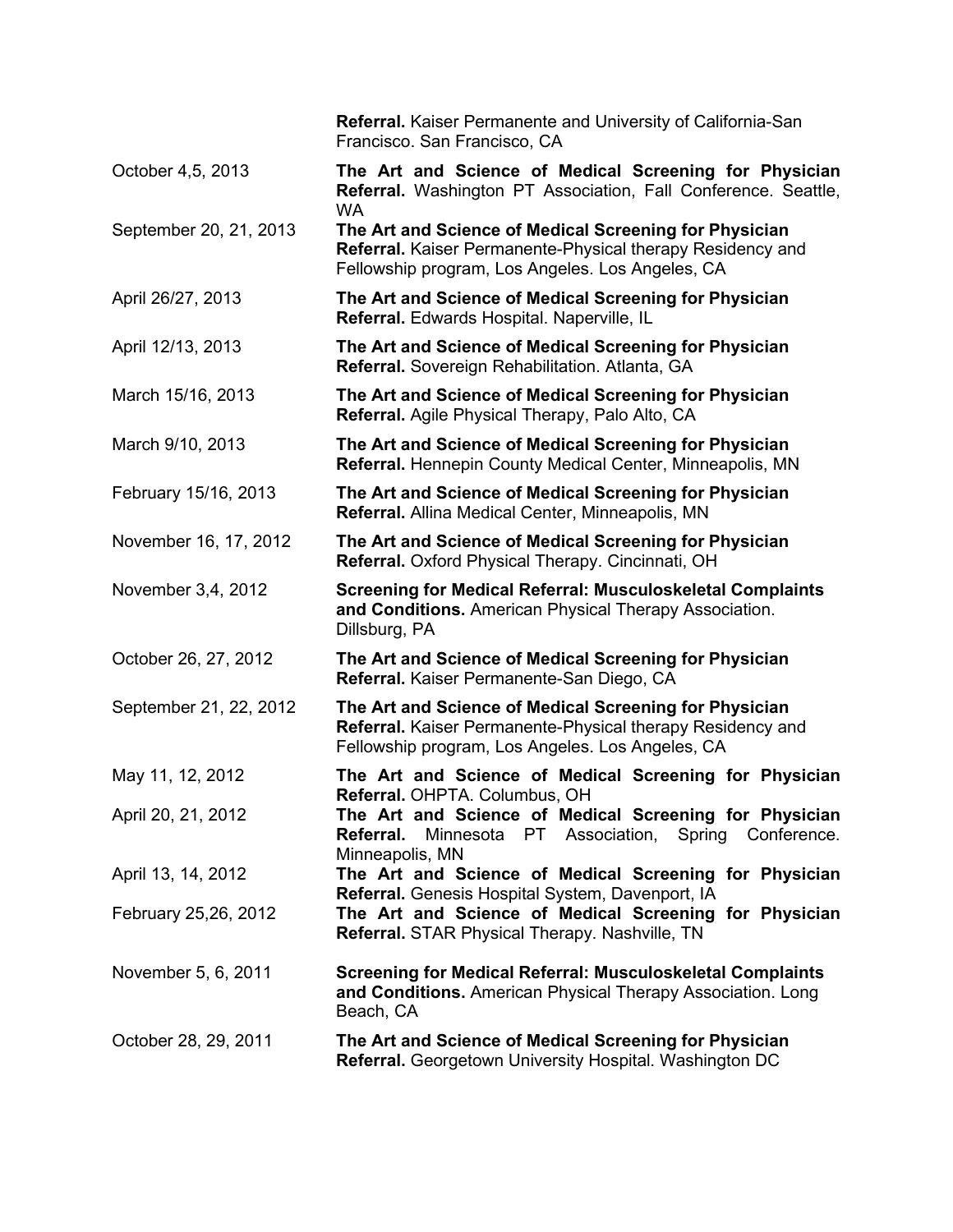| September 23, 24, 2011 | The Art and Science of Medical Screening for Physician<br>Referral. Kaiser Permanente-Physical therapy Residency and<br>Fellowship program, Los Angeles. Los Angeles, CA |
|------------------------|--------------------------------------------------------------------------------------------------------------------------------------------------------------------------|
| May 21/22, 2011        | <b>Screening for Medical Referral: Musculoskeletal Complaints</b><br>and Conditions. American Physical Therapy Association.<br>Cleveland, OH                             |
| April 30, May 1, 2011  | The Art and Science of Medical Screening for Physician<br>Referral. Rehabilitation Institute of Chicago. Chicago, IL                                                     |
| April 15,16, 2011      | The Art and Science of Medical Screening for Physician<br>Referral. Iowa Physical Therapy Association, Spring Conference.<br>Ames IA                                     |
| April 1,2, 2011        | The Art and Science of Medical Screening for Physician<br>Referral. SERC clinics. Kansas City, KS                                                                        |
| February 26/27, 2011   | The Art and Science of Medical Screening for Physician<br>Referral. Sacred Heart University-Physical Therapy, Fairfield, CT                                              |
| February 19/20, 2011   | Screening for Medical Referral. Gunderson Lutheran-LaCrosse,<br>WI                                                                                                       |
| January 29/30, 2011    | <b>Direct Access to Physical Therapy Services and Medical</b><br>Screening. Arkansas state University, Memphis, TN                                                       |
| January 28, 2011       | <b>Patient Direct Access to Physical Therapy Services: What are</b><br>We Waiting For? Arkansas State University. Jonesboro,<br>Arkansas                                 |
| January 22, 2011       | <b>Patient Communication: Keys to Successful Practice.</b><br>Advocate Health System, Chicago, IL                                                                        |
| December 3/4, 2010     | Screening for Medical Referral: Sports Therapy. Cincinnati, OH                                                                                                           |
| November 12/13, 2010   | <b>Screening for Medical Referral: Kaiser Permanente. Los</b><br>Angeles                                                                                                 |
| September 24/25, 2010  | <b>Screening for Medical Referral: Musculoskeletal Complaints</b><br>and Conditions. American Physical Therapy Association.<br>Chicago, IL                               |
| October15/16, 2010     | Diagnostic Imaging for the Physical Therapist. Medical<br>University of South Carolina, Physical Therapy Program.<br>Charleston, SC                                      |
| May 8/9, 2009          | The Art and Science of Medical Screening for Physician<br>Referral. STAR Physical Therapy. Nashville, TN                                                                 |
| May 2,/3, 2009         | The Art and Science of Medical Screening for Physician<br><b>Referral.</b> Tidewater Physical Therapy. Williamsburg, VA                                                  |
| April 18/19, 2009      | <b>Screening for Medical Referral: Musculoskeletal Complaints</b><br>and Conditions. American Physical Therapy Association. Los<br>Angeles, CA                           |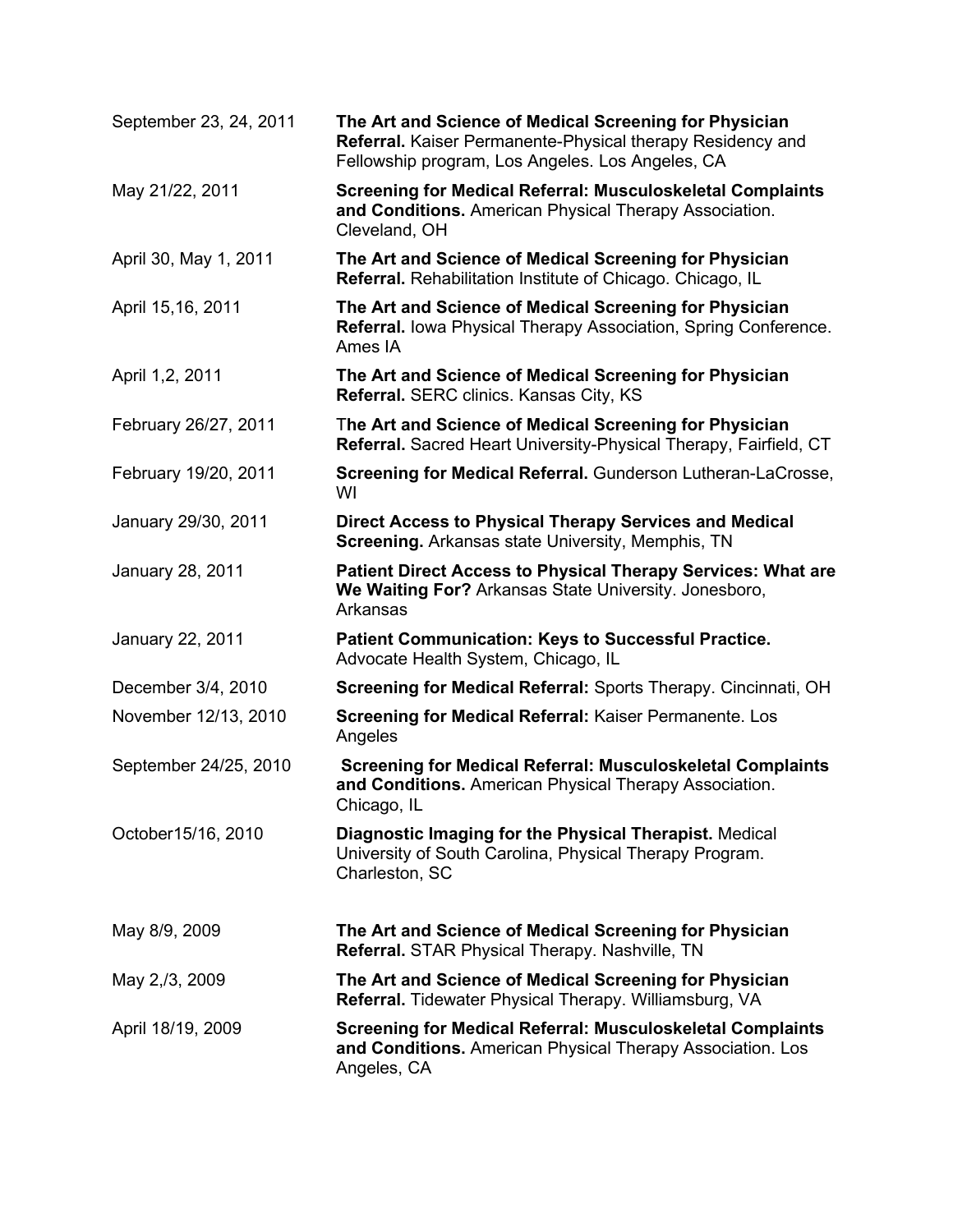| March 14, 2009        | Screening for Medical Referral. Colorado Chapter-APTA.<br>Colorado Springs, CO                                                                    |
|-----------------------|---------------------------------------------------------------------------------------------------------------------------------------------------|
| March 13, 2009        | <b>NSAIDs Patients' Friend or Foe; Diagnostic Imaging for</b><br>Therapists. University of Colorado, Denver, CO                                   |
| February 28, 29, 2009 | Medical Screening for the Physical Therapist. Vanderbilt<br>Medical Center, Nashville, TN                                                         |
| February 19, 2009     | <b>Medical Screening for the Physical Therapist. Andrew Taylor</b><br>Still University and Arizona Physical Therapy Association.<br>Phoenix, AZ   |
| February 6,7, 2009    | Medical Screening for the Physical Therapist. Condell Medical<br>Center, Libertyville, IL                                                         |
| January 22, 2009      | <b>Medical Screening for the Physical Therapist. Palo Alto</b><br>Medical Foundation. Palo Alto, CA                                               |
| November 22,23 2008   | <b>Screening for Medical Referral: Musculoskeletal Complaints</b><br>and Conditions. American Physical Therapy Association. Seattle,<br><b>WA</b> |
| November 15,16 2008   | <b>Medical Screening for the Physical Therapist. California</b><br>Physical Therapy Association. Los Angeles, CA                                  |
| October 25/26, 2008   | <b>Medical Screening for the Physical Therapist. Pennsylvania</b><br>Physical Therapy Association Fall Conference. Harrisburg, PN                 |
| October 10/11, 2008   | <b>Medical Screening for the Physical Therapist.</b> Tennessee<br>Physical Therapy Association Fall Conference. Memphis, TN                       |
| September 26/27, 2008 | <b>Medical Screening for the Physical Therapist. International</b><br>Spine and Pain Institute. Kansas City, KS                                   |
| September 25, 2008    | A Trilogy of Skills: Imaging, Medical Screening and<br><b>Communication.</b> Kansas City Orthopedic Evening Series-ISPI.<br>Kansas City, KS       |
| September 19/20, 2008 | Medical Screening for the Physical Therapist. Mayo Clinic<br>Physical Therapy Program Alumni Seminar. Rochester, MN                               |
| April 25/26, 2008     | <b>Screening for Medical Referral: Musculoskeletal Complaints</b><br>and Conditions. American Physical Therapy Association.<br>Dahlonega, GA      |
| April 11/12, 2008     | Diagnostic Imaging for the Physical Therapist: Need to Know<br>or Nice to Know? Lake Forest Hospital, lake Forest, IL                             |
| April 4/5, 2008       | <b>Medical Screening for the Physical Therapist. Nebraska</b><br>Chapter of APTA. North Platte, NE                                                |
| March 15, 2008        | Diagnostic Imaging for the Physical Therapist: Need to Know<br>or Nice to Know? Oregon Physical Therapy Association.<br>Eugene, OR                |
| February 22, 2008     | <b>Medical Screening for the Physical Therapist. Methodist</b><br>Hospital. Indianapolis, IN                                                      |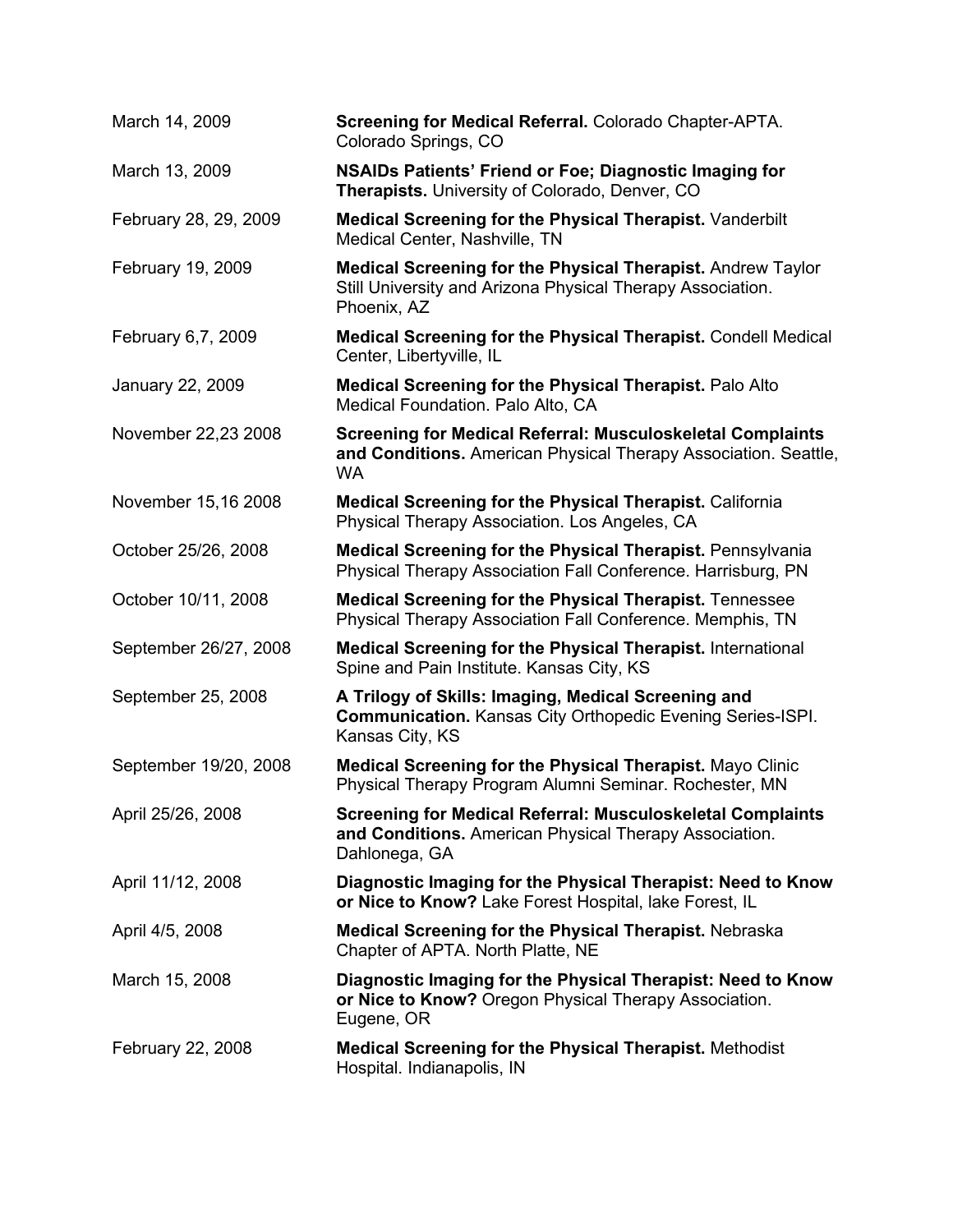| February 23, 2008        | Diagnostic Imaging for the Physical Therapist: Nice To Know<br>or Need To Know? sponsored by Indiana University Physical<br>Therapy Program. Indianapolis, IN  |
|--------------------------|----------------------------------------------------------------------------------------------------------------------------------------------------------------|
| February 24, 2008        | <b>Medical Screening for the Physical Therapist. Bloomington</b><br>Hospital. Bloomington, IN                                                                  |
| November 30, Dec. 1 2007 | <b>Medical Screening for Rehabilitation Therapists. Lake Forest</b><br>Hospital, Lake Forest, IL                                                               |
| November 17/18, 2007     | <b>Medical Screening for Physical Therapists.</b> Drayer Physical<br>Therapy. Harrisburg, PA                                                                   |
| November 9/10, 2007      | <b>Screening for Medical Referral: Musculoskeletal Complaints</b><br>and Conditions. American Physical Therapy Association.<br>Dahlonega, GA                   |
| September 28/29, 2007    | <b>Medical Screening for the Physical Therapist.</b> Shawnee<br>Mission Medical Center. Kansas City, KS                                                        |
| July 13/14, 2007         | Medical Screening for the Physical Therapist. Maine Chapter,<br>APTA. Portland, MA                                                                             |
| May 4/5, 2007            | Medical Screening for the Physical Therapist. Ohio State<br>University Hospital and Clinics. Columbus, OH                                                      |
| April 13/14, 2007        | <b>Screening for Medical Referral: Musculoskeletal Complaints</b><br>and Conditions. American Physical Therapy Association.<br>Washington DC                   |
| March 23, 2007           | Medical Screening for the Physical Therapist. Nevada Chapter<br>of the APTA. Las Vegas, NV                                                                     |
| March 22, 2007           | <b>Medical Screening for the Physical Therapy Student. Physical</b><br>Therapy Program, University of Las Vegas.                                               |
| February 26, 2007        | Diagnostic Imaging for the Physical Therapist. Tennessee<br>State University DPT Program. Nashville, TN                                                        |
| February 26, 2007        | Medical Screening for the Elderly. Inservice for Baptist Hospital.<br>Nashville, TN                                                                            |
| February 24/25, 2007     | Physical Therapy Services for Women. Co- instructor.<br>Sponsored by Results Physiotherapy. Nashville, TN                                                      |
| February 10/11, 2007     | Medical Screening for the Physical Therapist. Sponsored by<br>Therapy Concepts. Denver, CO                                                                     |
| February 9, 2007         | Red Flag Recognition for Patients with Low back Pain.<br>Sponsored by St. Mary's Hospital-Task force on Spinal Care.<br>Grand Junction, CO. 1 hour in-service. |
| February 8/9, 2007       | <b>Medical Screening for the Physical Therapist.</b> Sponsored by<br>the Western District, Colorado APTA chapter. Grand Junction, CO                           |
| January 26/28, 2007      | Medical Screening for the Physical Therapist. Sponsored by<br>University of San Francisco and Samuel Merritt College of                                        |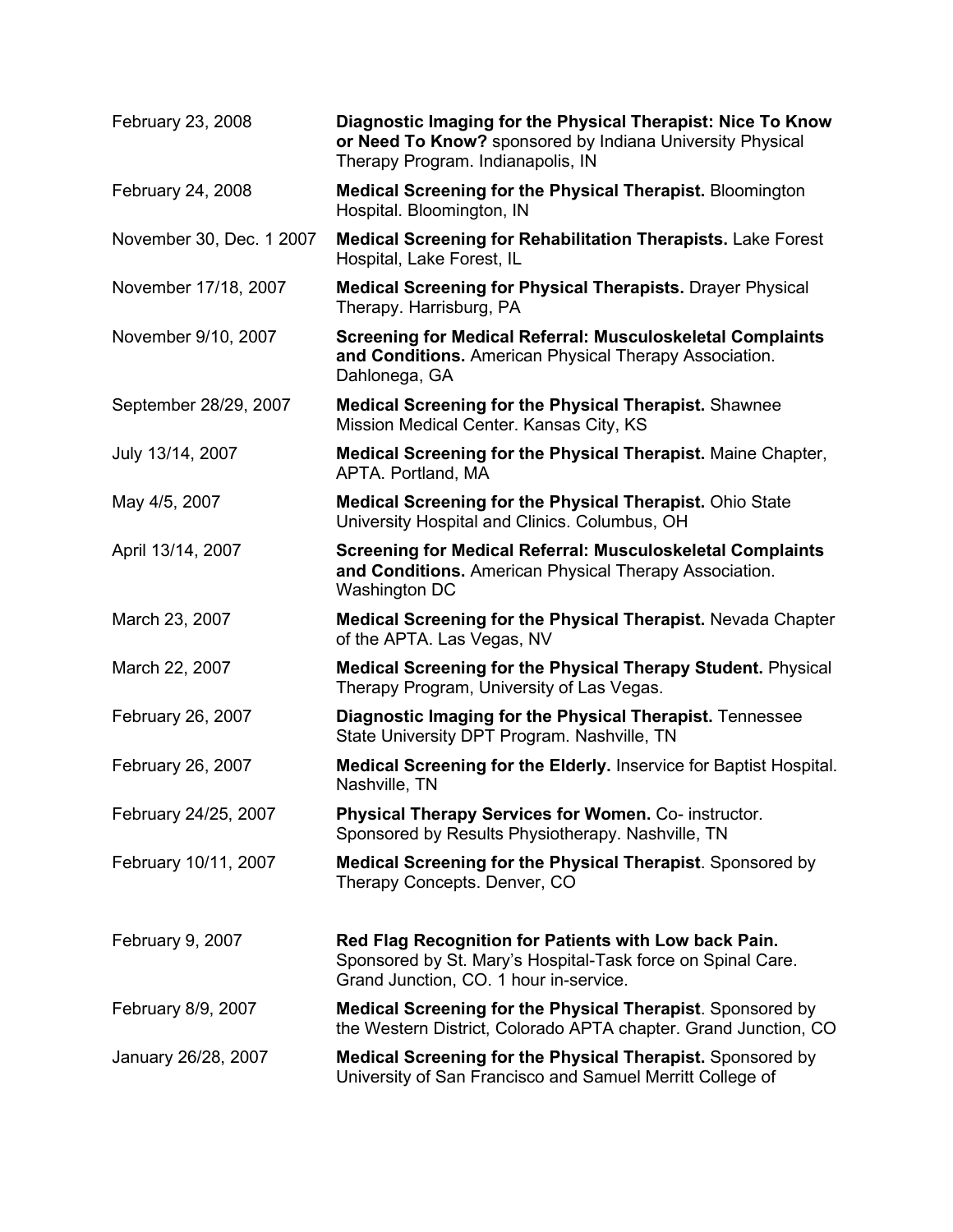|                       | Physical Therapy DPT Programs. Oakland, CA                                                                                                                                                                                            |
|-----------------------|---------------------------------------------------------------------------------------------------------------------------------------------------------------------------------------------------------------------------------------|
| January 6/7, 2007     | <b>Medical Screening for the Physical Therapist. Results</b><br>Physiotherapy, Nashville, TN                                                                                                                                          |
| November 17/18, 2006  | <b>Medical Screening for the Physical Therapist.</b> Therapy<br>Partners Inc. Minneapolis, MN                                                                                                                                         |
| November 11/12, 2006  | <b>Screening for Medical Referral: Musculoskeletal Complaints</b><br>and Conditions. American Physical Therapy Association,<br>Potsdam, NY                                                                                            |
| October 14, 2006      | <b>Review of Systems: The Missing Link to Medical Screening</b><br>by Physical Therapists. Tennessee State Physical Therapy<br>Association. Johnson City, TN                                                                          |
| October 13, 2006      | Diagnostic Imaging for the Physical Therapist: Need to Know<br>or Nice to Know. Tennessee State Physical Therapy Association.<br>Johnson City, TN                                                                                     |
| September 29/30, 2006 | Treat or Refer the Patient? A Vital Question Facing Physical<br>Therapists. Ohio State Physical Therapy Association. Columbus,<br>OH                                                                                                  |
| September 9/10, 2006  | <b>Screening for Medical Referral: Musculoskeletal complaints</b><br>and Conditions. America Physical Therapy Association, St Louis,<br><b>MO</b>                                                                                     |
| August 26, 2006       | Diagnostic Imaging for the Physical Therapist: Nice to Know<br>or Need to Know? Results Physiotherapy. Nashville, TN                                                                                                                  |
| August 10, 2006       | Medical Screening for the Physical Therapist. Florida Physical<br>Therapy Association Annual Conference-2006. Sanibel, FL                                                                                                             |
| May 21, 2006          | Upper/Lower Quarter Screening Examinations for the<br>Physical Therapist. Results Physiotherapy. Nashville, TN                                                                                                                        |
| May 19, 20, 2006      | <b>Medical Screening for the Orthopedic Physical Therapist:</b><br><b>Effectiveness and Efficiency. Kentucky Physical Therapy</b><br>Association Spring Conference-2006. Lexington, KY                                                |
| April 26/27, 2006     | Medical Screening for the Physical Therapist. North Country<br>Peak Performance. Bemidji, MN                                                                                                                                          |
| April 7/8, 2006       | 1) Diagnostic Imaging for Physical Therapists and<br>2) Gastrointestinal and Urogenital Systems: When and How to<br>Screen the Outpatient Population. University of Southern<br>California, Physical Therapy Program. Los Angeles, CA |
| April 1/2, 2006       | Medical Screening as Part of Differential Diagnosis. Kansas<br>Physical Therapy Association, Spring Meeting. Wichita, KS                                                                                                              |
| March 31, 2006        | Diagnostic Imaging for the Physical Therapist: Nice to Know<br>or Need to Know? Wichita State University, Department of<br>Physical Therapy. 1 <sup>st</sup> and 2 <sup>nd</sup> year students                                        |
| February 24/25, 2006  | Medical Screening for the Physical Therapist. University of<br>Chicago Hospital. Chicago, IL                                                                                                                                          |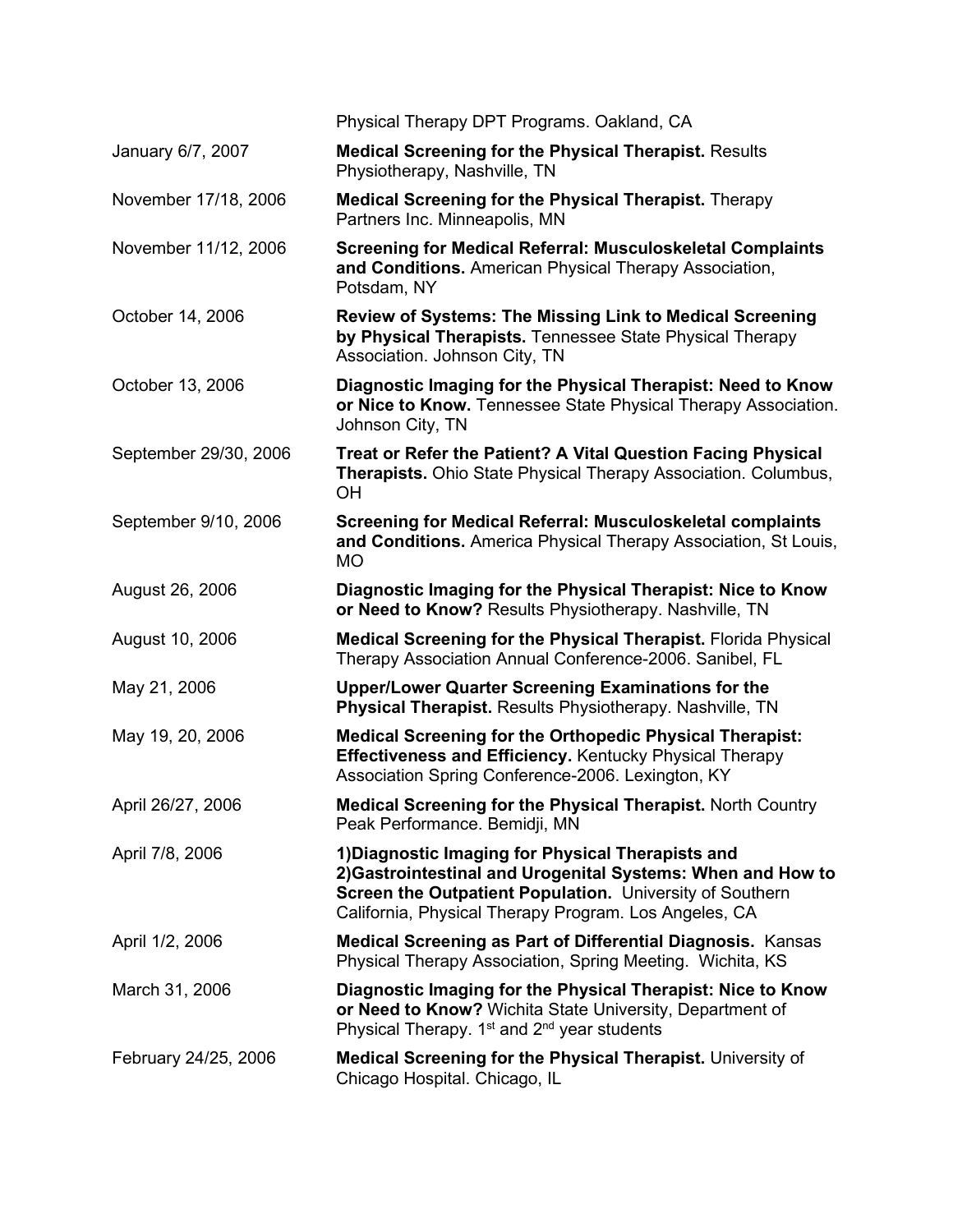| February 18/19, 2006  | <b>Clinical Communication: Keys To Successful Physical</b><br>Therapist Practice. Seminar coordinator and primary instructor.<br>Results Physiotherapy. Nashville, TN        |
|-----------------------|------------------------------------------------------------------------------------------------------------------------------------------------------------------------------|
| January 28/-29, 2006  | Medical Screening for the Physical Therapist. Sponsored by<br>University of San Francisco and Samuel Merritt College Physical<br>Therapy DPT programs. Oakland, CA           |
| November 5/6, 2005    | Medical Screening for the Physical Therapist. Olympic Sports<br>and Spine Rehabilitation, Seattle, WA                                                                        |
| September 1, 2005     | Primary Care-The Future for Physical Therapists. At Vanderbilt<br>Hospital, sponsored by Tennessee State University Physical<br>Therapy Program. Nashville, TN               |
| August 31, 2005       | Differential Diagnosis. Invited lecturer-Tennessee State<br>University Physical Therapy Program, 2 <sup>nd</sup> year students. Nashville,<br><b>TN</b>                      |
| July 16/17, 2005      | <b>Medical Screening for the Physical Therapist. Results</b><br>Physiotherapy. Nashville, TN                                                                                 |
| April 30, May 1, 2005 | <b>Medical Screening for the Physical Therapist. California</b><br>Physical Therapy Association. San Francisco, C                                                            |
| April 2/3, 2005       | <b>Medical Screening for the Physical Therapist. Arkansas</b><br>Physical Therapy Association. Little Rock, AK                                                               |
| March 12/13, 2005     | Diagnosis by Physical Therapists: Screening for Medical<br>Referral. America Physical Therapy Association. Nashville, TN                                                     |
| February 17, 2005     | <b>Current Topics in Physical Therapy: Diagnostic Imaging. At</b><br>Vanderbilt Hospital, sponsored by Tennessee State University<br>Physical Therapy Program. Nashville, TN |
| February 16, 2005     | Diagnostic Imaging and Physical Therapist Practice. Invited<br>lecturer-Tennessee State University Physical Therapy Program,<br>2 <sup>nd</sup> year students. Nashville, TN |
| January 29/30, 2005   | Diagnosis by Physical Therapists: Screening for Medical<br>Referral. America Physical Therapy Association. Fairfield, CT                                                     |
| December 4/5 2004     | Medical Screening for the Physical Therapist. Health East St.<br>John's Hospital. Maplewood, MN                                                                              |
| November 13/14, 2004  | Diagnosis by Physical Therapists: Screening for Medical<br>Referral. America Physical Therapy Association. Phoenix, AZ                                                       |
| November 6/7, 2004    | Medical Screening for the Physical Therapist. University of<br>Southern California Clinical Residency Programs. Los Angeles,<br>CA. Continuing Education seminar             |
| November 5, 2004      | Differential Diagnosis for Physical Therapists. University of<br>Southern California Clinical Residency Programs. Los Angeles,<br>CA                                         |
| October 10, 2004      | Review of Systems: The Missing Link for Physical Therapists'                                                                                                                 |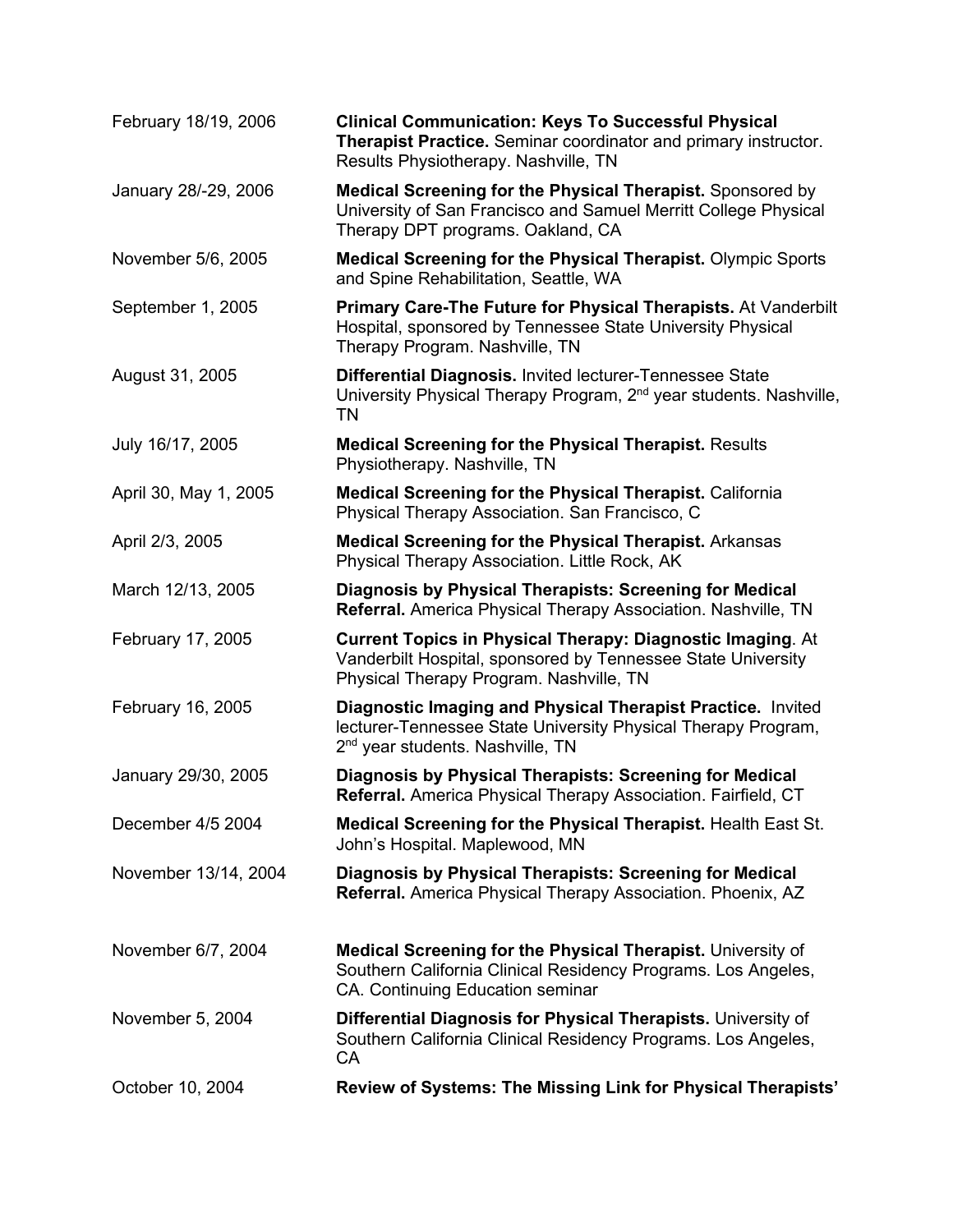|                       | Differential Diagnosis. Alaska Physical Therapy Association,<br>Anchorage, AK                                                                                       |
|-----------------------|---------------------------------------------------------------------------------------------------------------------------------------------------------------------|
| October 9, 2004       | Diagnostic Imaging: Implications for the Physical Therapist.<br>Co-instructor-Jill Boissonnault, PT, PhD. Alaska Physical Therapy<br>Association, Anchorage, AK     |
| September 11/12, 2004 | <b>Examination in Physical Therapy Practice-Screening for</b><br>Medical Disease. Tennessee State University. Nashville, TN                                         |
| August 30, 2004       | Diagnostic Imaging for Physical Therapists. Co-instructor with<br>Dr. Jim Leonard. Madison, WI                                                                      |
| June 12/13, 2004      | <b>Examination in Physical Therapy Practice-Screening for</b><br>Medical Disease. Physiotherapy Associates, Inc. Atlanta, GA                                        |
| May 22/23, 2004       | Diagnosis by Physical Therapists: Screening for Medical<br>Referral. America Physical Therapy Association. St. Louis, MO                                            |
| April 30, May 1, 2004 | <b>Examination in Physical Therapy Practice-Screening for</b><br>Medical Disease. St. Catherine University, Program in Physical<br>Therapy. Minneapolis, MN         |
| April 16/18, 2004     | <b>Examination in Physical Therapy Practice-Screening for</b><br>Medical Disease. New Mexico APTA Spring Meeting.<br>Albuquerque, NM                                |
| April 2/4, 2004       | Differential Diagnosis for Physical Therapists. School of Allied<br>Health, The University of Kansas Medical Center. Kansas City, KS                                |
| March 6/7, 2004       | Diagnosis by Physical Therapists: Screening for Medical<br><b>Referral.</b> America Physical Therapy Association. St. Louis, MO                                     |
| Nov. 15/16, 2003      | Diagnosis by Physical Therapists: Screening for Medical<br>Referral. America Physical Therapy Association. St. Louis, MO                                            |
| Oct 31, Nov 1, 2003   | <b>Examination in Physical Therapy Practice: Screening For</b><br>Medical Disease. University of Alabama-Birmingham, Program in<br>Physical Therapy. Birmingham, AL |
| September 6/7, 2003   | <b>Examination in Physical Therapy Practice: Screening For</b><br>Medical Disease. Louisiana Chapter; Physical Therapy<br>Association. New Orleans, LA              |
| August 7, 2003        | Medical Screening-The Physical Examination and Diagnostic<br>Imaging Implications for the Physical Therapist. St. Francis<br>University. Fort Wayne, IN             |
| April 13, 2003        | Diagnostic Imaging for the Physical Therapist. Park Nicollet<br>Medical Center. St Louis Park, MN                                                                   |
| April 11/12, 2003     | <b>Examination in Physical Therapy Practice: Screening For</b><br>Medical Disease. Ridgeview Medical Center. Chaska, MN                                             |
| April 5/6, 2003       | Diagnosis by Physical Therapists: Screening for Medical<br>Referral. America Physical Therapy Association. Chicago, IL                                              |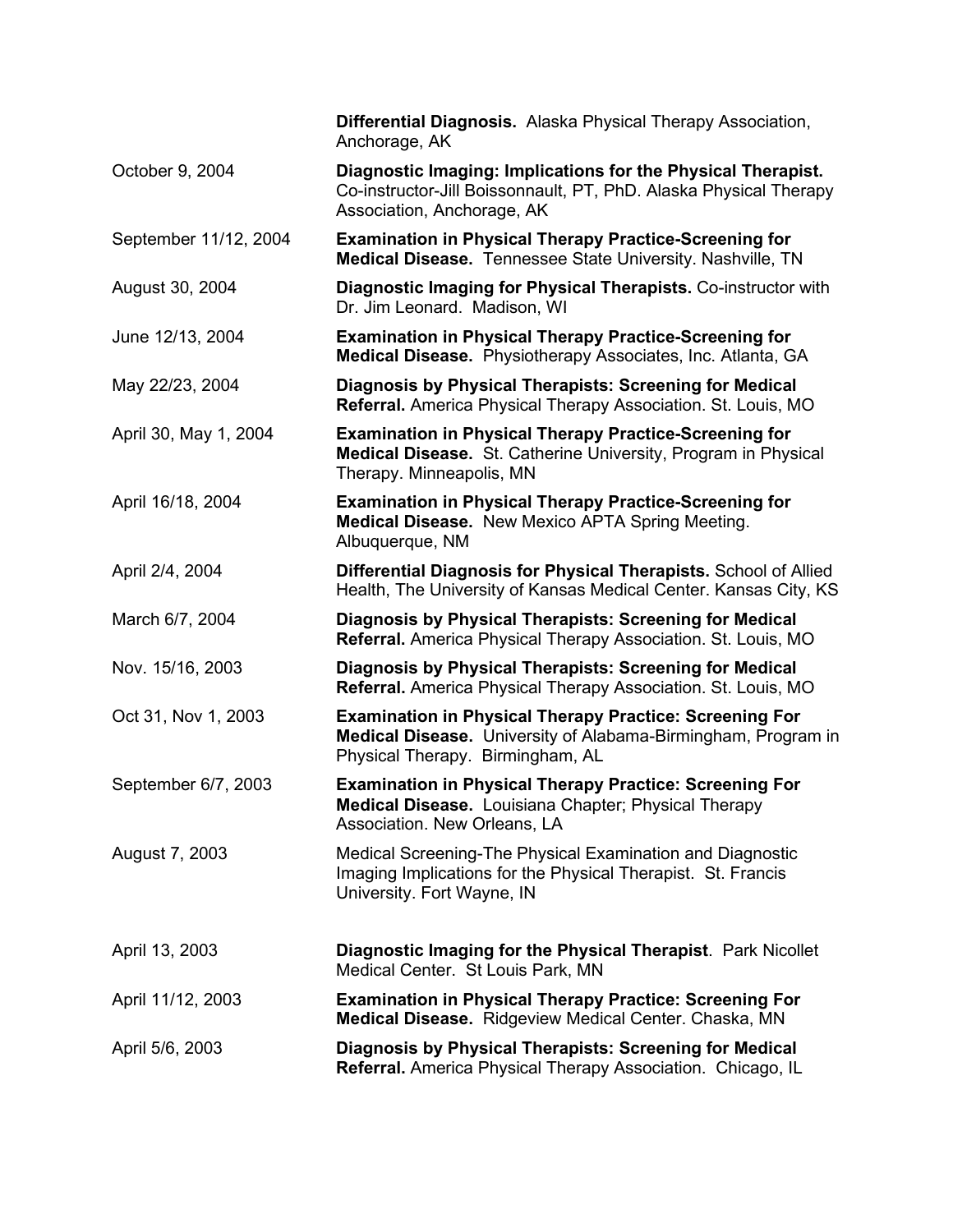| March 20/21, 2003       | <b>Examination in Physical Therapy Practice: Screening For</b><br>Medical Disease. South Carolina Physical Therapy Association.<br>Columbia, SC                                                 |
|-------------------------|-------------------------------------------------------------------------------------------------------------------------------------------------------------------------------------------------|
| March 15/16, 2003       | Diagnosis by Physical Therapists: Screening for Medical Referral.<br>America Physical Therapy Association. Boston, MA                                                                           |
| Jan. 31, Feb. 1/2, 2003 | Medical Diagnostics for the Physical Therapist. Co-instructor<br>with Dr. Michael Koopmeiners. University of St. Augustine, Center<br>for Health Sciences. St. Augustine, FL                    |
| November 22/24, 2002    | Medical Diagnostics for the Physical Therapist. Co-instructor<br>with Dr. Michael Koopmeiners. University of St. Augustine, Center<br>for Health Sciences. St. Augustine, FL                    |
| November 8/9 2002       | <b>Examination in Physical Therapy Practice; Screening for</b><br>Medical Disease. Utah Physical Therapy Association. Salt Lake<br>City, UT                                                     |
| November 2/3 2002       | Diagnosis by Physical Therapists: Screening for Medical Referral.<br>America Physical Therapy Association. Dahlonega, GA                                                                        |
| October 6, 2002         | <b>Clinical Decision-Making for the Advanced</b><br>Practitioner/Mentoring the DPT Student. Program in Physical<br>Therapy, University of Oklahoma Health Sciences Center.<br>Oklahoma City, OK |
| October 5, 2002         | <b>Medical Screening and Diagnostic Imaging. Program in</b><br>Physical Therapy, University of Oklahoma Health Sciences<br>Center. Oklahoma City, OK                                            |
| July 26/27, 2002        | Medical Screening for the Physical Therapist. Hawaii Physical<br>Therapy Association. Honolulu, HA                                                                                              |
| June 28-30, 2002        | Medical Diagnostics for the Physical Therapist. Co- instructor<br>with Dr. Michael Koopmeiners. University of St. Augustine, Center<br>for Health Sciences. St. Augustine, FL                   |
| April 12-13, 2002       | Diagnosis by Physical Therapists: Screening for Medical Referral.<br>America Physical Therapy Association. Tarrytown, NY                                                                        |
| March 17/18, 2002       | Medical Screening for the Physical Therapist. Shenandoah<br>University, Program in Physical Therapy. Winchester, VA                                                                             |
| March 8/9, 2002         | <b>Examination in Physical Therapy Practice: Screening for</b><br><b>Medical Disease.</b> Kaiser Permanente Hayward Physical Therapy<br>Residency Program. Oakland, CA                          |
| January 18-20, 2002     | <b>Medical Diagnostics For Physical Therapists. Co-instructor</b><br>Michael Koopmeiners MD. University of St. Augustine, Center for<br>Health Sciences. St. Augustine, FL                      |
| November 16-17, 2001    | <b>Medical Screening for the Physical Therapist. Park Nicollet</b><br>Clinics, Minneapolis, MN                                                                                                  |
| October 19-20, 2001     | Medical Screening for the Physical Therapist. Virginia Physical                                                                                                                                 |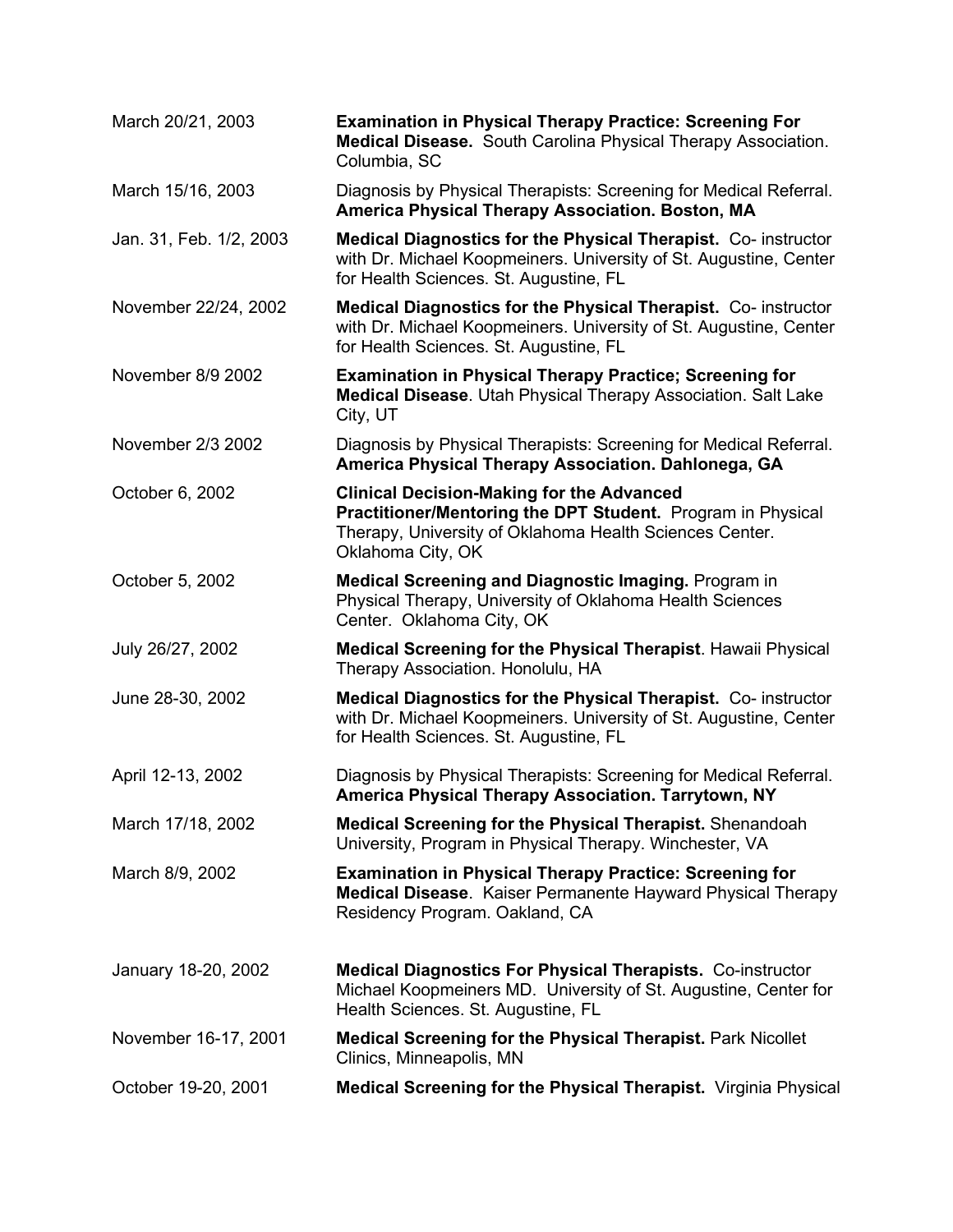|                      | Therapy Association. Fall Conference, Williamsburg, VA                                                                                                                                                 |
|----------------------|--------------------------------------------------------------------------------------------------------------------------------------------------------------------------------------------------------|
| May 30, 2001         | Diagnostic Imaging: Influencing Physical Therapy Decision-<br>making. Program in Physical Therapy. Northwestern University,<br>Chicago, IL                                                             |
| May 23, 2001         | Review of Systems: Physical Therapy Medical Screening.<br>Program in Physical Therapy Northwestern University, Chicago, IL                                                                             |
| May 19-20, 2001      | <b>Examination in Physical Therapy Practice: Screening for</b><br>Medical Disease. Alabama Physical Therapy Association, Destin,<br><b>FL</b>                                                          |
| May 18, 2001         | Medical Screening and Physician Communication. Kare-In<br>Home Health Services, Biloxi, MI                                                                                                             |
| April 20-22, 2001    | <b>Examination in Physical Therapy Practice: Screening for</b><br>Medical Disease. Minnesota Physical Therapy Association,<br>Spring Conference, St Paul, MN                                           |
| April 7-8, 2001      | <b>Conservative Management of the Craniomandibilar and</b><br>Cervical Patient. Rehabilitation Institute of Chicago, Chicago, IL                                                                       |
| March 2-4, 2001      | <b>Examination in Physical Therapy Practice: Screening for</b><br><b>Medical Disease.</b> Kaiser Permanente Hayward Physical Therapy<br>Residency Program. Sacramento, CA                              |
| January 19-21, 2001  | <b>Medical Diagnostics For Physical Therapists. Co-instructor</b><br>Michael Koopmeiners MD. University of St. Augustine, Center for<br>Health Sciences. St. Augustine, FL                             |
| November 18-19, 2000 | Clinical Decision-Making: Medical Screening and the Role of<br>Diagnostic Imaging. Co-instructor James Leonard, DO, PT.<br>University of Pittsburgh Physical Therapy Program. Pittsburgh,<br><b>PA</b> |
| October 18-19, 2000  | <b>Examination In Physical Therapy Practice: Screening for</b><br><b>Medical Disease.</b> California American Physical Therapy<br>Association. Anaheim, CA                                             |
| September 26, 2000   | Pharmacologic Principles for the Physical Therapist;<br>Southwest District, Wisconsin Physical Therapy Association,<br>Madison, WI                                                                     |
| August 10, 2000      | <b>Medical Screening for Physical Therapists; Co-sponsored by</b><br>Northeastern District of the Indiana Chapter, APTA and University<br>of St. Francis, Fort Wayne, IN                               |
| March 23-26, 2000    | <b>Orthopedic Clinic Seminar, Spring Semester, Program in</b><br>Physical Therapy, University of Tennessee-Memphis, Memphis<br>TN                                                                      |
| March 17-19, 2000    | <b>Examination in Physical Therapy Practice: Screening for</b><br><b>Medical Disease, Kaiser Permanente Clinical Residency</b><br>Program, Hayward, CA                                                 |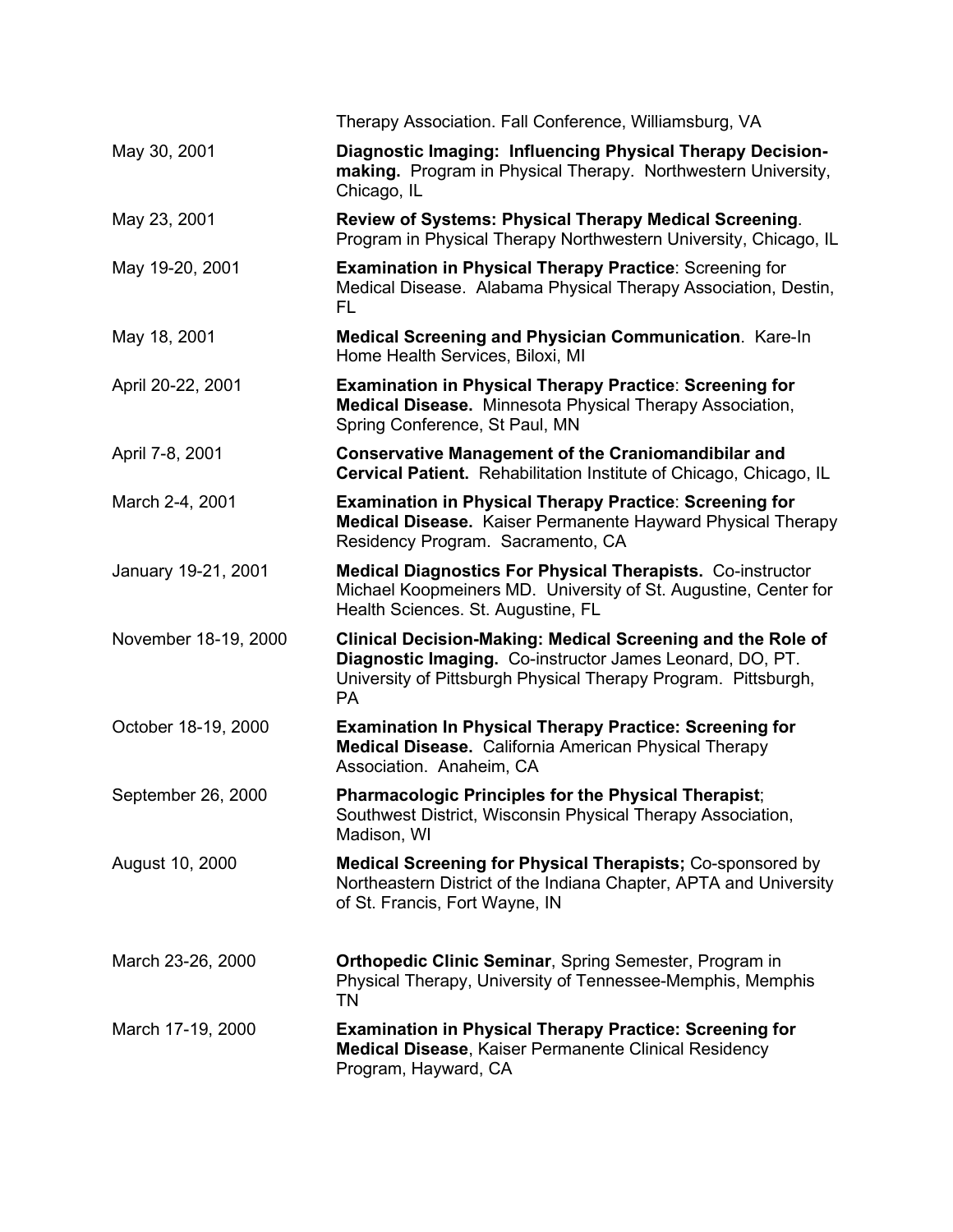January 14-17, 2000 **Medical Diagnostics for the Physical Therapist**, Co-instructor: M. Koopmeiners, M.D., University of St. Augustine, Center for Health Sciences. St. Augustine, FL

Presentations given prior to 2000 available upon request

## **National**

| February 18, 2016 | Hazle C, Harris MA, Elliott J, Hawes R, Young B, Cory T, Boissonnault<br>W. Imaging Modalities: Clinical Reasoning and Key Instructional<br>Elements. Combined Sections Meeting, 2016. Anaheim, CA                                                                       |
|-------------------|--------------------------------------------------------------------------------------------------------------------------------------------------------------------------------------------------------------------------------------------------------------------------|
| February 6, 2015  | Ross MD, Boissonnault W, Elliott R, Jackson J. Early Intervention<br>Models: Successfully Transform Your Practice. Combined Sections<br>Meeting, 2015. Indianapolis, IN                                                                                                  |
| February 6, 2014  | <b>Boissonnault W, Kosmahl E, Ross M. Diagnostic and Procedural</b><br>Imaging in Physical Therapist Professional Degree Programs. Combined<br>Sections Meeting, 2014. Las Vegas, NV.                                                                                    |
| February 4, 2014  | Poster Presentation. Corrado KB, Fischer CL, McGraw M, Ryffel KD,<br>Ross MD, Boissonnault WG. Vascular complications associated with<br>cervical spine thrust joint manipulation: A systemic review of case reports.<br>Combined Sections Meeting, 2014. Las Vegas, NV. |
| February 10, 2012 | <b>Effective Integration of Diagnostic Imaging Into Physical Therapist</b><br><b>Practice.</b> Co-presenter with M. Ross, PT. Combined Sections Meeting,<br>Chicago, IL                                                                                                  |
| February 8, 2012  | Funding Research for the Profession: A Collaborative Model.<br>Combined Sections Meeting, Chicago, IL                                                                                                                                                                    |
| January 21, 2012  | A Vision for Excellence in Clinical Practice: The Patient Perspective.<br>Moving Forward Together: Excellence in Education and Practice.<br>University of Florida                                                                                                        |
| January 14, 2012  | TED speech-Direct Access: the Power of Wearing the Consumer<br>Hat! Private Practice Section Graham Sessions. Charleston, SC                                                                                                                                             |
| October 8, 2010   | <b>Screening for Medical Conditions Presenting as Acute Low back</b><br>Pain. Co-instructor-Mike Ross. American Academy of Orthopaedic<br>Manual Physical Therapists Fall Conference. San Antonio, TX                                                                    |
| February 11, 2011 | Platform Presentation: Clinical Factors Leading to Physical<br><b>Therapists Referring Patients to Physicians: A Systemic</b><br>Review Paper. Combined Sections Meeting, APTA. New<br>Orleans, LA                                                                       |
| October 10, 2010  | Platform Presentation: Clinical Factors Leading to Physical                                                                                                                                                                                                              |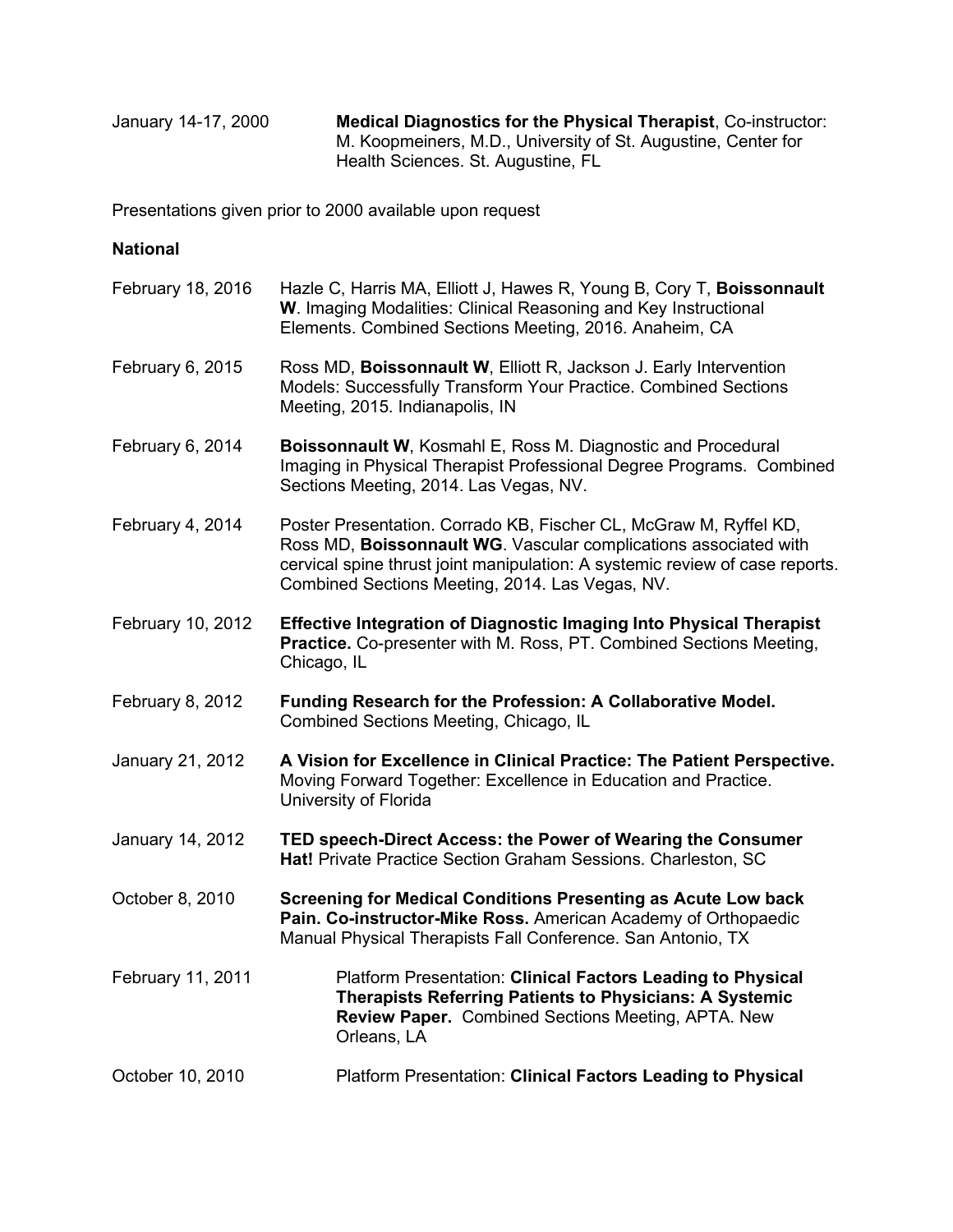|                    | <b>Therapists Referring Patients to Physicians: A Systemic</b><br>Review Paper. American Academy of Orthopaedic Manual<br>Physical Therapists Conference, San Antonio, TX                                                                                         |
|--------------------|-------------------------------------------------------------------------------------------------------------------------------------------------------------------------------------------------------------------------------------------------------------------|
| October 8, 2010    | <b>Screening for Medical Conditions Presenting as Acute Low</b><br>back Pain. Co-instructor-Mike Ross. American Academy of<br>Orthopaedic Manual Physical Therapists Fall Conference. San<br>Antonio, TX                                                          |
| February 20, 2010  | <b>Implementation of a Hospital-Based Direct Access Practice</b><br>Model. Combined Sections Meeting, APTA. San Diego, CA. Co-<br>presented with Marc and Julie Sherry and Kip Schick.                                                                            |
| September 14, 2009 | <b>WorkForce Shortage Task Force Activity Update. Co-presenter</b><br>with Marc Goldstein. APTA State Governmental Affairs. Phoenix<br><b>AZ</b>                                                                                                                  |
| June 12, 2009      | Implementation of a Hospital-Based Patient Direct Access to<br>Nasman. APTA Annual Conference and Exposition. Baltimore,<br>MD                                                                                                                                    |
| February 9, 2009   | <b>WPTA PT/PTA Workforce Shortage Task Force Activities.</b><br>Combined Sections Meeting-Component Presidents Meeting. Las<br>Vegas, NV                                                                                                                          |
| November 1, 2008   | <b>Manipulation Legislative Battles, Advocacy and Practice</b><br>Protection. American Academy of Orthopaedic Manual Physical<br>Therapists Fall Conference. Seattle WA                                                                                           |
| October 30, 2008   | Joint Manipulation-Learn to be an Advocate. American<br>Academy of Orthopaedic Manual Physical Therapists Fall<br>Conference, Seattle WA                                                                                                                          |
| February 8, 2008   | <b>Manual Physical Therapy and the Current State of</b><br>Musculoskeletal Care in the United States: Feast or Famine.<br>Panelist. Combined Sections Meeting, Nashville, TN                                                                                      |
| February 8, 2008   | Platform Presentation: The Practicality of Live Patient<br>Videotape Assessment and Student Feedback Sessions to<br><b>Enhance Entry-Level Physical Therapy Students Interviewing</b><br><b>Skills.</b> Combined Sections Meeting, Nashville, TN                  |
| October 21, 2007   | Platform Presentation: Prevalence of Thoracic Spine and Rib<br><b>Dysfunction Among Runners With and Without Exercise-</b><br>Related Transient Abdominal Pain. American Academy of<br>Orthopaedic Manual Physical Therapists Conference, St. Louis,<br><b>MO</b> |
| September 23, 2007 | Chiropractors: Manipulating the Truth. Co-speaker with Dr. Bill<br>Kinsinger and Tracey Rutten APTA State Governmental Affairs<br>Annual Forum. Albuquerque, NM                                                                                                   |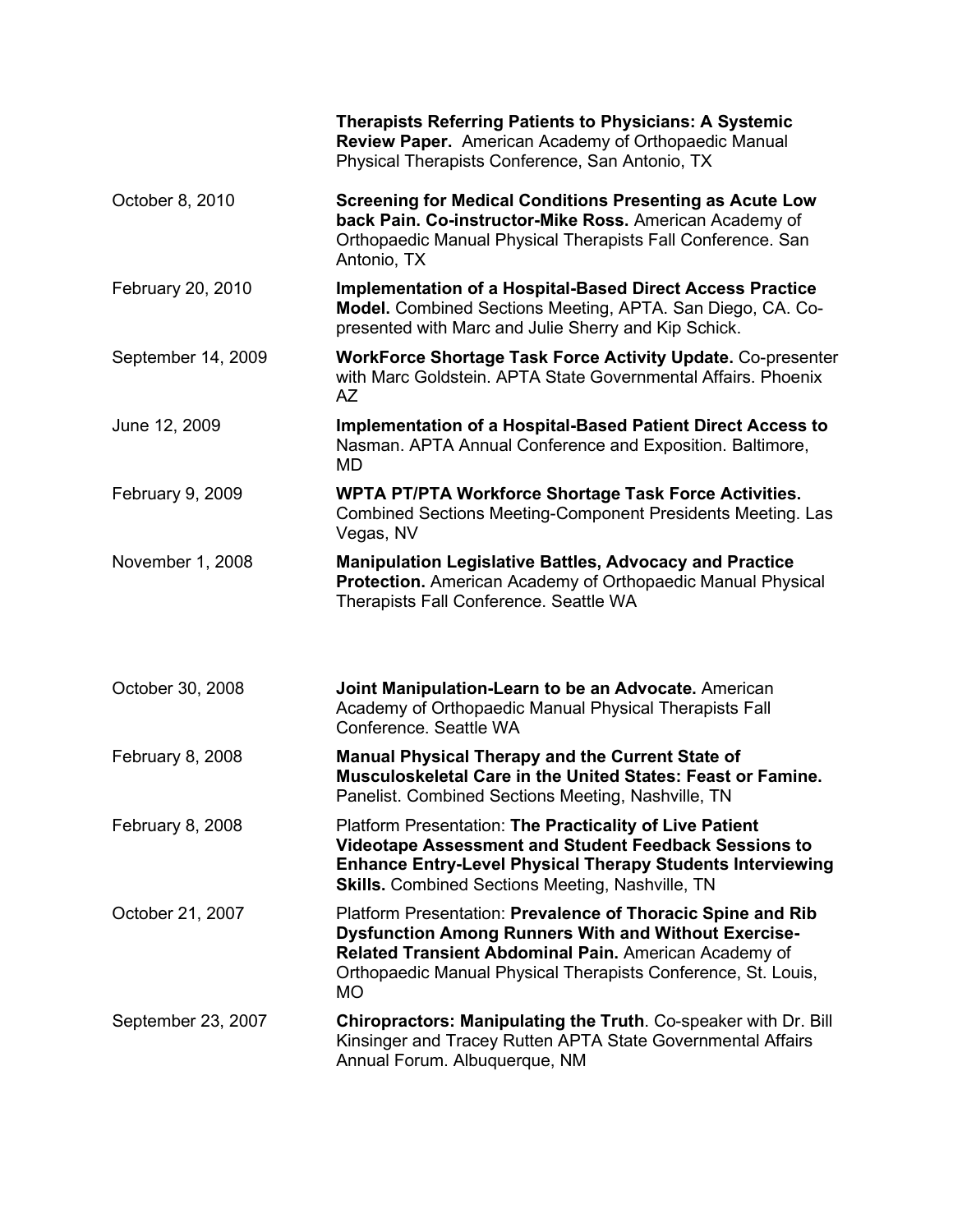| February, 2007     | Poster Presentation: Patient Outcome Following Physical<br>Therapy Intervention for Rotator Cuff Surgery: The Impact of<br>Patients' Pre-existing Health Histories. Combined Sections<br>Meeting, Boston, MA                                                                                           |
|--------------------|--------------------------------------------------------------------------------------------------------------------------------------------------------------------------------------------------------------------------------------------------------------------------------------------------------|
| October 22, 2006   | Platform Presentation: Understanding Beliefs Associated With<br><b>Thrust Joint Manipulation and Professional Degree Physical</b><br>Therapist Student Training. American Academy of Orthopaedic<br>Manual Physical Therapists Annual Conference, Charlotte, NC                                        |
| October 21, 2006   | <b>Description of Advanced Specialist Practice-Orthopaedic</b><br>Manual Physical Therapy, Breakout Session. Co-instructor.<br>American Academy of Orthopaedic Manual Physical Therapists<br>Annual Conference, Charlotte, NC                                                                          |
| September 18, 2006 | Manipulation Legislative Issues (led 2 breakout sessions).<br>APTA State Governmental Affairs Annual Forum. Minneapolis,<br><b>MN</b>                                                                                                                                                                  |
| June 24, 2006      | Platform Presentation: Understanding Beliefs Associated With<br><b>Thrust Joint Manipulation and Professional Degree Physical</b><br><b>Therapist Student Training. Annual Conference and Exposition</b><br>of the American Physical Therapy Association, 2006. Orlando, FL                            |
| June 24, 2006      | Poster Presentation: Changes in Disability Following Physical<br>Therapy Intervention for Patients With Low Back Pain. Annual<br>Conference and Exposition of the American Physical Therapy<br>Association, 2006. Orlando, FL                                                                          |
| February 1, 2006   | Developing Faculty to Teach Competencies of Primary Care<br>Physical Therapy. Co-instructor. Specific topic: Primary Care:<br>Competencies and Resources. Combined Sections Meeting,<br>2006. San Diego, CA.                                                                                           |
| June 9, 2005       | <b>Differential Diagnosis: Screening for Medical Referral-</b><br>Gastrointestinal and Urogenital Systems. Physical Therapy<br>2005-Annual Conference and Exposition of the American Physical<br>Therapy Association. Boston, MA                                                                       |
| February 26, 2005  | Poster Presentation: Thrust Joint Manipulation Clinical<br><b>Education Opportunities for Professional Degree Physical</b><br><b>Therapy Students.</b> Combined Sections Meeting, APTA. New<br>Orleans, LA.                                                                                            |
| October 24, 2004   | Platform presentation: Thrust Joint Manipulation Clinical<br><b>Education Opportunities for Professional Degree Physical</b><br><b>Therapist Students.</b> American Academy of Orthopaedic Manual<br>Physical Therapists. Fall Conference, Louisville, KY                                              |
| February 25, 2005  | Thrust Joint Manipulation: Applying the Evidence and Using the<br>manipulation Education manual in the Classroom and the Clinic.<br>Combined Sections Meeting, APTA. Overview of Current Status<br>of Thrust Joint Manipulation Education and participated in<br>the panel discussion. New Orleans, LA |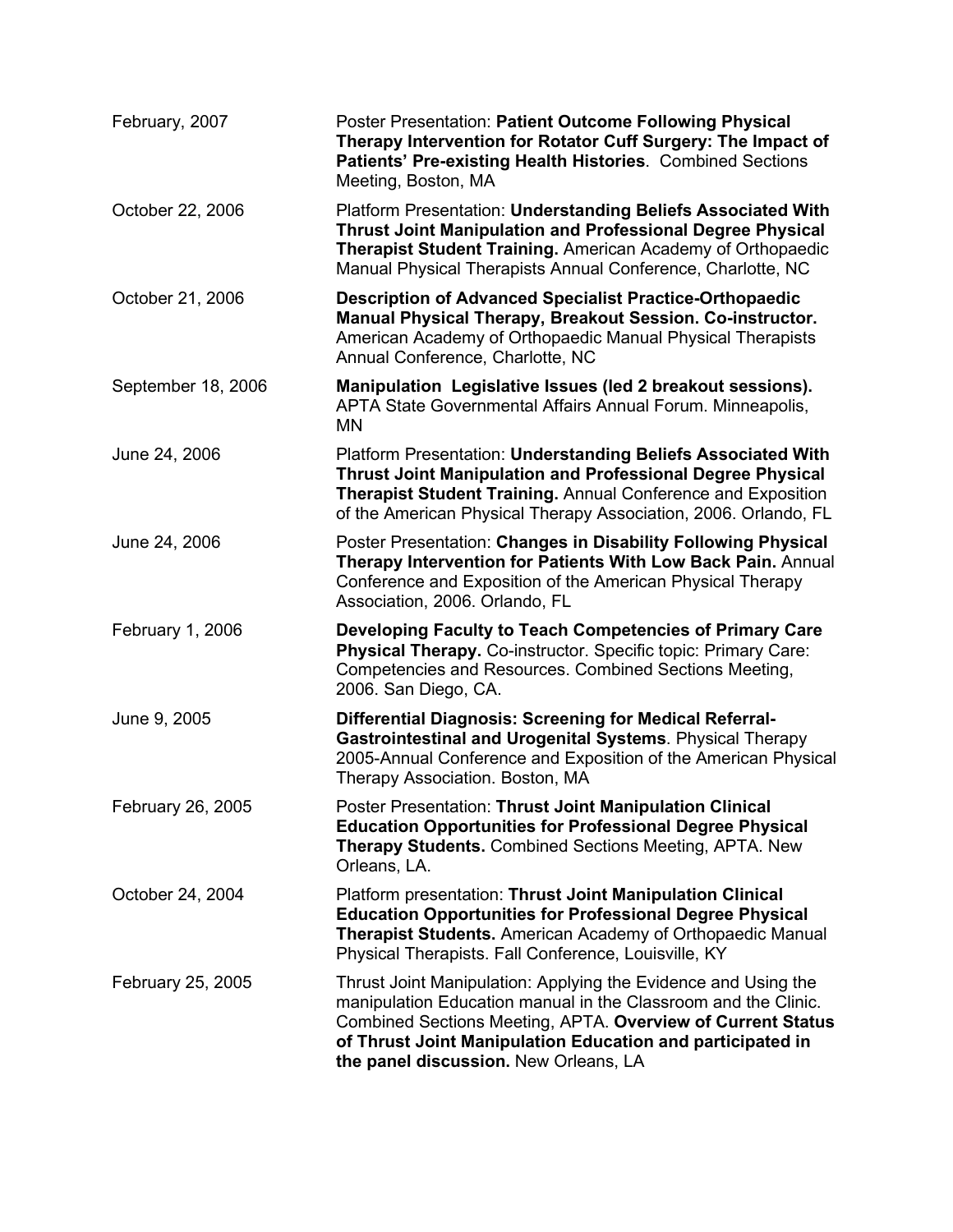| October 16, 2004  | Manipulation Education Manual: Its Use and Application to PT<br>Education. Co-instructor-Trish King. American Academy of<br>Orthopaedic Manual Physical Therapists, Fall conference.<br>Louisville, KY                         |
|-------------------|--------------------------------------------------------------------------------------------------------------------------------------------------------------------------------------------------------------------------------|
| February 7, 2004  | Primary Care Physical Therapy. Co-instructor. Combined<br>Sections Meeting, Nashville, TN                                                                                                                                      |
| February 7, 2004  | Poster presentation: Joint Manipulation Curricula in Physical<br><b>Therapy Professional Education Degree Programs. Combined</b><br>Sections Meeting, APTA, Nashville, TN.                                                     |
| February 7, 2004  | Poster presentation: Differential Diagnosis Clinical Decision-<br>Making in Physical Therapy Professional Education; A<br><b>Comparison of Two Classroom Teaching Strategies.</b><br>Combined Sections Meeting, Nashville, TN. |
| October 19, 2003  | Keynote Speaker, American Academy of Orthopaedic Manual<br>Physical Therapists. Fall Conference, Reno, NV. Joint<br><b>Manipulation Curricula in Physical Therapist Professional</b><br>Degree Programs.                       |
| June 19, 2003     | <b>NSAIDs: Patients' Friend or Foe?</b> American Physical Therapy<br>Association Annual Conference. Washington DC.                                                                                                             |
| June 7, 2002      | Invited Panelist for "What is the Autonomous Physical Therapist<br>Practitioner?" American Physical Therapy Association, Annual<br>Conference. Cincinnati, OH                                                                  |
| June 6-7, 2002    | Diagnosis by Physical Therapists: Screening for Medical Referral<br>Part I, and II. American Physical Therapy Association, Annual<br>Conference. Cincinnati, OH                                                                |
| February 24, 2002 | Moderator and Presenter: Designing a Residency Curriculum in<br>the Orthopaedic and Manual Therapy: A 'how to' Workshop.<br>American Physical Therapy Association, Combined Sections<br>Meeting, Boston, MA                    |
| February 23, 2002 | Co-instructor with Joe Godges and Col. Gail Deyle; Differential<br>Diagnosis and Medical Screening in Primary Care Physical<br><b>Therapy.</b> Combined Sections Meeting, Boston, MA                                           |
| February 21, 2002 | Co-instructor with Jill Boissonnault, PT, MS Transient<br>Osteoporosis of the Hip Associated with Pregnancy.<br>American Physical Therapy Association. Combined Sections<br>Meeting, Boston, MA                                |
| June 22, 2001     | Co-instructor with Jill Boissonnault, PT, MS; Transient<br>Osteoporosis of the Hip Associated with Pregnancy. American<br>Physical Therapy Association, Annual Conference, Anaheim,<br>California                              |
| February 15, 2001 | Transition to a Doctoring Profession: A Clinicians<br><b>Perspective.</b> Combined Sections, APTA meeting, San Antonio,<br>Texas                                                                                               |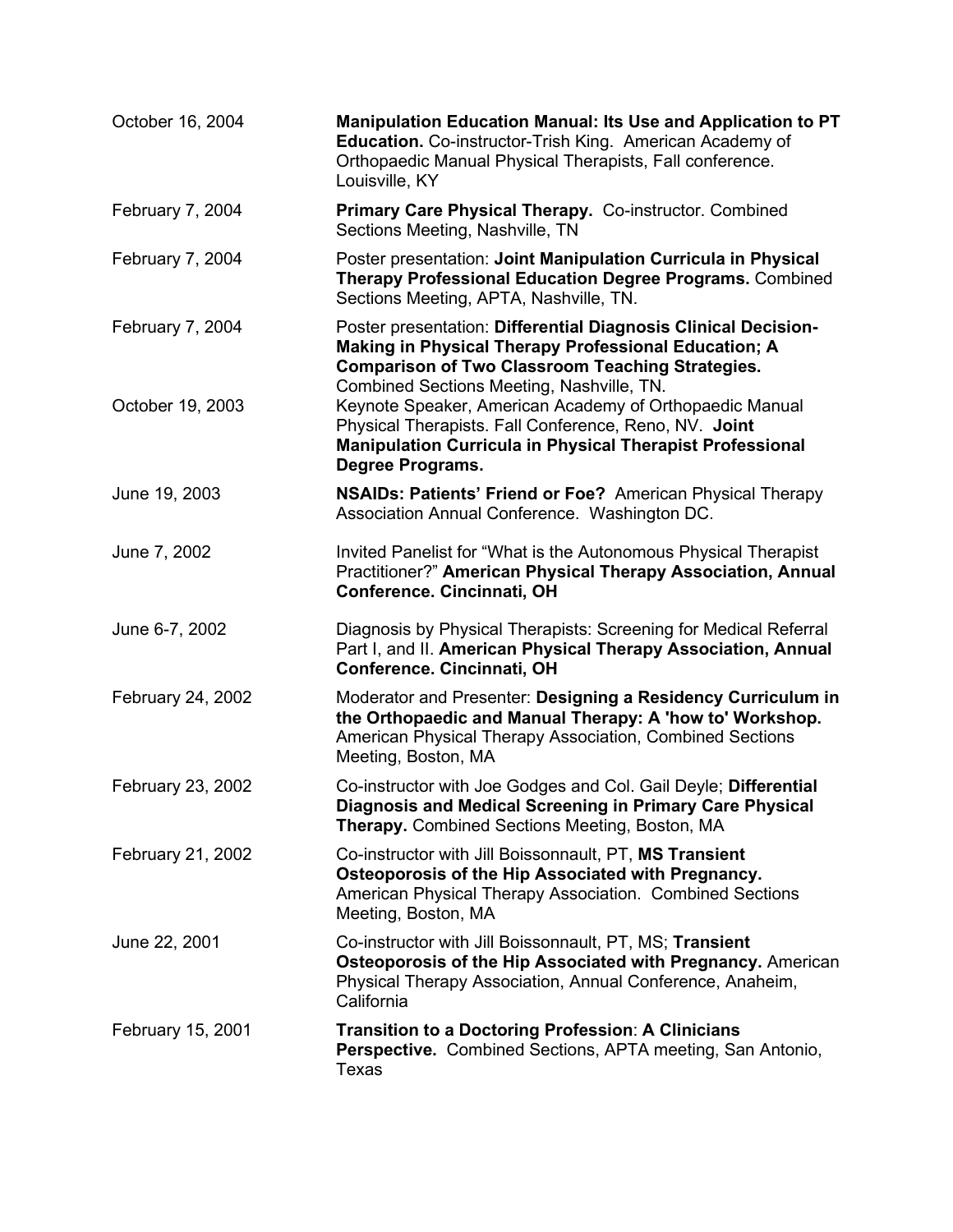| February 14, 2001 | Manual Therapy Legislative Update and Panel Member for APTA<br>Legislative Discussion. Combined Sections, APTA meeting, San<br>Antonio, Texas                                                                                                       |
|-------------------|-----------------------------------------------------------------------------------------------------------------------------------------------------------------------------------------------------------------------------------------------------|
| October 13, 2000  | <b>Expanded Joint Manipulation Curricular Material in Physical</b><br>Therapy Education. Co-presenter with Trish King-Baker.<br>Education Section, APTA; Academic Administrators Special<br>Interest Group. Chicago, Illinois                       |
| April 28, 2000    | Keynote Speaker, Research Day, Physical Therapy Program,<br>Arcadia University, Philadelphia, PA. Prevalence of Comorbid<br><b>Conditions, Surgeries, and Medication Use in a Physical</b><br>Therapy Outpatient Population: A Multicentered Study. |

Presentations prior to 2000 available upon request

| <b>International</b>      |                                                                                                                                                                  |
|---------------------------|------------------------------------------------------------------------------------------------------------------------------------------------------------------|
| August 21-23, 2015        | The Art and Science of Patient Referral to Physician. SVOMP,<br>Bern, Switzerland                                                                                |
| May 30, 31 2015           | The Art and Science of Patient Referral to Physician.<br>Manipulative Physiotherapy Association of New Zealand. Aukland,<br>New Zealand                          |
| May 23, 24 2015           | The Art and Science of Patient Referral to Physician.<br>Manipulative Physiotherapy Association of New Zealand.<br>Dunedin, New Zealand                          |
| March 30, 32/April 1 2015 | The Art and Science of Patient Referral to Physician. Israeli<br>Physiotherapy Association. Tel Aviv, Israel.                                                    |
|                           | May 30,31 and June 1, 2014 The Art and Science of Patient Referral to Physician. SVOMP,<br>Bern, Switzerland                                                     |
| March 21-23, 2014         | The Art and Science of Patient Referral to Physician. North<br>American Caribbean Region of WCPT. Port of Spain, Trinidad                                        |
| August 25, 2013           | Top 10 Conditions Manipulative Physiotherapists Do Not<br>Want to Miss! 2013 NZMPA Biennial Scientific Conference.<br>Rotorua, New Zealand                       |
| August 24, 2013           | <b>Manipulative Physiotherapy Practice-Medical Screening. The</b><br>Sherlock Homes Approach. 2013 NZMPA Biennial Scientific<br>Conference. Rotorua, New Zealand |
| August 23, 2013           | The Art and Science of Patient Referral to Physician. 2013<br>NZMPA Biennial Scientific Conference. Rotorua, New Zealand                                         |
| June 5,6, 2013            | The Art and Science of Patient Referral to Physician. Israel<br>National Physiotherapy Association. Tel Aviv, Israel.                                            |
| May 25, 26, 2013          | The Art and Science of Patient Referral to Physician.<br>International Congress of Physiotherapists. Portoroz, Slovenia                                          |
| March 29-31, 2013         | The Art and Science of Patient Referral to Physician. Kpten                                                                                                      |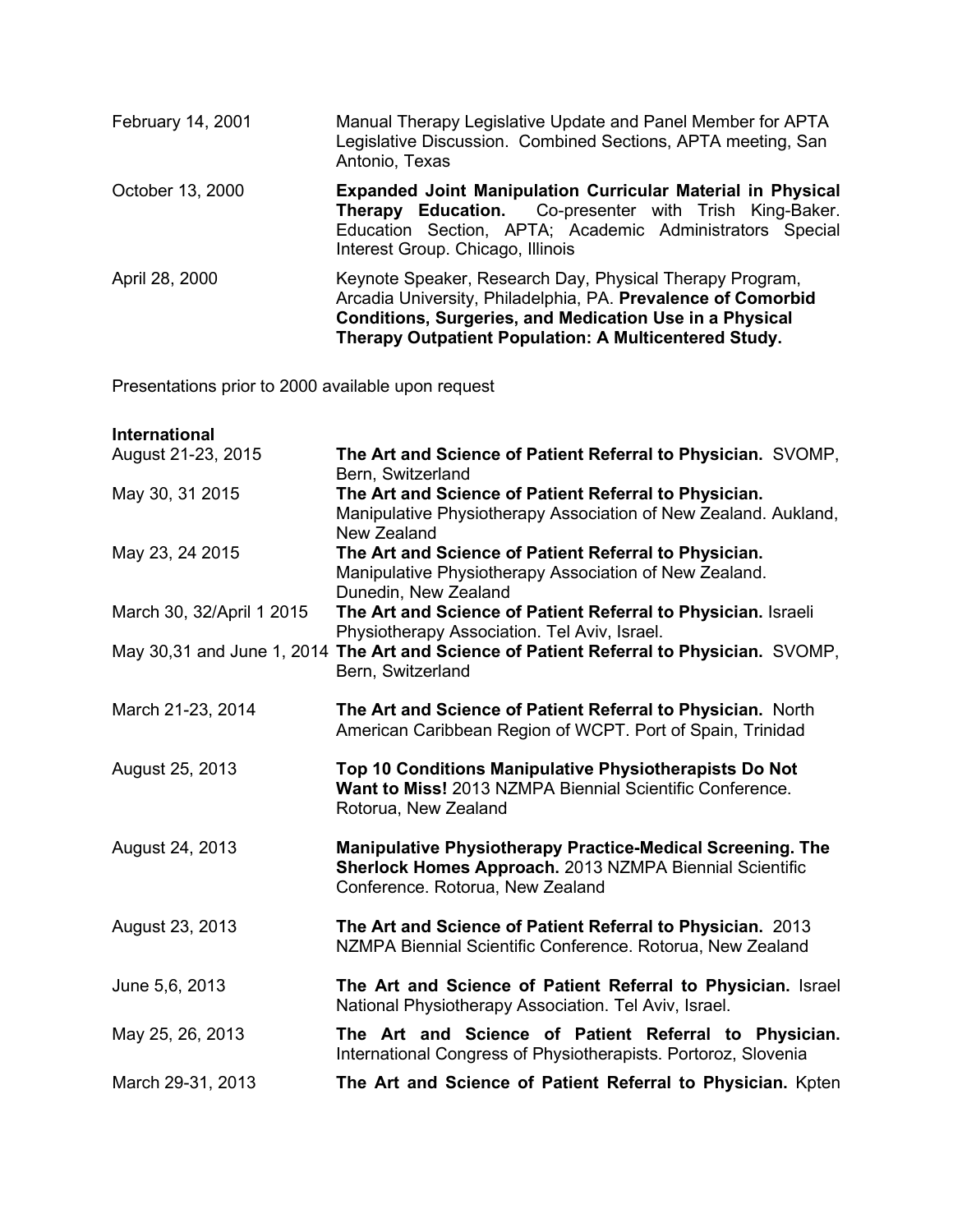|                        | Paris, France                                                                                                                                                                                                            |
|------------------------|--------------------------------------------------------------------------------------------------------------------------------------------------------------------------------------------------------------------------|
| October 5, 2012        | <b>Teaching Joint Manipulation in Physical Therapy Professional</b><br>Education Programs. Co-presenter with Ken Olson and Elaine<br>Lonnemann                                                                           |
| May 25-27, 2012        | Evaluation and Differential Diagnosis in Physiotherapy.<br>Accademia dei Fisiocritici, University of Siena. Siena, Italy                                                                                                 |
| August 26-28, 2011     | First Contact Practitioner: Direct Access. Universtats Spital<br>Zurich. Zurich, Switzerland                                                                                                                             |
| June 24, 2011          | Clinical Factors Leading Physical Therapists<br><b>Referring</b><br>patients to Physicians: A Systematic Review.<br>Platform<br>presentation, World Congress<br>for<br>Physical<br>Therapists.<br>Amsterdam, Netherlands |
| June 24-26, 2011       | Evaluation and Differential Diagnosis in Physiotherapy.<br>Accademia dei Fisiocritici, University of Siena. Siena, Italy                                                                                                 |
| October 30/31, 2010    | The Art and Science of Patient Referral to Physician.<br>Deutscher Verband fur Manuelle Therapie. Munich, Germany                                                                                                        |
| June 4-6, 2010         | Evaluation and Differential Diagnosis in Physiotherapy.<br>Accademia dei Fisiocritici, University of Siena. Siena, Italy                                                                                                 |
| June 1-3, 2009         | Evaluation and Differential Diagnosis in Physiotherapy.<br>Accademia dei Fisiocritici, University of Siena. Siena, Italy                                                                                                 |
| May 29, 2009           | Screening for Medical Referral. Nordic Congress on Orthopaedic<br>Manipulative Therapy and Medicine. Gotenburg, Sweden                                                                                                   |
| May 28, 2009           | Screening for Red Flags and Medical Referral-Pre Congress<br>Course. Nordic Congress on Orthopaedic Manipulative Therapy<br>and Medicine. Gotenburg, Sweden                                                              |
| August 16, 17, 2008    | The Art and Science of Patient Referral to Physician. NZ<br>college of Physiotherapy, Auckland, New Zealand.                                                                                                             |
| May 30/31, June 1 2008 | Evaluation and Differential Diagnosis in Physiotherapy.<br>Accademia dei Fisiocritici, University of Siena. Siena, Italy                                                                                                 |
| May 23-25, 2008        | Evaluation and Differential Diagnosis in Physiotherapy.<br>Associazione Italiana Fisioterapisti. Conegliano, Italy                                                                                                       |
| June 7, 2007           | Screening for Medical Referral by the Physical Therapist.<br>World Congress of Physical Therapy, 2007. Post Congress<br>course, Vancouver, British Columbia.                                                             |
| January 19-21, 2007    | Evaluation and Differential Diagnosis in Physiotherapy.<br>Associazione Italiana Fisioterapisti. Milano, Italy                                                                                                           |
| January 12-14, 2007    | Evaluation and Differential Diagnosis in Physiotherapy.<br>Azienda Ospedaliero-Univerisiteria di Bologna. Bologna, Italy                                                                                                 |
| May 26-28, 2006        | Evaluation and Differential Diagnosis in Physiotherapy.<br>Accademia dei Fisiocritici, University of Siena. Sienna, Italy                                                                                                |
| June 24-26, 2005       | Evaluation and Differential Diagnosis in Physiotherapy.                                                                                                                                                                  |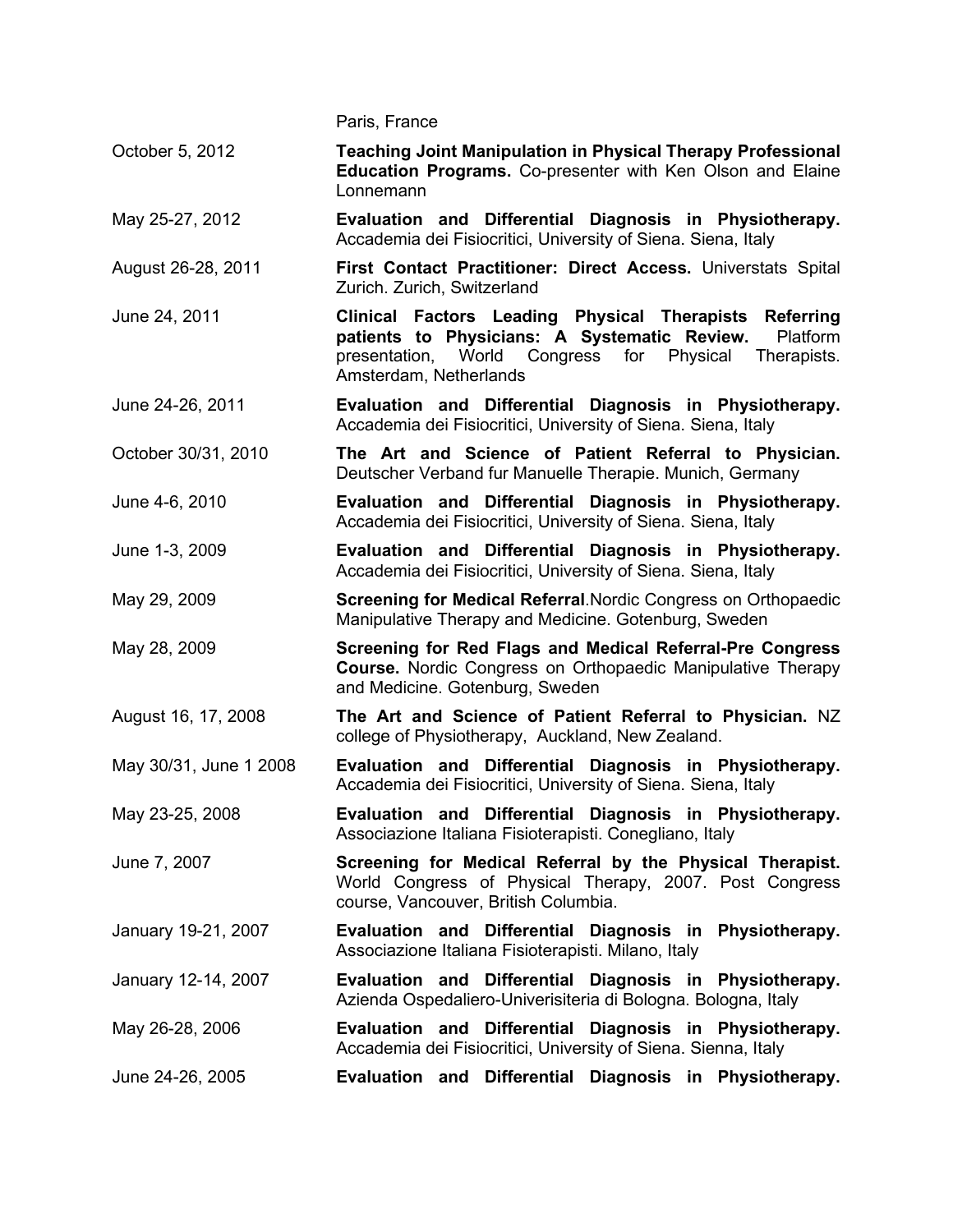|                     | Accademia dei Fisiocritici, University of Siena. Sienna, Italy                                                                                                                                                  |
|---------------------|-----------------------------------------------------------------------------------------------------------------------------------------------------------------------------------------------------------------|
| <b>June 2003</b>    | Transient Osteoporosis of the Hip Associated<br>With<br>Pregnancy. World Confederation of Physiotherapists. Barcelona,<br>Spain                                                                                 |
|                     | Moderator: Platforms and panel discussion: ACL Repair: the<br>Latest Evidence. World Confederation of Physiotherapists.<br>Barcelona, Spain                                                                     |
| October 19-21, 2002 | Medical Diagnostics for the Physical Therapist. Co-instructor<br>with Dr. Mike Koopmeiners. Reykjavik, Iceland                                                                                                  |
| June 18, 1997       | Differential Diagnosis for the Physical Therapist, Tel Aviv<br>University, Tel Aviv Israel                                                                                                                      |
| April 24, 1996      | <b>Review of Systems: What, Why and When, International</b><br>Federation Of Orthopaedic Manual Therapist's Conference,<br>Lillehammer, Norway                                                                  |
| June 28, 1995       | Joint Dysfunction: How Should Physical Therapists Screen<br>For Medical Disease in Patients with Joint Pain?, World<br>Confederation For Physical Therapy Congress, Clinical Lecture<br>Series, Washington D.C. |
| January 30, 1993    | <b>Examination in Physical Therapy Practice: Screening For</b><br><b>Medical Disease, Montreal, Canada</b>                                                                                                      |
| June 5, 1992        | <b>Medical Diagnostics for the Physical Therapist-Role and</b><br>Responsibilities. International Federation of<br>ManipulativeTherapists. Vail, CO                                                             |

# **Educational Activities & Presentations**

Past Classroom Teaching (2000-2015)

| Teaching Responsibilities in the Physical Therapy Program UW-Madison |                                                                                                                                                                                                                                |
|----------------------------------------------------------------------|--------------------------------------------------------------------------------------------------------------------------------------------------------------------------------------------------------------------------------|
| Fall Semester:                                                       | Clinical Medicine I (PT664, 5 credits)                                                                                                                                                                                         |
| <b>Spring Semester</b>                                               | Clinical Medicine II (PT665, 5credits)                                                                                                                                                                                         |
| Summer Semester                                                      | Clinical Case Conference (PT667, 1 Credit)                                                                                                                                                                                     |
| University Teaching                                                  |                                                                                                                                                                                                                                |
| October 27, 2004                                                     | Interdisciplinary Health Professions Education-Co-<br>Facilitator for Breakout Session. University of<br>Wisconsin Medical School-Bridging Education and<br>Research in the New Health Science Learning<br>Center. Madison, WI |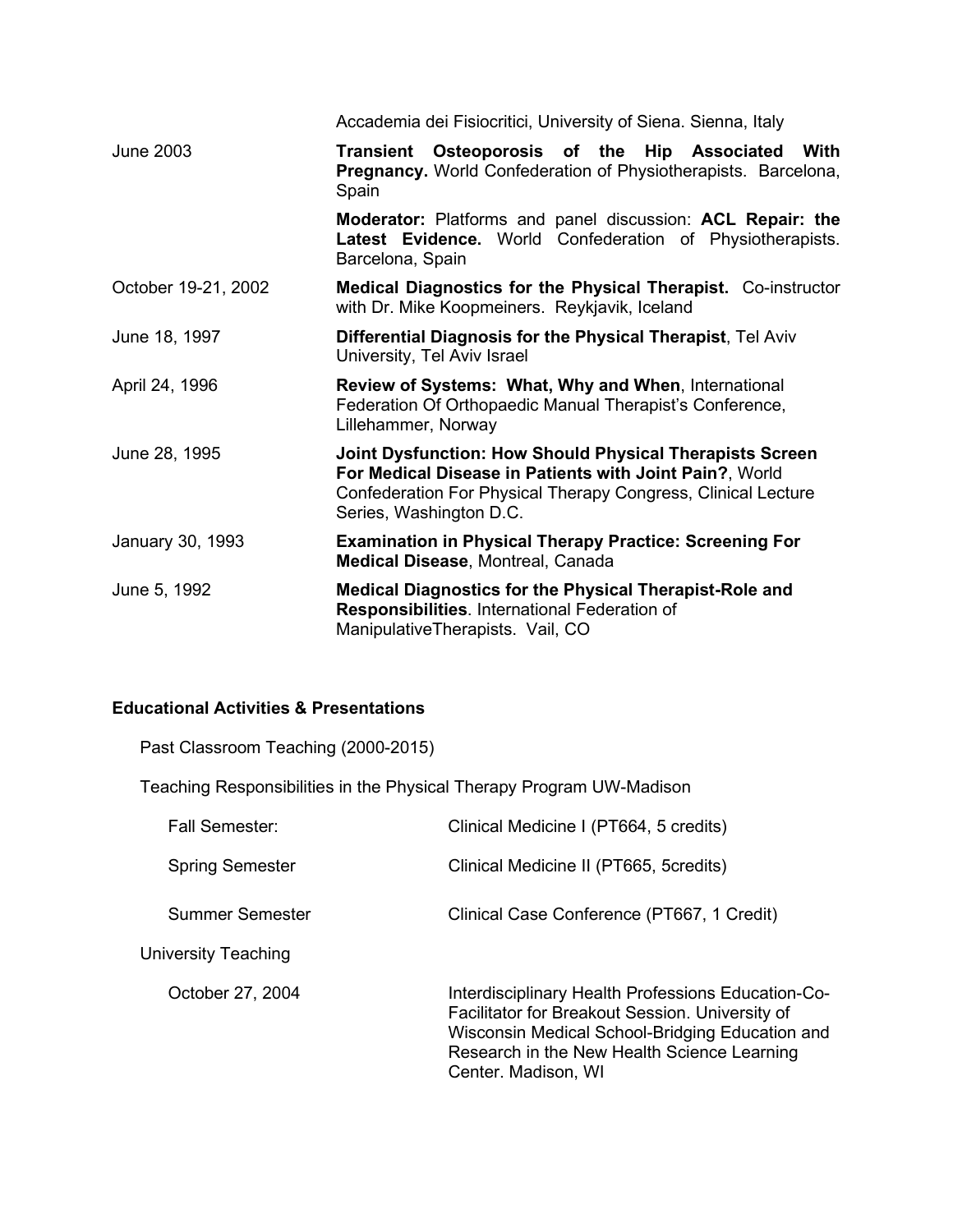| <b>July, 2004</b>                     | Integrating Generic Abilities Into a Health<br>Profession's Curriculum. UW-Madison Physician<br>Assistant Program.                                                                                                                                                                                 |
|---------------------------------------|----------------------------------------------------------------------------------------------------------------------------------------------------------------------------------------------------------------------------------------------------------------------------------------------------|
| <b>Clinical Teaching</b><br>1998-2015 | Curricular Coordinator for UWHC Orthopedic Physical Therapy<br><b>Residency Program</b><br>Lead Instructor for Patient History-Taking and Diagnostic Imaging<br><b>Units</b>                                                                                                                       |
| Other                                 |                                                                                                                                                                                                                                                                                                    |
| Adjunct Academic Teaching:            |                                                                                                                                                                                                                                                                                                    |
| 2008-present                          | PT-717 PT Examination III. Medical University of South Carolina,<br>Program In Physical Therapy. Charleston, SC. Taught annually:<br>Lecture 14 hours, Laboratory 4 hours. 2-credits                                                                                                               |
| 2008-Present                          | PT 207 Medical Screening for Referral. University of California<br>San Francisco and San Francisco State University. 2 Credit<br>course. Lecture 12 hours, Laboratory 3 hours. San Francisco, CA                                                                                                   |
| 1994-2015                             | PTPP#556 Medical Screening for the Physical Therapist;<br>Krannert Graduate School of Physical Therapy, University of<br>Indianapolis, Indianapolis, IN. Post-professional 3 credit course.<br>Taught annually. Course developer and faculty. Lecture-15 hrs,<br>Discussion-5hrs, Laboratory-4hrs. |
| 2004, 2006-present                    | PTM 9070 and PTM9071. Columbia University, New York, NY.<br>Post-professional Transitional DPT program, Course developer<br>and faculty. 2 credits. Taught Annually. 2 credits for each course.                                                                                                    |
| 2004-2015                             | PT509-Differential Diagnosis. Marquette University. Physical<br>Therapy Program. Professional Degree DPT 3 credit course.<br>Course developer and faculty. Milwaukee, WI. Taught annually.<br>Lecture-14 hrs, Discussion-6hrs, laboratory-4hrs.                                                    |
| 1993-present                          | PT804 Orthopaedic Clinic Seminar II (Medical Screening), Fall<br>Semester. University of Tennessee, Memphis, Tennessee.<br>Graduate Program in Physical Therapy, 3 credit seminar. Course<br>developer and faculty. Taught annually. Lecture-12 hrs,<br>Discussion-8hrs, Laboratory-4hrs.          |
| 2000-2015                             | PT 803 Orthopedic Clinical Medicine Seminar (Principles of                                                                                                                                                                                                                                         |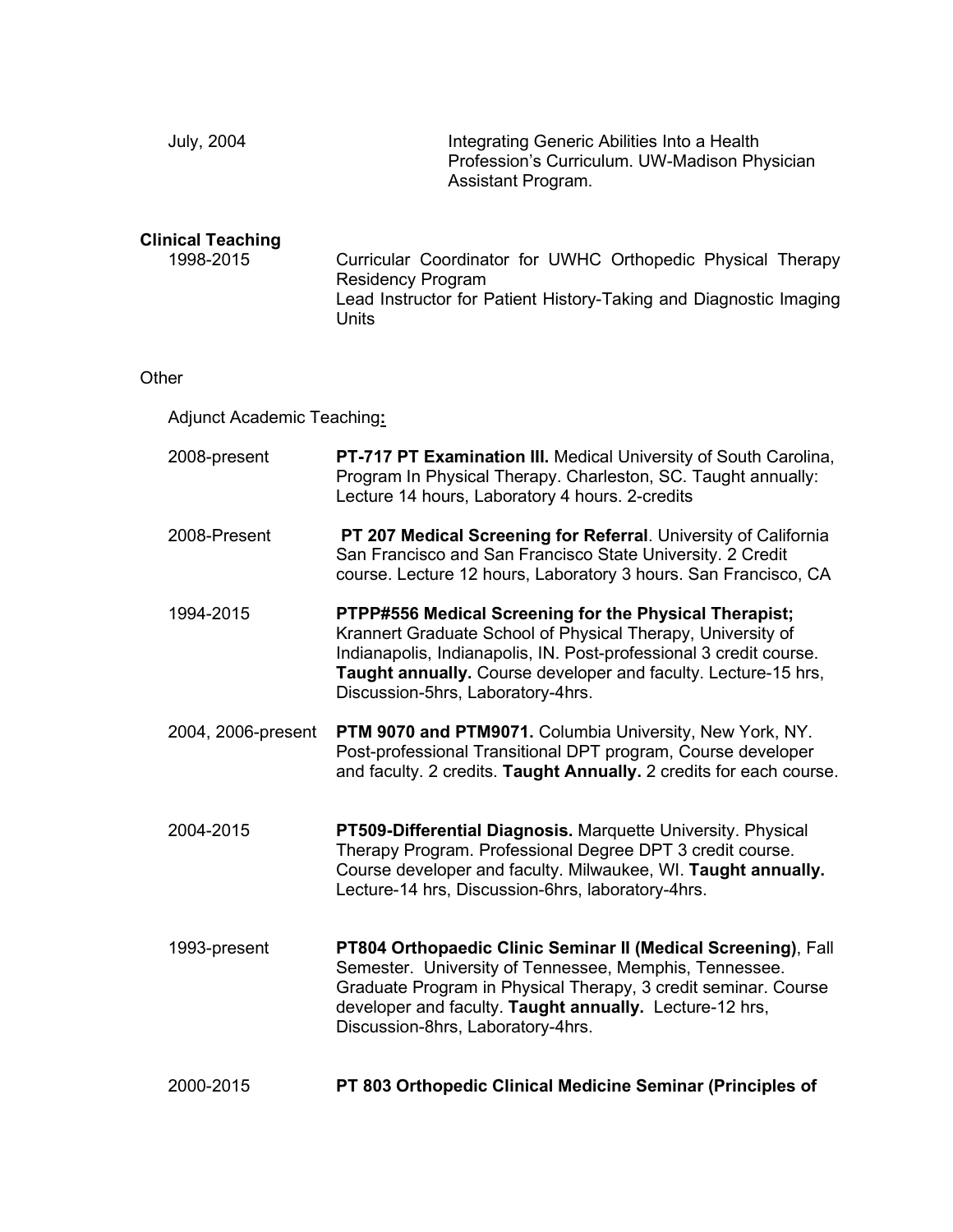|              | <b>Orthopedic</b> Practice. Spring Semester. University of Tennessee,<br>Memphis, Tennessee. Graduate Program in Physical Therapy, 3<br>credit seminar. Course developer and faculty. Taught annually.<br>Lecture-14 hrs, Discussion-6hrs, Laboratory-4hrs.                                                                            |
|--------------|----------------------------------------------------------------------------------------------------------------------------------------------------------------------------------------------------------------------------------------------------------------------------------------------------------------------------------------|
| 2002-Present | PT 506 Clinical Decision Making II. Arcadia University, Physical<br>Therapy Department Philadelphia, PA. Post-professional<br>Transitional DPT Program, 3 credits. Course developer and<br>faculty. Taught annually. On-line format.                                                                                                   |
| 1986-87      | University of Tennessee-Memphis, Tennessee. Entry-level<br>Program in Physical Therapy, 4 credit Kinesiology course.                                                                                                                                                                                                                   |
| 2004-2005    | PT 842 Medical Screening/Differential Diagnosis. On-line<br>course for Shenendoah University, Program in Physical Therapy.<br>Post-professional Transitional DPT program, 2 credits. Course<br>developer. 20 hrs of didactic instruction.                                                                                              |
| 2001-2009    | Medical Screening for Physical Therapists. University of<br>Medicine and Dentistry of New Jersey, School of Health Related<br>Professions. Newark, NJ. Post-Professional DPT 3 credit course.<br>Course developer and faculty. Taught annually. Lecture-12 hrs,<br>Discussion-4 hrs, Laboratory-4 hrs.                                 |
| 2001-2010    | PT 680 Medical Screening for the Physical Therapist. Northern<br>Arizona University, Program in Physical Therapy. Flagstaff, AZ.<br>Post-professional Transitional DPT Program, 2credits. Course<br>developer and faculty. Taught annually. Lecture-14 hrs,<br>Discussion-6hrs, Laboratory-4hrs.                                       |
| 1999-2004    | Medical Diagnostics for the Physical Therapist. Co- instructor<br>with Dr. Michael Koopmeiners. University of St. Augustine, Center<br>for Health Sciences. St. Augustine, FL. Post-professional degree<br>program, 2 credits. Co-Course developer and faculty. Taught<br>annually. Lecture-4 hrs, Discussion-2 hrs, Laboratory-3 hrs. |

## **Past Service Activities (2000-2015)**

## **University and UWSMPH:**

Faculty Senate – Alternate member (2009); Member 2013 and 2014 UWSMPH Tenure Track Promotions Committee: 2012- Present

School of Medicine and Public Health: Mentor for KL2 Manuscript Writing Program. 2008

School of Medicine and Public Health: Educational Policy Council. Appointed June, 2006-2009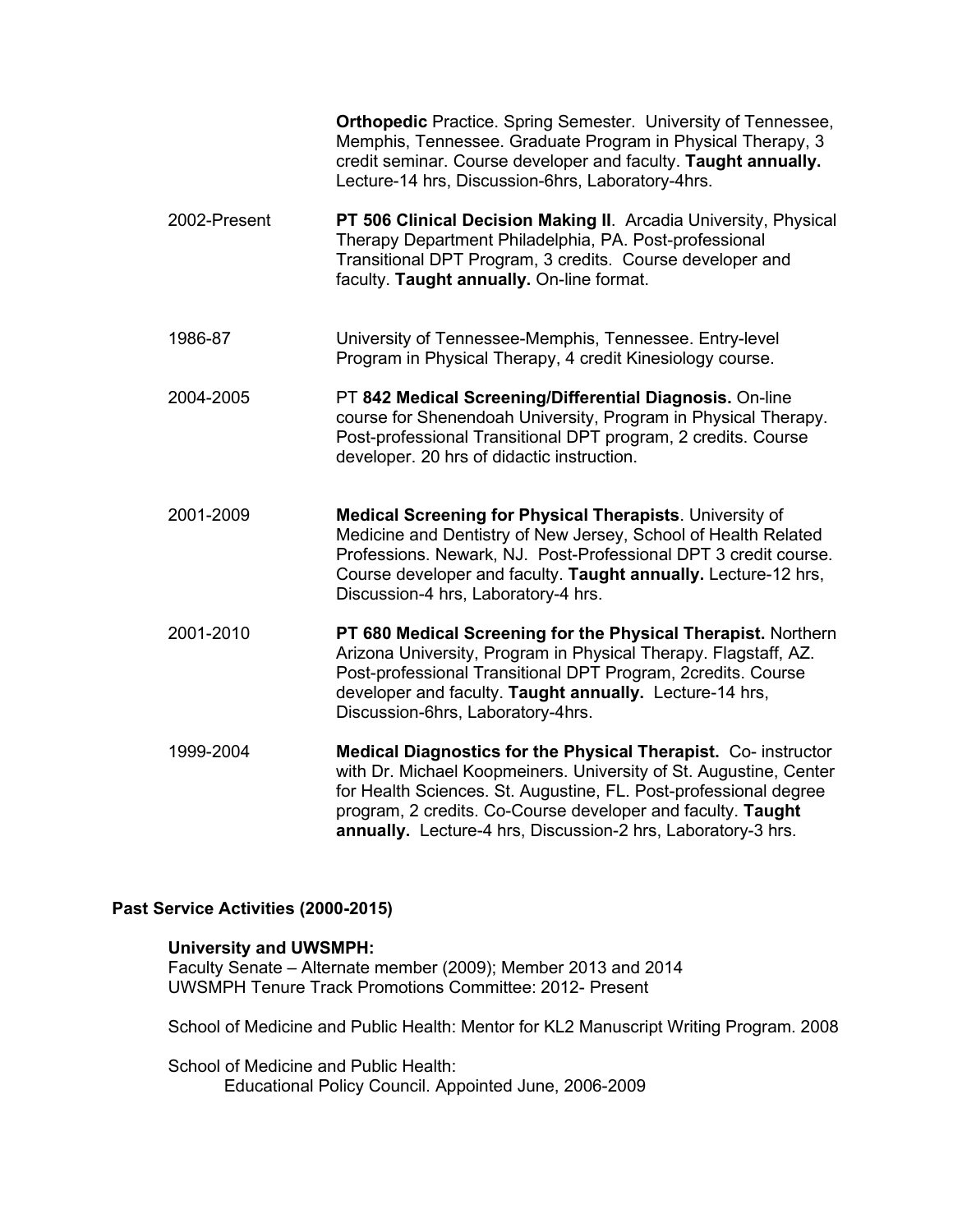Member-Musculoskeletal Area Curricula Oversight Committee-2008-09 Educational Policy Council Subcommittee on Peer Review Process, 2009 Health Sciences: Committee on Integrated Health Sciences Curriculum and Student Affairs. Term 2001-2006

2003-Ad Hoc Committee to develop the review form for Interdisciplinary Course Learning Activity Proposals

2003-Ad Hoc Committee to develop an Interdisciplinary Health Teaching Module to be offered as a resource to faculty interested in interdisciplinary health curricula.

# **Departmental**

Departmental Internal Review Committee member and currently co-chair

| 2006-2015                                                | Executive Committee                                                                                                                                                                                         |  |
|----------------------------------------------------------|-------------------------------------------------------------------------------------------------------------------------------------------------------------------------------------------------------------|--|
| University of Wisconsin-Madison Physical Therapy Program |                                                                                                                                                                                                             |  |
| 2010-2015                                                | Chair Task Force-fund-raising for PhD Program endowment; Chair<br>Develop Alumni association for Program                                                                                                    |  |
| 2008-2009                                                | Chair Task Force Program History<br>Co-chair Fund - raising Task Force for doctoral students<br><b>Appeals Committee</b><br><b>Curriculum Planning Committee</b><br>Visiting lecture/Alumni Event committee |  |
| 2007-2008                                                | <b>Appointed Curriculum Coordinator</b><br><b>Admissions Committee</b><br><b>Appeals Committee</b>                                                                                                          |  |

- Curriculum Committee (co-chair) Curriculum Planning Committee Visiting lecture/Alumni Event committee
- 2004-2006 Physical Therapy Program Admissions Committee Appeals Committee Curriculum Committee (co-chair)
- 2001-2004 Physical Therapy Program: Admissions Committee (chair) Appeals Committee Curriculum Committee 2003 Physical Therapy Program Invited Lecturer Committee
- 2002 Physical Therapy Program Chair DPT Task Force
- 2000-2001 Physical Therapy Program: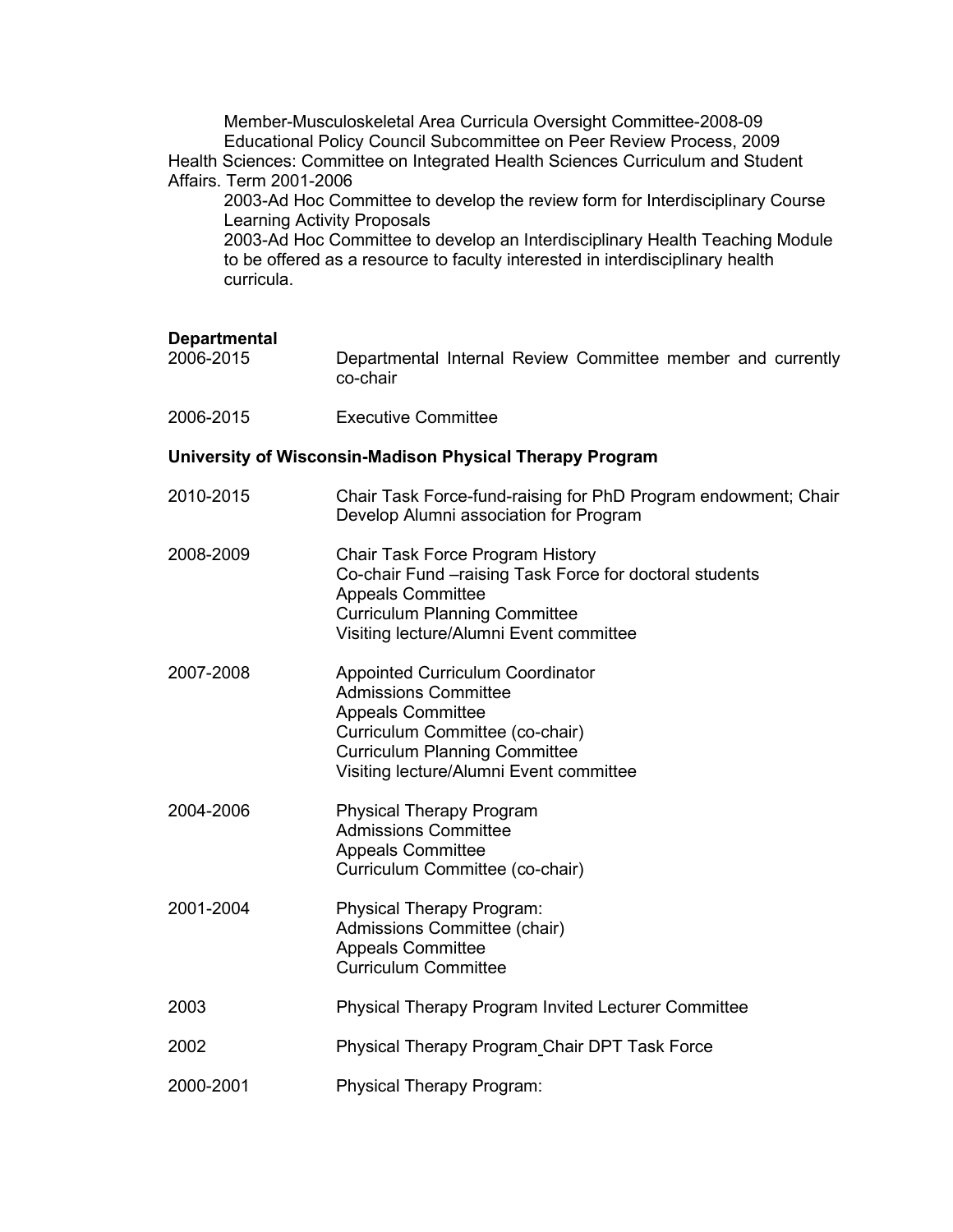#### Scholarship Committee Admissions Committee Curriculum Committee Appeals Committee

#### **UWSMPH**

## **Service to University of Wisconsin Hospital/Clinics**:

| 2007-2015<br>2006-7 | <b>UWHC Direct Access Over Site Committee</b><br>Task Force Member: Direct Access to PT Services in<br><b>UWHC</b>                                                         |
|---------------------|----------------------------------------------------------------------------------------------------------------------------------------------------------------------------|
| 2003-2009           | Department of Rehabilitation Therapeutic Executive<br>Council (co-representative for physical therapy program)<br>Member: Evidence-Based Practice sub-committee            |
| 1998-2015           | Steering Committee member: Orthopedic Clinical<br>Residency Physical Therapy program. UWHC/Meriter<br>residency.                                                           |
| 1999-2001           | <b>Rehabilitation Clinical Pathway Development Task Force</b>                                                                                                              |
| <b>Community</b>    |                                                                                                                                                                            |
| 2001-2009           | Linen "fund raiser" for Madison homeless shelters-done<br>annually.                                                                                                        |
| 1994-2015           | Wisconsin Public Radio: Larry Meiller Call-in Show with<br>Lori Thein-Brody. Aches, Pains, Sprains and Strains-Call<br>Your Physical Therapist. Scheduled every 4-6 weeks. |
| 1994-2015           | <b>Volunteer-Madison homeless shelter</b>                                                                                                                                  |
|                     |                                                                                                                                                                            |

# **Invited Consultative and Advisory Positions: National/International**

| Nov. 20-22, 2013         | Consulting on differential diagnosis and primary care curricula.<br>University of Alberta. Edmonton, Canada         |
|--------------------------|---------------------------------------------------------------------------------------------------------------------|
| <b>February 29, 2008</b> | Consulting on differential diagnosis curricula. Drexel University,<br>Program in Physical Therapy. Philadelphia, PA |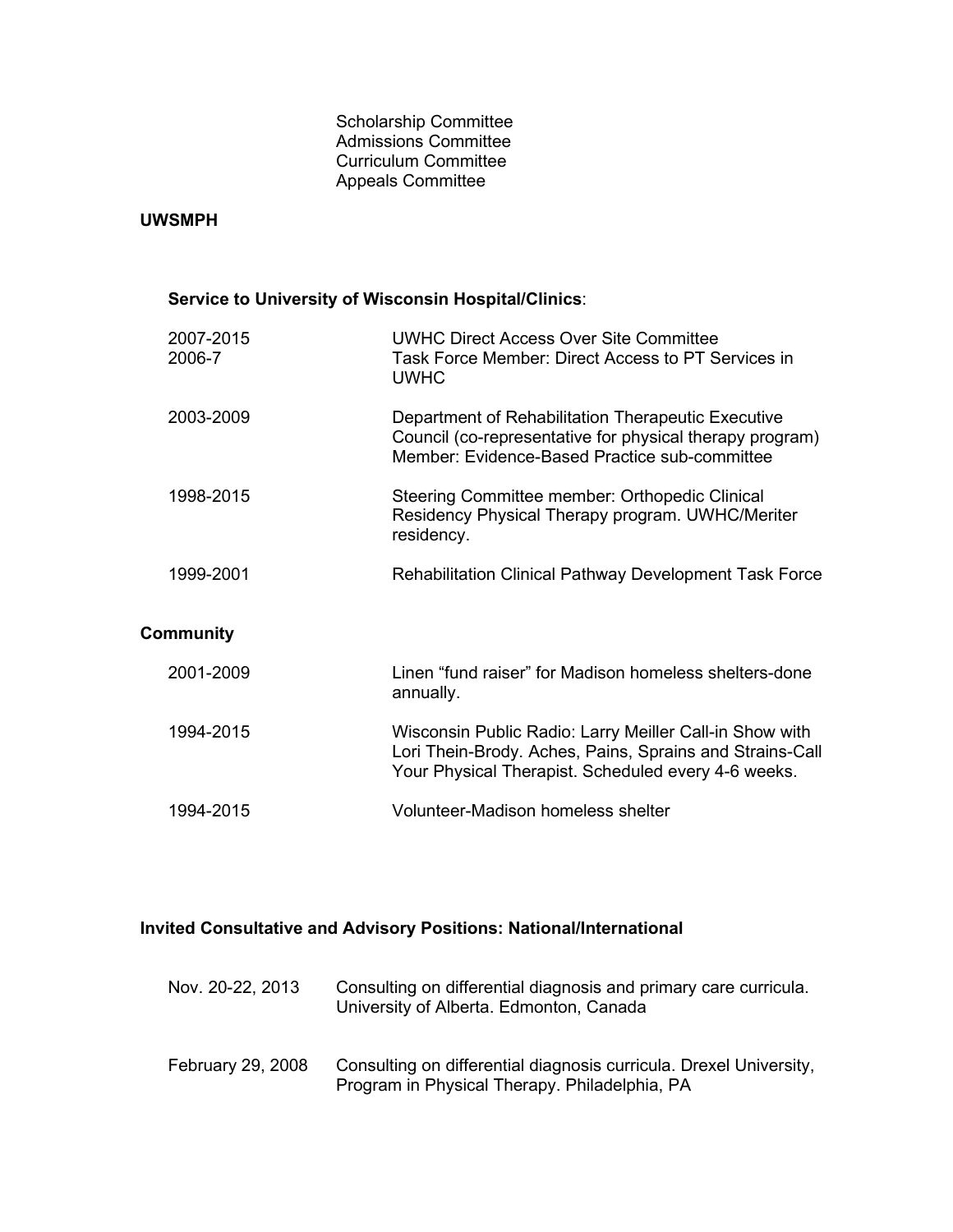| <b>March 2005</b> | Selected to the American Physical Therapy Association Education<br>Consultant Network. Areas for consultation: Clinical<br>Residency/Fellowship Programs for curricular design and program<br>assessment; Physical Therapy DPT Programs for curricular<br>development in areas of pathology, differential diagnosis,<br>diagnostic imaging, primary care and spine orthopedics. |
|-------------------|---------------------------------------------------------------------------------------------------------------------------------------------------------------------------------------------------------------------------------------------------------------------------------------------------------------------------------------------------------------------------------|
| February 2004     | Consultant for development of APTA CONNECT a point-of-care<br>computerized patient record system.                                                                                                                                                                                                                                                                               |
| 2004-2005         | Consultant; Tennessee State University-transition to the DPT.<br>Nashville, TN                                                                                                                                                                                                                                                                                                  |
| Nov. 20-23, 2003  | APTA Division of Education. Professional Development Blueprint<br>and General Board Credential                                                                                                                                                                                                                                                                                  |
| 2003-2015         | Editorial Review Board. Journal of Orthopaedic and Sports<br><b>Physical Therapy</b>                                                                                                                                                                                                                                                                                            |
| 2003-2004         | Consultant: University of St. Augustine for Health Sciences-<br>Medical Diagnostics for the Physical Therapist-online post-<br>graduate course                                                                                                                                                                                                                                  |
| 1992-2014         | Editorial Board Member, The Journal of Manual and Manipulative<br>Therapy                                                                                                                                                                                                                                                                                                       |
| 1995-2001         | Book and Manuscript Reviewer, Journal of Orthopaedic and<br><b>Sports Physical Therapy</b>                                                                                                                                                                                                                                                                                      |
| <b>July 1998</b>  | APTA Division of Education, Consensus Conference on<br><b>Post-Professional Education</b>                                                                                                                                                                                                                                                                                       |
| 1994-1996         | Item Writer and Review Committee, Federation of State Boards of<br><b>Physical Therapy</b>                                                                                                                                                                                                                                                                                      |
| 1993              | <b>Reviewer of APTA Practice Parameters</b>                                                                                                                                                                                                                                                                                                                                     |
| 1988              | Item Writer: Orthopaedic Specialization Examination, Atlanta,<br>Georgia                                                                                                                                                                                                                                                                                                        |

# **Other Activities**

#### **Conferences Attended:**

| February 17-20, 2016 | Combined Sections Meeting. Anaheim, CA              |
|----------------------|-----------------------------------------------------|
| June 3-6, 2015       | NEXT - Annual Conference, APTA. National Harbor, MD |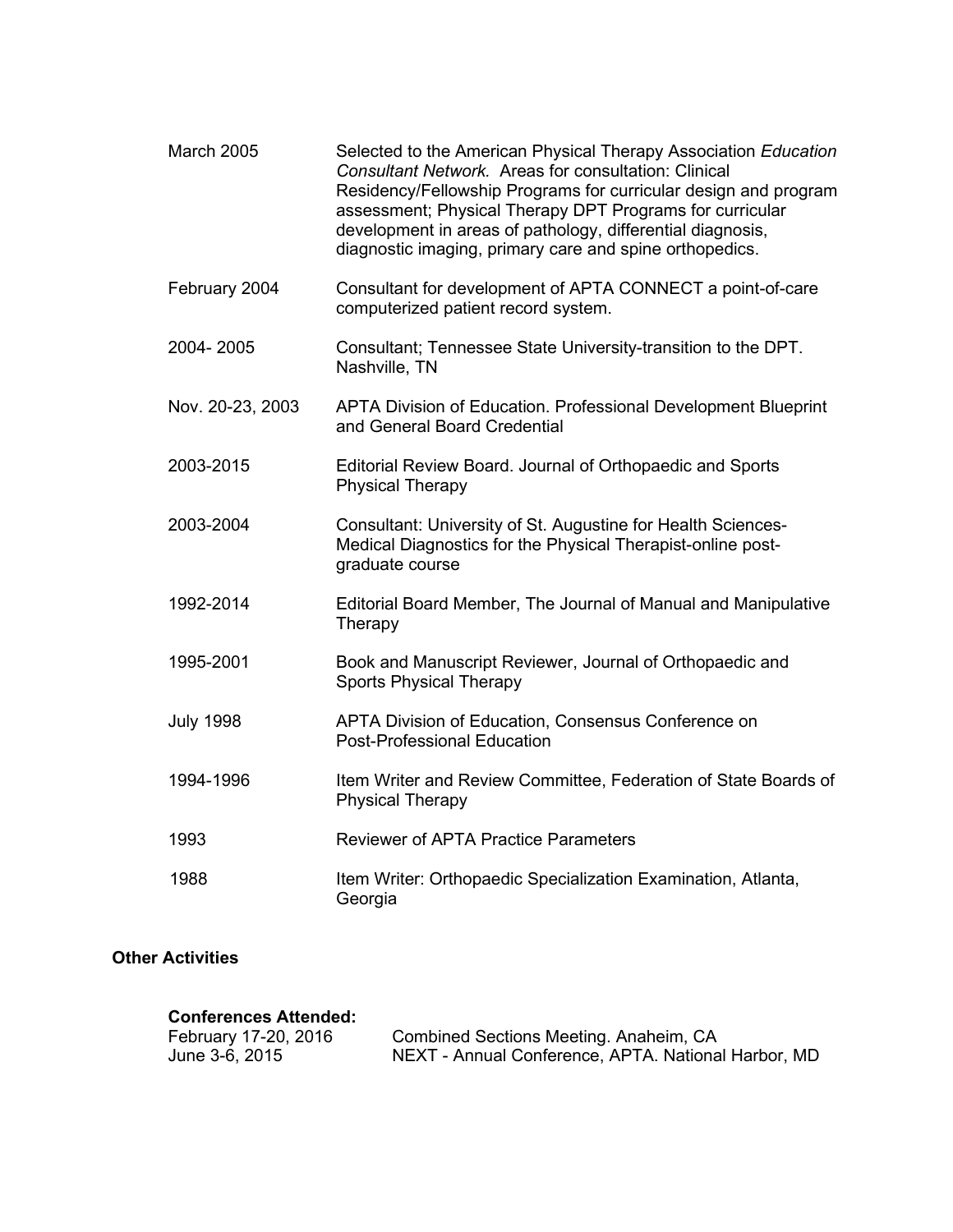| February 4-7, 2015   | Combined Sections Meeting. Indianapolis, IN                                    |
|----------------------|--------------------------------------------------------------------------------|
| June 11-14, 2014     | NEXT - Annual Conference, APTA. Charlotte, NC                                  |
| February 3-6, 2014   | Combined Sections Meeting. Las Vegas, NV                                       |
| June 26-29, 2013     | Annual Conference, APTA.                                                       |
| January 21-24, 2013  | Combined Sections Meeting. San Diego, CA                                       |
| June 6-9, 2012       | Annual Conference, APTA.                                                       |
| February 8-10, 2012  | Combined Sections Meeting, APTA. Chicago, IL                                   |
| June 8-10, 2011      | Annual Conference, APTA. National Harbor, MD                                   |
| February 6-9, 2011   | Combined Sections Meeting, APTA. New Orleans, LA                               |
| October 8-10, 2010   | American Academy of Orthopaedic Manual Physical<br>Therapists. San Antonio, TX |
| June 17-19, 2010     | Annual Conference, APTA. Boston, MA                                            |
| February 18-20, 2010 | Combined Sections Meeting, APTA. San Diego, CA                                 |
| October 15-17, 2009  | American Academy of Orthopaedic Manual Physical<br>Therapists. Washington DC   |
| June 10-13, 2009     | Annual Conference, APTA. Baltimore, MD                                         |
| February 6-9, 2009   | Combined Sections Meeting, APTA. Nashville, TN                                 |
| October, 2008        | American Academy of Orthopaedic Manual Physical<br>Therapists. Seattle, WA     |
| June 11-14, 2008     | Annual Conference, APTA. San Antonio, TX                                       |
| February 6-9, 2008   | Combined Sections Meeting, APTA. Nashville, TN                                 |
| October, 2007        | American Academy of Orthopaedic Manual Physical<br>Therapists. St. Louis, MO   |
| October 5-7, 2007    | Education Section AASIG Meeting. St. Paul, MN                                  |
| February 15-17, 2007 | Combined Sections Meeting. Boston, MA                                          |
| October, 2006        | American Academy of Orthopaedic Manual Physical<br>Therapists. Charlotte, NC   |
| June, 2006           | American Physical Therapy Association-Annual                                   |
|                      |                                                                                |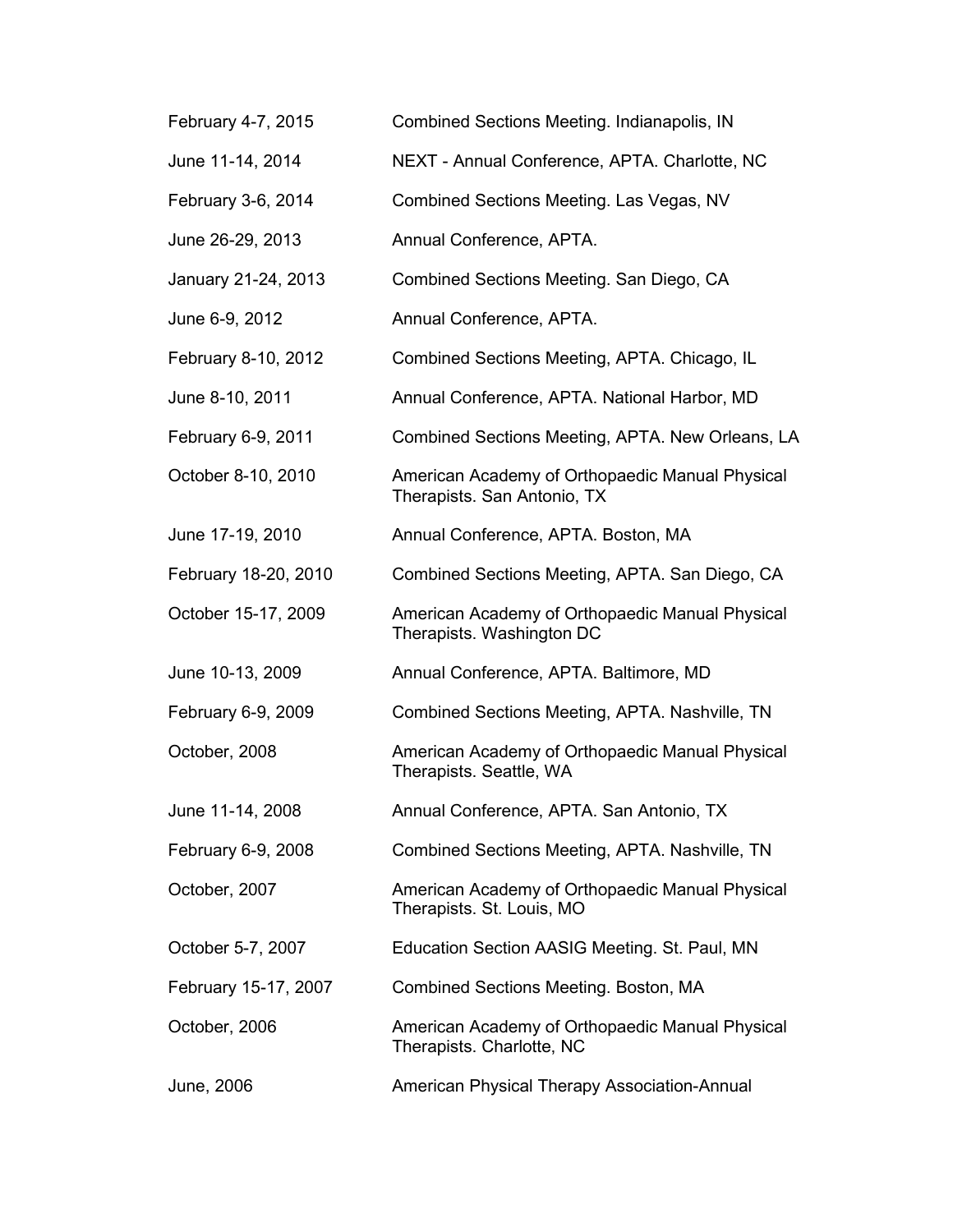Conference. Orlando, FL February, 2006 **Combined Sections Meeting, American Physical Therapy Association** October 13-16, 2005 American Academy of Orthopaedic Manual Physical Therapists. Salt Lake City, UT June 9-11, 2005 American Physical Therapy Association Annual Conference. Boston, MA February 24-25, 2005 Combined Sections Meeting. Nashville, TN October 21-24, 2004 American Academy of Orthopaedic Manual Physical Therapists. Louisville, KY July 1-3, 2004 American Physical Therapy Association Annual Conference. Chicago, IL February 5-7, 2004 Combined Sections Meeting. Nashville, TN October 17-19, 2003 American Academy of Orthopaedic Manual Physical Therapists. Reno, NV October 9-11, 2003 Wisconsin Physical Therapy Association, Fall Conference. Lacrosse, WI June 19-21, 2003 American Physical Therapy Association Annual Conference. Washington DC February 13-15, 2003 Combined Sections Meeting, American Physical Therapy Association. Tampa, FL October 12, 2002 Wisconsin Physical Therapy Association, Fall Conference June5-8, 2002` American Physical Therapy Association Annual Conference. Cincinnati, OH February 20-24, 2002 Combined Sections Meeting, American Physical Therapy Association. Boston, MA September 28/29, 2001 Wisconsin Physical Therapy Association, Fall Conference June 18-23, 2001 American Physical Therapy Association Annual Conference. Anaheim, CA February 14-18, 2001 Combined Sections Meeting, American Physical Therapy